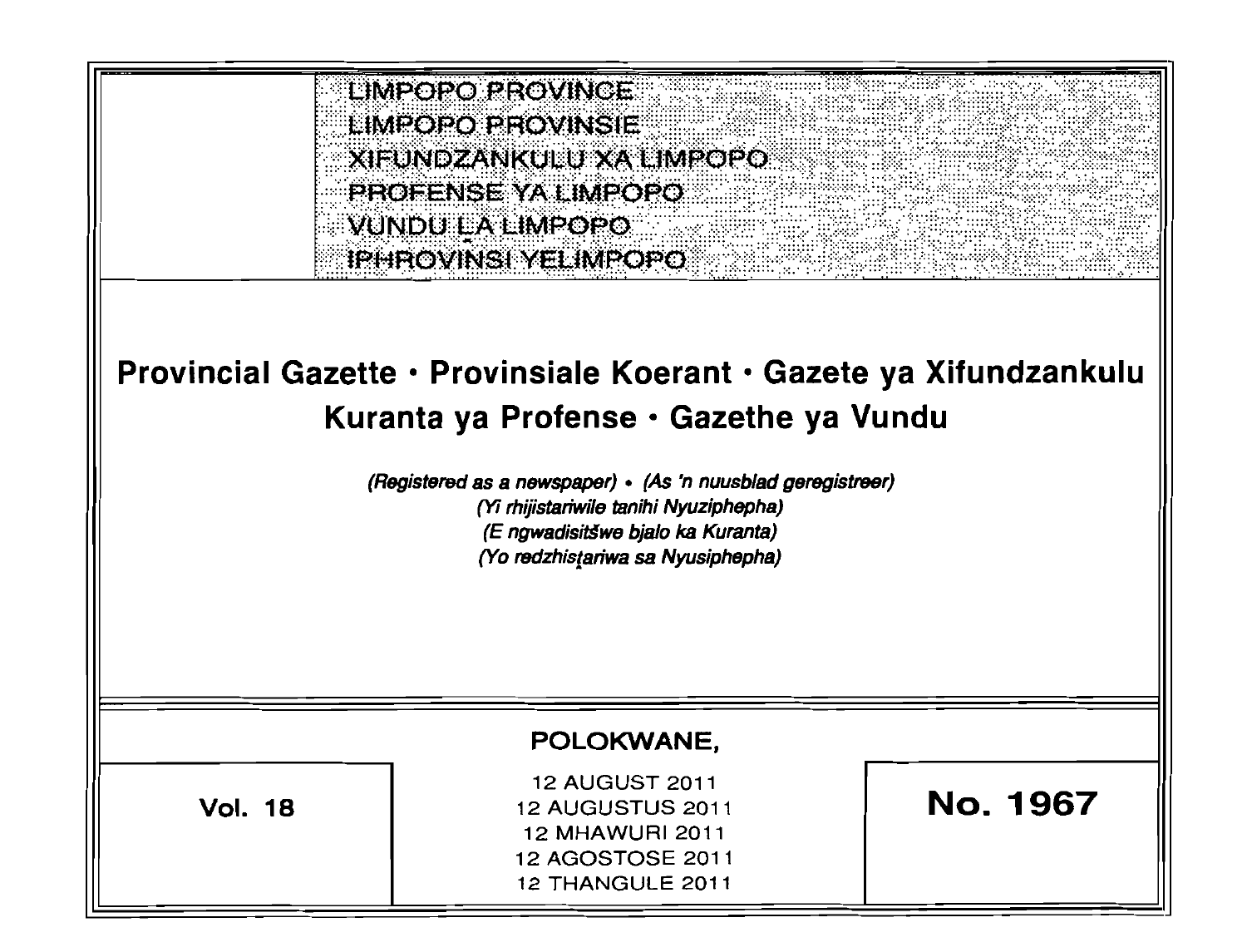# IMPORTANT NOTICE

The Government Printing Works will not be held responsible for faxed documents not received due to errors on the fax machine or faxes received which are unclear or incomplete. Please be advised that an "OK" slip, received from a fax machine, will not be accepted as proof that documents were received by the GPW for printing. If documents are faxed to the GPW it will be the sender's responsibility to phone and confirm that the documents were received in good order.

Furthermore the Government Printing Works will also not be held responsible for cancellations and amendments which have not been done on original documents received from clients.

# CONTENTS • INHOUD

| No.        |                                                                                                                                                                                         | Page<br>No. | Gazette<br>No. |
|------------|-----------------------------------------------------------------------------------------------------------------------------------------------------------------------------------------|-------------|----------------|
|            | <b>GENERAL NOTICES · ALGEMENE KENNISGEWINGS</b>                                                                                                                                         |             |                |
| 194<br>194 | Town-planning and Townships Ordinance (15/1986): Polokwane/Perskebult Amendment Scheme 243<br>Ordonnansie op Dorpsbeplanning en Dorpe (15/1986): Polokwane/Perskebuit-wysigingskema 243 | 9<br>9      | 1967<br>1967   |
| 200        | Town-planning and Townships Ordinance (15/1986): Polokwane/Perskebult Amendment Scheme 205                                                                                              | 9           | 1967           |
| 200        | Ordonnansie op Dorpsbeplanning en Dorpe (15/1986): Polokwane/Perskebult-wysigingskema 205                                                                                               | 10          | 1967           |
| 201        | Town-planning and Townships Ordinance (15/1986): Polokwane/Perskebult Amendment Scheme 251                                                                                              | 10          | 1967           |
| 201        |                                                                                                                                                                                         | 10          | 1967           |
| 202<br>202 | Town-planning and Townships Ordinance (15/1986): Polokwane/Perskebult Amendment Scheme 255<br>Ordonnansie op Dorpsbeplanning en Dorpe (15/1986): Polokwane/Perskebult-wysigingskema 255 | 11<br>11    | 1967<br>1967   |
| 203        | Town-planning and Townships Ordinance (15/1986): Polokwane/Perskebult Amendment Scheme 257                                                                                              | 11          | 1967           |
| 203        | Ordonnansie op Dorpsbeplanning en Dorpe (15/1986): Polokwane/Perskebult-wysigingskema 257                                                                                               | 12          | 1967           |
| 204        | Town-planning and Townships Ordinance (15/1986): Pietersburg/Seshego Amendment Scheme 256                                                                                               | 12          | 1967           |
| 204        | Ordonnansie op Dorpsbeplanning en Dorpe (15/1986): Pietersburg/Seshego-wysigingskema 256                                                                                                | 12          | 1967           |
| 205        |                                                                                                                                                                                         | 13          | 1967           |
| 206        |                                                                                                                                                                                         | 13          | 1967           |
| 206        |                                                                                                                                                                                         | 13          | 1967           |
| 207<br>207 |                                                                                                                                                                                         | 14          | 1967           |
| 208        |                                                                                                                                                                                         | 14          | 1967           |
| 208        |                                                                                                                                                                                         | 14<br>15    | 1967<br>1967   |
| 209        |                                                                                                                                                                                         | 15          | 1967           |
| 209        |                                                                                                                                                                                         | 15          | 1967           |
| 210        |                                                                                                                                                                                         | 15          | 1967           |
| 210        |                                                                                                                                                                                         | 16          | 1967           |
| 211        |                                                                                                                                                                                         | 16          | 1967           |
| 211        |                                                                                                                                                                                         | 16          | 1967           |
| 212        |                                                                                                                                                                                         | 17          | 1967           |
| 212        |                                                                                                                                                                                         | 17          | 1967           |
| 213        |                                                                                                                                                                                         | 17          | 1967           |
| 213        |                                                                                                                                                                                         | 17          | 1967           |
| 214        |                                                                                                                                                                                         | 18          | 1967           |
| 214        |                                                                                                                                                                                         | 18          | 1967           |
| 215        |                                                                                                                                                                                         | 18          | 1967           |
| 215        |                                                                                                                                                                                         | 19          | 1967           |
| 216<br>216 |                                                                                                                                                                                         | 19          | 1967           |
|            |                                                                                                                                                                                         | 19          | 1967           |
| 217<br>217 |                                                                                                                                                                                         | 19<br>20    | 1967<br>1967   |
| 218        |                                                                                                                                                                                         | 20          |                |
| 218        |                                                                                                                                                                                         | 20          | 1967<br>1967   |
| 219        | Development Facilitation Act, 1995: Establishment of a land development area: Farm Greater Giyani 891 LT:                                                                               |             |                |
|            |                                                                                                                                                                                         | 24          | 1967           |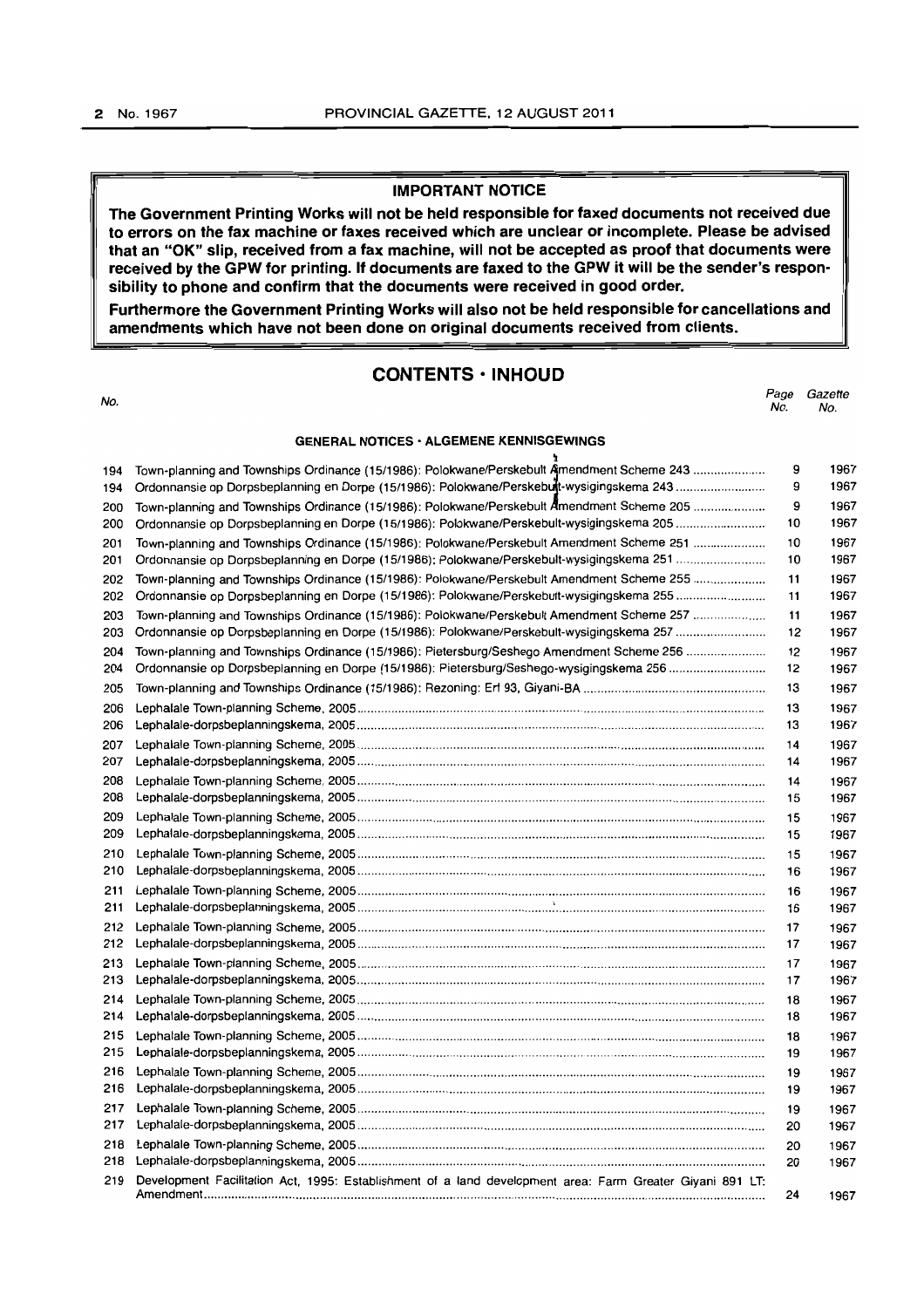# PROVINCIAL GAZETTE, 12 AUGUST 2011 No. 1967 3

| No.        |                                                                                                                                                                                                                              | Page<br>No. | Gazette<br>No. |
|------------|------------------------------------------------------------------------------------------------------------------------------------------------------------------------------------------------------------------------------|-------------|----------------|
| 220        | Development Facilitation Act, 1995: Establishment of a land development area: Remainder of the farm Hanover                                                                                                                  | 26          | 1967           |
| 220        | Ontwikkelingsfasiliteringswet, 1995: Grondontwikkelingsgebied: Restant van die plaas Hanover 181 KQ, ens                                                                                                                     | 27          | 1967           |
| 223        | Development Facilitation Act, 1995: Establishment of a land development area: Portion of the Remainder of the farm                                                                                                           | 28          | 1967           |
| 223        | Wet op Ontwikkelingsfasilitering, 1995: Vestiging van 'n grond-ontwikkelingsarea: Gedeelte van die Restant van die                                                                                                           | 30          | 1967           |
| 225<br>225 |                                                                                                                                                                                                                              | 21<br>21    | 1967<br>1967   |
| 226<br>226 | Town-planning and Townships Ordinance (15/1986): Township establishment: Piet Potgietersrus Extension 20<br>Ordonnansie op Dorpsbeplanning en Dorpe (15/1986): Dorpstigting: Piet Potgietersrus-uitbreiding 20               | 22<br>22    | 1967<br>1967   |
| 227<br>227 | Upgrading of Land Tenure Rights Act (112/1991): Declaration of a town to be a formalised town: Lulekani-A<br>Opgradering Grondbesitregte (112/1991): Verklaring van 'n dorp aan 'n geformaliseerde dorp: Lulekani-A          | 22<br>22    | 1967<br>1967   |
| 228<br>228 | Upgrading of Land Tenure Rights Act (112/1991): Declaration of a town to be a formalised town: Ben-A and Ben-B<br>Opgradering Grondbesitregte (112/1991): Verklaring van 'n dorp aan 'n geformaliseerde dorp: Ben-A en Ben-B | 22<br>23    | 1967<br>1967   |
| 229        |                                                                                                                                                                                                                              | 23          | 1967           |
| 230        |                                                                                                                                                                                                                              | 23          | 1967           |
| 230        |                                                                                                                                                                                                                              | 23          | 1967           |
|            | <b>LOCAL AUTHORITY NOTICES · PLAASLIKE BESTUURSKENNISGEWINGS</b>                                                                                                                                                             |             |                |
| 267        | Town-planning and Townships Ordinance (15/1986): Polokwane Municipality: Polokwane/Perskebult Amendment                                                                                                                      | 32          | 1967           |
| 267        | Ordonnansie op Dorpsbeplanning en Dorpe (15/1986): Polokwane Munisipaliteit: Polokwane/Perskebult-                                                                                                                           | 32          | 1967           |
| 268<br>268 | Town-planning and Townships Ordinance (15/1986): Musina Municipality: Messina Amendment Scheme 167<br>Ordonnansie op Dorpsbeplanning en Dorpe (15/1986): Musina Munisipaliteit: Messina-wysigingskema 167                    | 33<br>33    | 1967<br>1967   |
| 269        | Town-planning and Townships Ordinance (15/1986): Thabazimbi Local Municipality: Thabazimbi Amendment                                                                                                                         | 33          | 1967           |
| 269        | Ordonnansie op Dorpsbeplanning en Dorpe (15/1986): Thabazimbi Plaaslike Munisipaliteit: Thabazimbi-                                                                                                                          | 33          | 1967           |
| 270        | Town-planning and Townships Ordinance (15/1986): Modimolle Local Municipality: Modimolle Amendment Scheme                                                                                                                    | 34          | 1967           |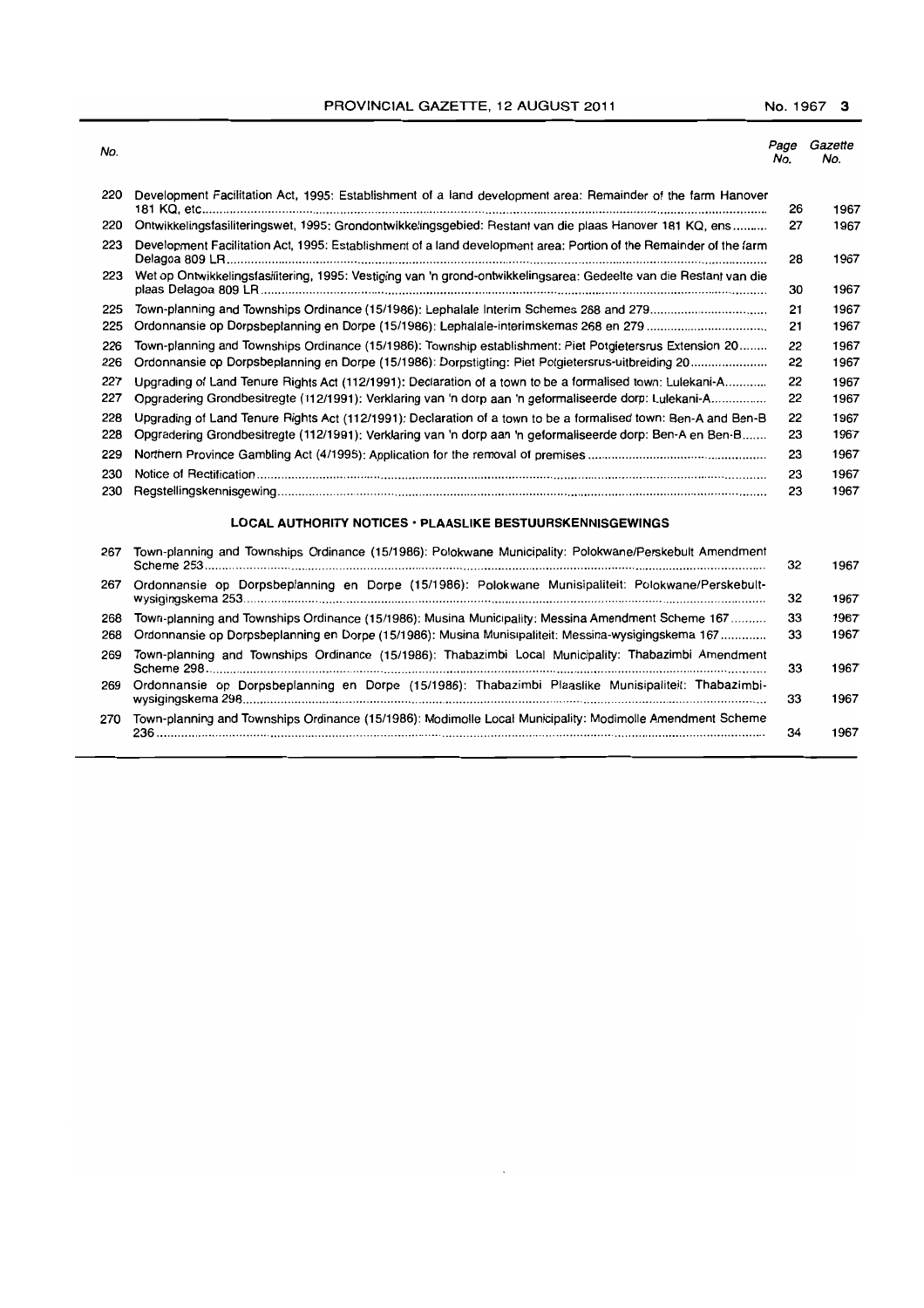| <b>IMPORTANT NOTICE</b>                                                                                                                                               |  |  |
|-----------------------------------------------------------------------------------------------------------------------------------------------------------------------|--|--|
| The                                                                                                                                                                   |  |  |
| <b>Limpopo Provincial Gazette Function</b>                                                                                                                            |  |  |
| will be transferred to the                                                                                                                                            |  |  |
| <b>Government Printer</b> in Pretoria                                                                                                                                 |  |  |
| as from 1 November 2004                                                                                                                                               |  |  |
| <b>NEW PARTICULARS ARE AS FOLLOWS:</b>                                                                                                                                |  |  |
| <b>Physical address:</b><br>Postal address:                                                                                                                           |  |  |
| <b>Government Printing Works</b><br>Private Bag X85<br>149 Bosman Street<br>Pretoria<br>Pretoria<br>0001                                                              |  |  |
| New contact persons: Louise Fourie Tel.: (012) 334-4686<br>Mrs H. Wolmarans Tel.: (012) 334-4591                                                                      |  |  |
| Fax number:<br>(012) 323–8805                                                                                                                                         |  |  |
| E-mail address:<br>hester.wolmarans@gpw.gov.za<br>louise.fourie@gpw.gov.za                                                                                            |  |  |
| <b>Contact person for subscribers:</b>                                                                                                                                |  |  |
| Mrs J. Wehmeyer Tel.: (012) 334-4753<br>Fax.: (012) 323-9574                                                                                                          |  |  |
| This phase-in period is to commence from 15 October 2004 (suggest date of advert)<br>and notice comes into operation as from 1 November 2004.                         |  |  |
| Subscribers and all other stakeholders are advised to send their advertisements<br>directly to the Government Printing Works, two weeks before the 1st November 2004. |  |  |
| In future, adverts have to be paid in advance<br>before being published in the Gazette.                                                                               |  |  |
| <b>Advertising Manager</b>                                                                                                                                            |  |  |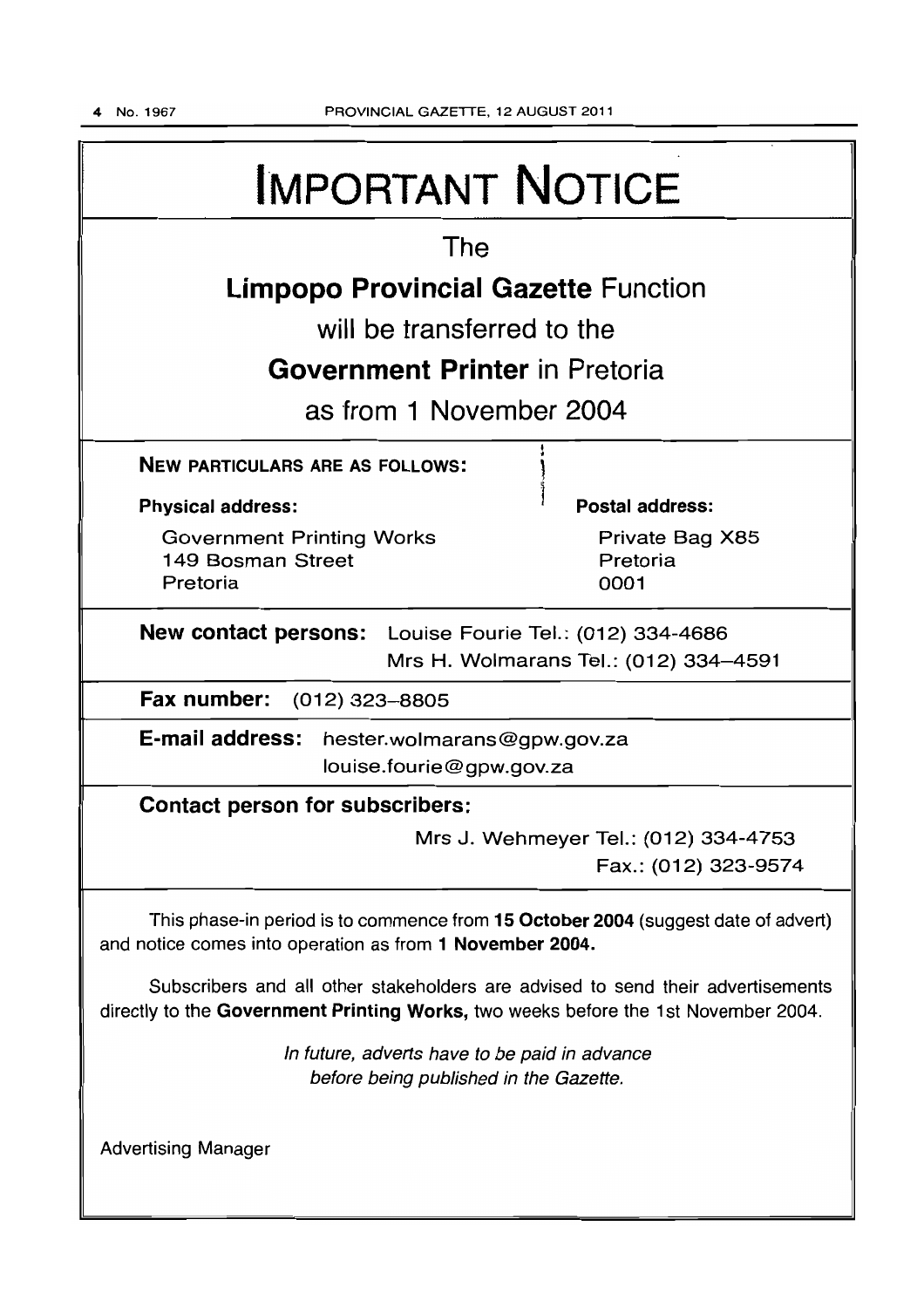| IT IS THE CLIENTS RESPONSIBILITY TO ENSURE THAT THE CORRECT AMOUNT IS PAID<br>AT THE CASHIER OR DEPOSITED INTO THE GOVERNMENT PRINTING WORKS BANK<br>ACCOUNT AND ALSO THAT THE REQUISITION/COVERING LETTER TOGETHER WITH<br>THE ADVERTISEMENTS AND THE PROOF OF DEPOSIT REACHES THE GOVERNMENT<br>PRINTING WORKS IN TIME FOR INSERTION IN THE PROVINCIAL GAZETTE.<br>NO ADVERTISEMENTS WILL BE PLACED WITHOUT PRIOR PROOF OF PRE-PAYMENT.<br>$\frac{1}{4}$ page R 229.40<br>Size: 10<br>Letter Type: Arial |                                                                                                       |
|------------------------------------------------------------------------------------------------------------------------------------------------------------------------------------------------------------------------------------------------------------------------------------------------------------------------------------------------------------------------------------------------------------------------------------------------------------------------------------------------------------|-------------------------------------------------------------------------------------------------------|
|                                                                                                                                                                                                                                                                                                                                                                                                                                                                                                            | Line Spacing: At:<br>Exactly<br>11pt                                                                  |
| <b>TAKE NOTE OF</b><br>THE NEW TARIFFS<br><b>WHICH ARE</b>                                                                                                                                                                                                                                                                                                                                                                                                                                                 | $\frac{1}{2}$ page R 458.75<br>Letter Type: Arial<br>Size: 10<br>Line Spacing: At:<br>Exactly<br>11pt |
| <b>APPLICABLE</b><br><b>FROM THE 1ST OF</b><br><b>JUNE 2011</b>                                                                                                                                                                                                                                                                                                                                                                                                                                            |                                                                                                       |
|                                                                                                                                                                                                                                                                                                                                                                                                                                                                                                            | $\frac{3}{4}$ page R 688.15<br>Letter Type: Arial<br>Size: 10<br>Line Spacing: At:<br>Exactly<br>11pt |
|                                                                                                                                                                                                                                                                                                                                                                                                                                                                                                            | Full page R 917.55<br>Size: 10<br>Letter Type: Arial<br>Line Spacing: At:<br>Exactly<br>11pt          |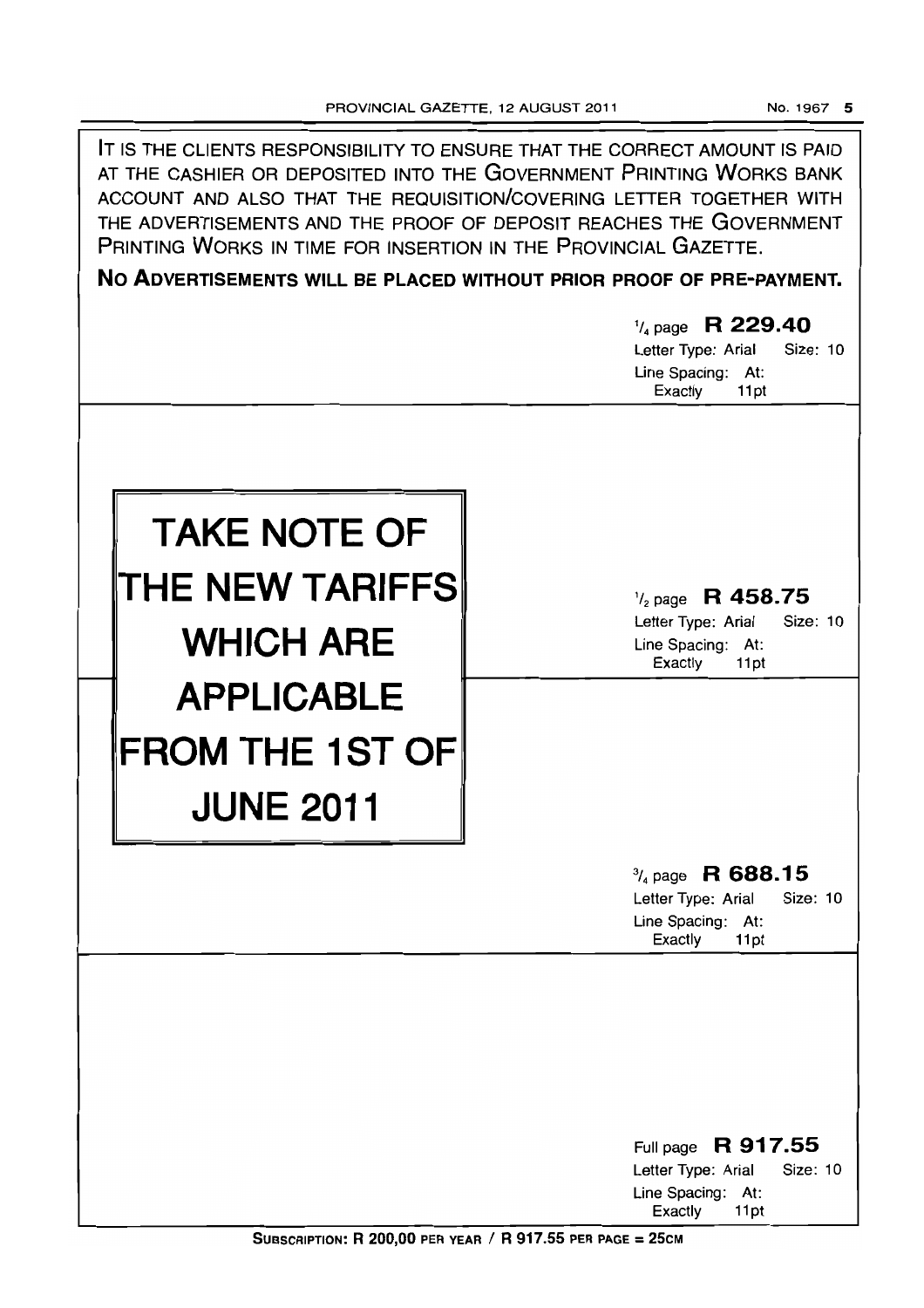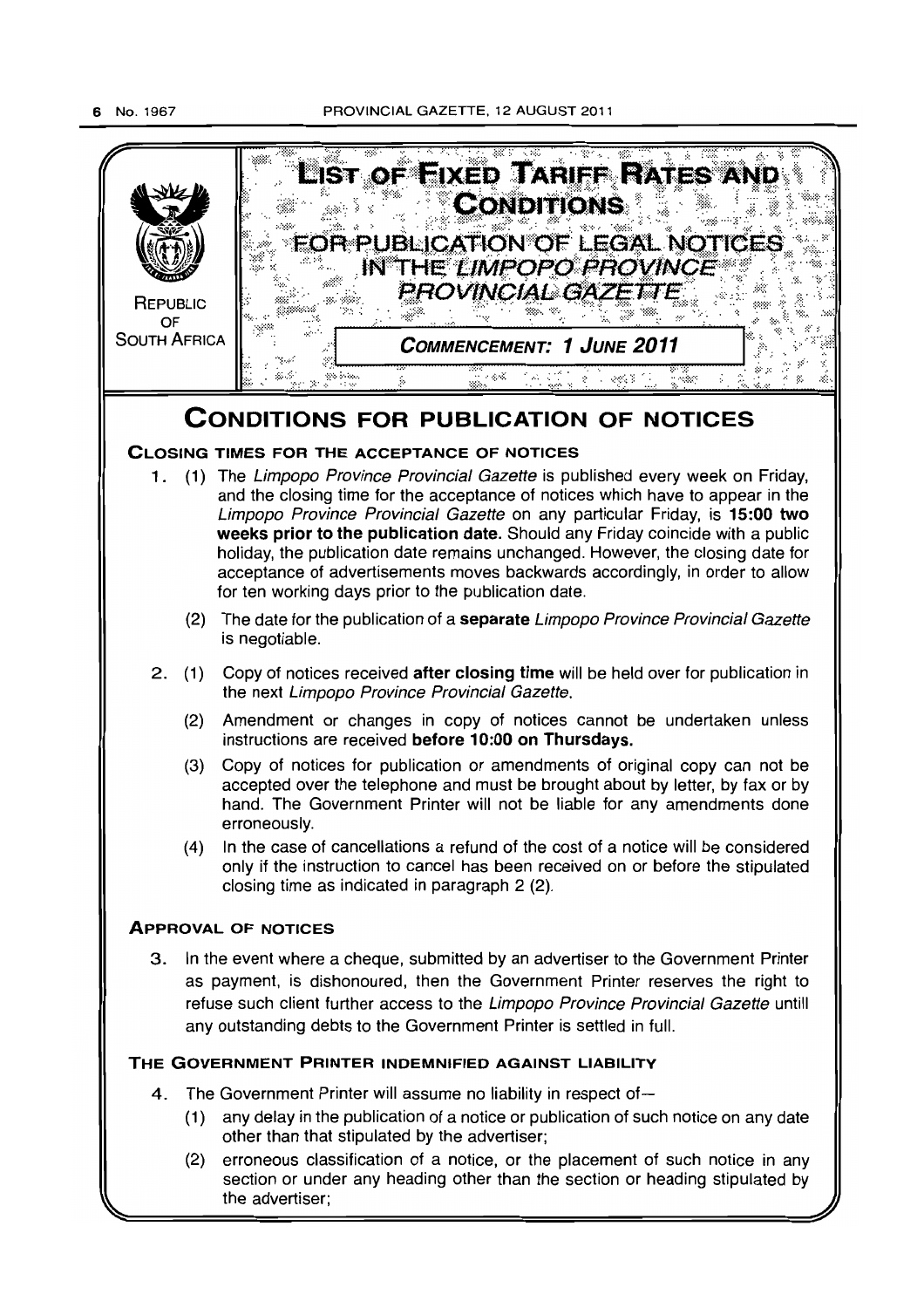(3) any editing, revision, omission, typographical errors or errors resulting from faint or indistinct copy.

# LIABILITY OF ADVERTISER

5. Advertisers will be held liable for any compensation and costs arising from any action which may be instituted against the Government Printer in consequence of the publication of any notice.

# **COPY**

- 6. Copy of notices must be typed on one side of the paper only and may not constitute part of any covering letter or document.
- 7. At the top of any copy, and set well apart from the notice, the following must be stated:

Where applicable

- (1) The heading under which the notice is to appear.
- (2) The cost of publication applicable to the notice, in accordance with the "Word Count Table".

# PAYMENT OF COST

- 9. With effect from 1 NOVEMBER 2004 no notice will be accepted for publication unless the cost of the insertion(s) is prepaid in CASH or by CHEQUE or POSTAL ORDERS. It can be arranged that money can be paid into the banking account of the Government Printer, in which case the deposit slip accompanies the advertisement before publication thereof.
- 10. (1) The cost of a notice must be calculated by the advertiser in accordance with the word count table.
	- (2) Where there is any doubt about the cost of publication of a notice, and in the case of copy, an enquiry, accompanied by the relevant copy, should be addressed to the Advertising Section, Government Printing Works, Private Bag X85, Pretoria, 0001 [Fax: (012) 323-8805], before publication.
- 11. Overpayment resulting from miscalculation on the part of the advertiser of the cost of publication of a notice will not be refunded, unless the advertiser furnishes adequate reasons why such miscalculation occurred. In the event of underpayments, the difference will be recovered from the advertiser, and the notice(s) will not be published until such time as the full cost of such publication has been duly paid in cash or by cheque or postal orders, or into the banking account.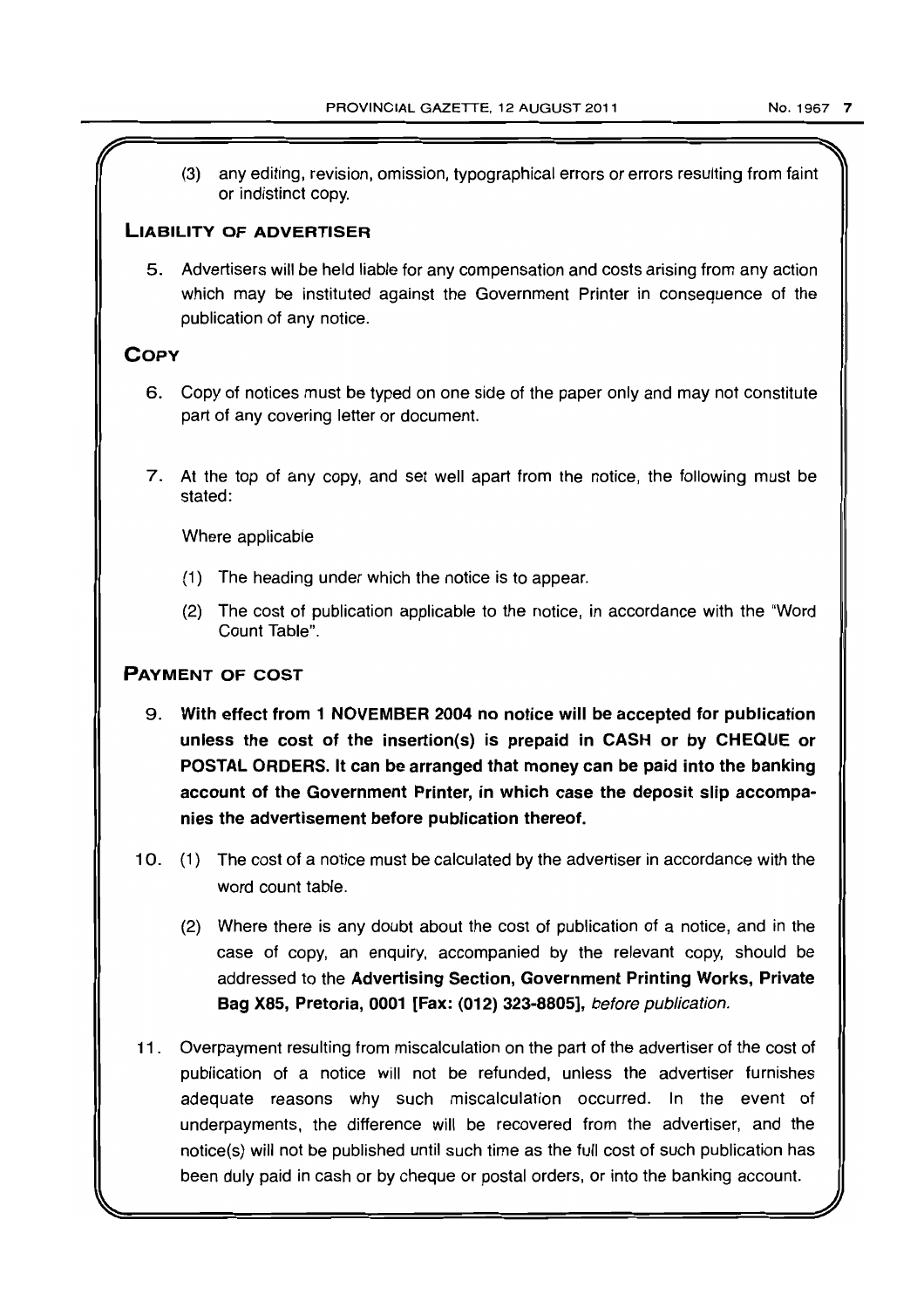- 1 2. In the event of a notice being cancelled, a refund will be made only if no cost regarding the placing of the notice has been incurred by the Government Printing Works.
- 13. The Government Printer reserves the right to levy an additional charge in cases where notices, the cost of which has been calculated in accordance with the Word Count Table, are subsequently found to be excessively lengthy or to contain overmuch or complicated tabulation.

# PROOF OF PUBLICATION

14. Copies of the Limpopo Province Provincial Gazette which may be required as proof of publication, may be ordered from the Government Printer at the ruling price. The Government Printer will assume no liability for any failure to post such Limpopo Province Provincial Gazette(s) or for any delay in despatching it/them.

# **GOVERNMENT PRINTERS BANK ACCOUNT PARTICULARS**

Bank:

ABSA

BOSMAN STREET

Account No.: 4057114016

Branch code: 632005

Reference No.: 00000049

Fax No.: (012) 323 8805

# Enquiries:

| Mrs. L. Fourie    | Tel.: (012) 334-4686 |
|-------------------|----------------------|
| Mrs. H. Wolmarans | Tel.: (012) 334-4591 |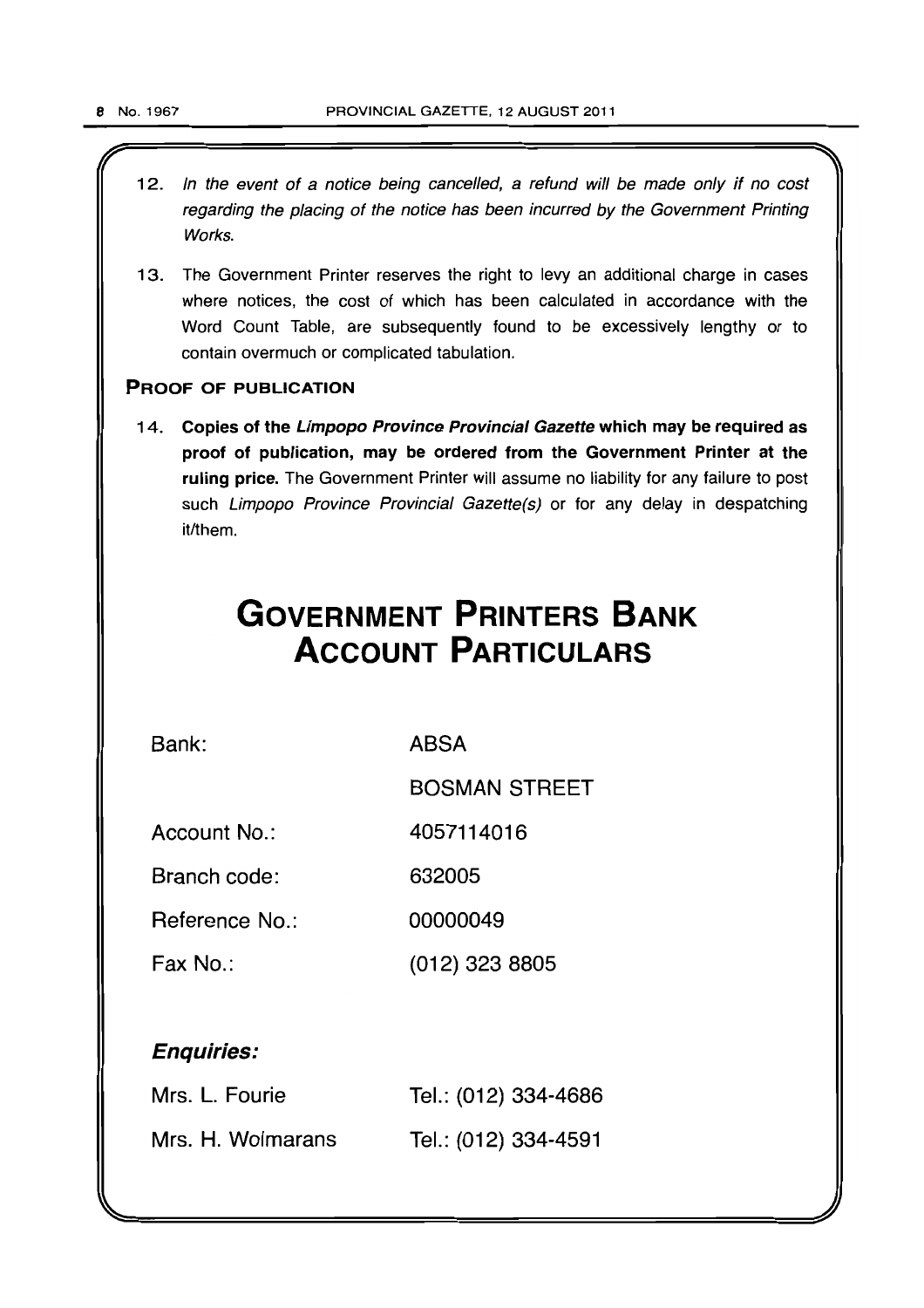# **GENERAL NOTICES • ALGEMENE KENNISGEWINGS**

# GENERAL NOTICE 194 OF 2011

### POLOKWANE /PERSKEBULT AMENDMENT SCHEME 243

NOTICE OF APPLICATION FOR THE AMENDMENT OF THE POLOKWANE/PERSKEBULT TOWN-PLANNING SCHEME. 2007, IN TERMS OF SECTION 56 (1) (b) (i) OF THE TOWN-PLANNING AND TOWNSHIPS ORDINANCE, 1986 (ORDINANCE No. 15 OF 1986)

I. Phathu Siebe of Rirothe Planning Consulting. being the authorised agent of the owner of the Erf mentioned below, hereby give notice in terms of section 56 (1) (b) (i) of the Town-planning and Townships Ordinance, 1986 (Ordinance No. 15 of 1986) that we have applied to the Polokwane Municipality for the amendment of the Town-planning scheme known as the Polokwane/Perskebult Town-planning Scheme. 2007 by the rezoning of Erf 1059, Polokwane Extension 4, situated at Van Inspen Street, from "Residential 1" to "Residential 2" for establishment of 3 flats for each 2 bedrooms and increase density to 44 dwelling units per ha.

Particulars of the application will lie for inspection during normal office hours at the office of the Manager: Spatial Planning and Land Use Management, First Floor, Civic Centre, Landros Mare Street, Polokwane, for a period of 28 days from 5 August 2011.

Objections to or representations in respect of the application must be lodged with or made in writing to the Municipal Manager at the above address or P.O. Box 111, Polokwane, 0700, within a period of 28 days from 5 August 2011.

Address of agent: 662 Seshego Zone 8, Polokwane, 0699; P.O. Box 5, Tshidimbini, 0972. Tel: 084 287 0467.

### ALGEMENE KENNISGEWING 194 VAN 2011

I **\_ •** 

### POLOKWANE/PERSKEBULT-WYSINGINGSKEMA 243

KENNISGEWING VAN DIE AANSOEK OM DIE WYSIGING VAN DIE POLOKWANE/PERSKEBULT-DORPSBEPLANNING-SKEMA, 2007, INGEVOLGE ARTIKEL 56 (1) (b) (i) VAN DIE ORDONNANSIE OP DORPSBEPLANNING EN DORPE, 1986 (ORDONNANSIE No. 15 VAN 1986)

Ek, Phathu Siebe van Rirothe Planning Consulting, synde die gemagtigde agent van die eienaar van die ondergenoemde erf, gee hiermee ingevolge artikel56 (1) (b) (i) van die Ordonnansie op Dorpsbeplanning en Dorpe, 1986 (Ordonnansie 15 van 1986), kennis dat ons by die Polokwane Munisipaliteit aansoek gedoen het om die wysiging van die dorpsbeplanningskema bekend as die Polokwane/Perskebult-dorpsbeplanningskema, 2007, deur hersonering van Erf 1059, Polokwane Uitbreiding 4, geleë te Van Inspenstraat, vanaf "Residensieel 1" na "Residensieel 2" vir die oprigting van 3 woonstelle met 2 slaapkamers elk en verhoog densiteit na 44 wooneenhede per ha.

Besonderhede van die aansoek lê ter insae gedurende kantoorure by die kantoor van die Bestuurder: Ruimtelike Beplanning en Grondgebruiksbeheer, Direktoraat Beplanning en Ontwikkeling. Polokwane Munisipaliteit, Eerste Vloer, Wes Vleuel, Burgersentrum, Landros Marestraat. Polokwane, vir 'n periode van 28 dae vanaf 5 Augustus 2011.

Besware teen of vertoë ten opsigte van die aansoek moet binne 'n tydperk van 28 dae, 5 Augustus 2011, skriftelik by of tot die Bestuurder: Ruimtelike Beplanning en Grondgebruiksbeheer, Polokwane Munisipalileil, by bovermelde adres of by Posbus 111, Polokwane, 0700, ingedien of gerig word.

Adres van agent: 662 Seshego Zone 8, Polokwane, 0699; Posbus 5, Tshidimbini, 0972. Tel: 084 287 0467.

05-12

### GENERAL NOTICE 200 OF 2011

### POLOKWANE /PERSKEBULT AMENDMENT SCHEME 250

NOTICE OF APPLICATION FOR THE AMENDMENT OF THE POLOKWANE/PERSKEBULT TOWN-PLANNING SCHEME, 2007, IN TERMS OF SECTION 56 (1) (b) (i) OF THE TOWN-PLANNING AND TOWNSHIPS ORDINANCE, 1986 (ORDINANCE No. 15 OF 1986)

Duzilux CC Town Planners and Project Management Consultants, being the authorised agent of the owner of the Remaining Extent of Erf 320, Pietersburg, situated at 106 Onder Street, do hereby give notice in terms of section 56 (1) (b) (i) of the Town-planning and Townships Ordinance (Ordinance 15 of 1986), that I have applied to the Polokwane Municipality for the amendment of the Polokwane/Perskebult Town-planning Scheme, 2007, for the rezoning of above site from "Residential 1" to "Business 2" for office use.

Particulars of the application will lie for inspection during normal office hours at the office of the Manager: Planning: Directorate Planning and Development, First Floor, West Wing, Civic Centre, Landros Mare Street, Polokwane, for a period of 28 days from 12 August 2011.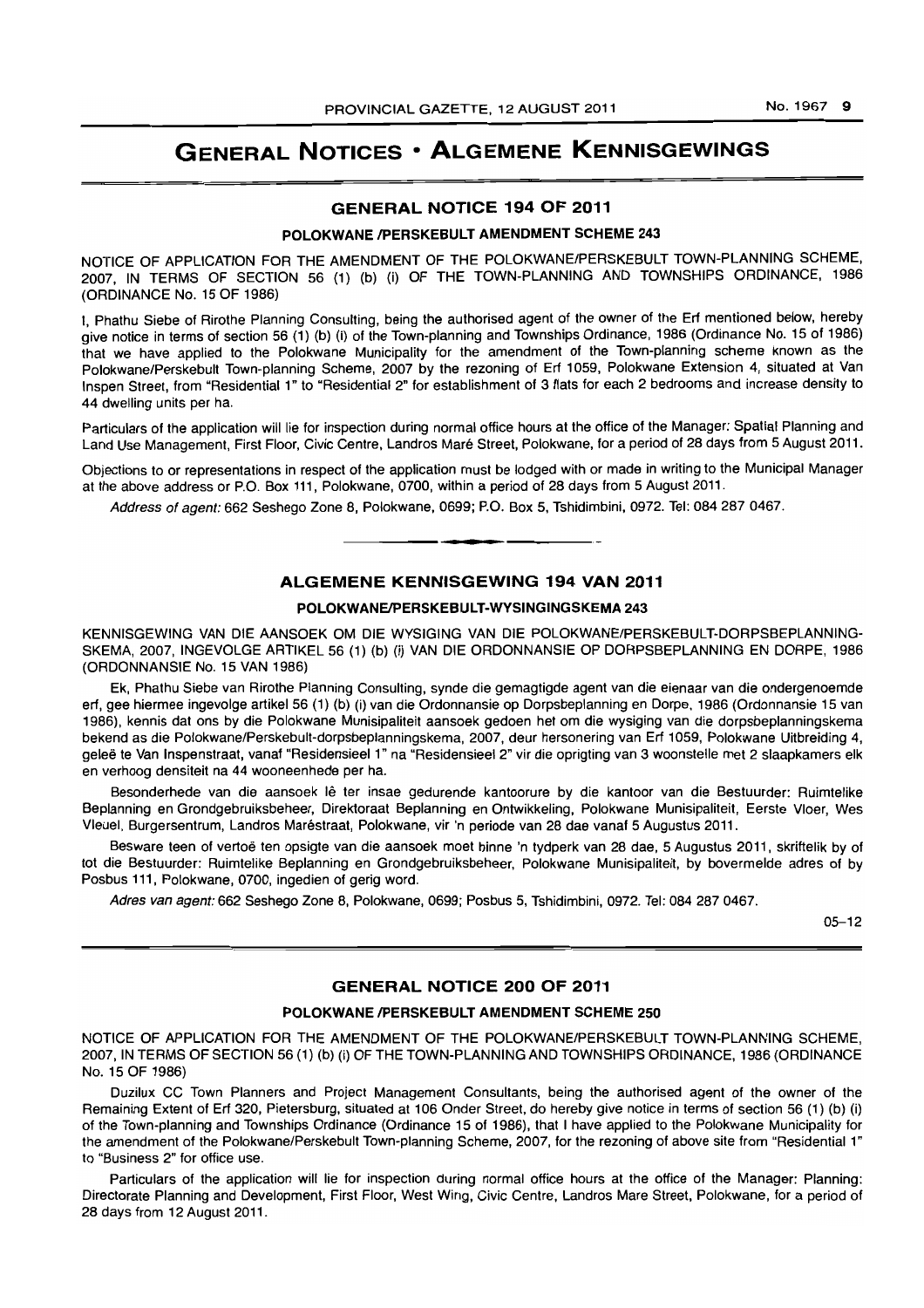Objections 10 or representations in respect of the application must be lodged with or made in writing to the Manager: Spatial Planning and Land Use Management, at the above address or at P.O. Box 111, Polokwane, 0700, within a period of 28 days from 12 August 2011.

Address of agent: Duzilux CC Town Planners and Project Management Consultants, PO Box 1305, Springs, 1651. Cell: 073 452 7172. Fax: 086 718 2333. . **-.** 

# ALGEMENE KENNISGEWING 200 VAN 2011

#### POLOKWANE/PERSKEBULT WYSINGINGSKEMA 250

KENNISGEWING VAN DIE AANSOEK OM DIE WYSIGING VAN DIE POLOKWANE/PERSKEBULT DORPSBEPLANNING SKEMA, 2007, INGEVOLGE ARTIKEL 56 (1) (b) (i) VAN DIE ORDONNANSIE OP DORP8BEPLANNING EN DORPE, 1986 (ORDONNANSIE No. 15 VAN 1986)

Duzilux CC Town Planners and Project Management Consultants, synde die gemagtigde agent van die eienaar van Resterende Gedeelte van Erf 320, Pietersburg, geleë te Onderstraat 106, gee hiermee ingevolge artikel 56 (1) (b) (i) van die Ordonnansie op Dorpsbeplanning en Dorpe, 1986 (Ordonnansie 15 van 1986), kennis dal ek by die Polokwane Munisipaliteit aansoek gedoen het vir die wysiging van die Polokwane/Perskebult-dorpsbeplanning, 2007, deur die hersonering van bg, eiendom vanaf "Residensieel 1" na "Besigheid 2" vir kantoorgebruik.

Besonderhede van die aansoek lê ter insae gedurende gewone kantoorure by die Bestuurder: Beplanning: Direktoraat Beplanning en Ontwikkeling, Eerste Vloer, Burgersentrum, Landdros Marestraat, Polokwane, vir a tydperk van 28 dae vanaf 12 Augustus 2011.

Besware teen of vertoë ten opsigte van die aansoek moet binne 28 dae vanaf 12 Augustus 2011, skriftelik by of tot die Bestuurder: Beplanning: Direktoraat Beplanning en Ontwikkeling, by onderstaande adres of by Posbus 111, Polokwane, 0700, ingedien of gerig word,

Adres van agent: Duzilux CC Town Planners and Project Management Consultants, Posbus 1305, Springs, 1560, Sel: 073 452 7172. Faks: 086 518 2333.

12-19

# GENERAL NOTICE 201 OF 2011

#### POLOKWANE/PERSKEBULT TOWN-PLANNING SCHEME, 2007

#### AMENDMENT SCHEME 251

I, Timothy Tshilidzi Mudzielwana of Fulwana Planning Consultants, being the authorized agent of the registered owners of Portion 2 (portion of Portion 1) of Erf 776, Pietersburg, Registration Division LS, Limpopo Province, in terms of section 56 (1) (b) (i) of the Town Planning and Townships Ordinance, 15 of 1986, from "Residential 1" to Special" for Medical consulting rooms with conditions outlined on Annexure 105. The conditions are as follows:

That the property be used for medical consulting rooms, the maximum floor area ratio (FAR) shall not exceed 0,8, the maximum coverage shall not exceed 60%, the parking be provided at a ratio of 3 parking per 100 m<sup>2</sup> GLFA, the maximum height shall not exceed 3 storeys. The Site Development Plan shall be submitted for approval by the local municipality prior to any building plans which may be submitted for any development or any development taking place.

Plans and particulars of the application will lie for inspection during normal office hours at the office of Town Planner, First Floor, Room 125 Civic Centre, and Polokwane Municipality, for a period of 28 days from 5 August 2011.

Objections andlor comments or representation in respect of the application must be lodged with or made in writing to the Municipality Manager, at the above address, or at PO Box 111, Polokwane, 0700, within 28 days from 5 August 2011.

Address of the applicant: Fulwana Planning Consultants, PO Box 55980, Polokwane, 0700. Tel: (015) 297-6060. Fax: (015) 297-4040/0866635119.

**• •** 

# ALGEMENE KENNISGEWING 201 VAN 2011

#### POLOKWANE/PERSKEBULT STADSBEPLANNINGSKEMA, 2007

#### WYSIGINGSKEMA 251

Ek, Tshilidzi Timothy Mudzielwana van die firma Fulwana Planning Consultants, gee hiermee kennis vir die aansoek vir hersonering van Gedeelte 2 (gedeelte van Gedeelte 1) van Erf 776, Pietersburg, Registrasie Afdeling LS, Noordelike Provinsie, in terme van artikel 56 (1) (b) (i) van die Dorpsbeplannings en Dorpe Ordonnansie, Ordonnansie 15 van 1986, vanaf Residensieel 1 na Spesiaal vir Medikeel kamers, voorwaardes soos verval in Bylae 105. Die voorwaardes is as volg:

Dat die eiendom gebruik word vir medikeel kamers, maksimum dekking van 60%, 3 parkeerplekke per 100 m<sup>2</sup> en maksimum FAR van 0.8.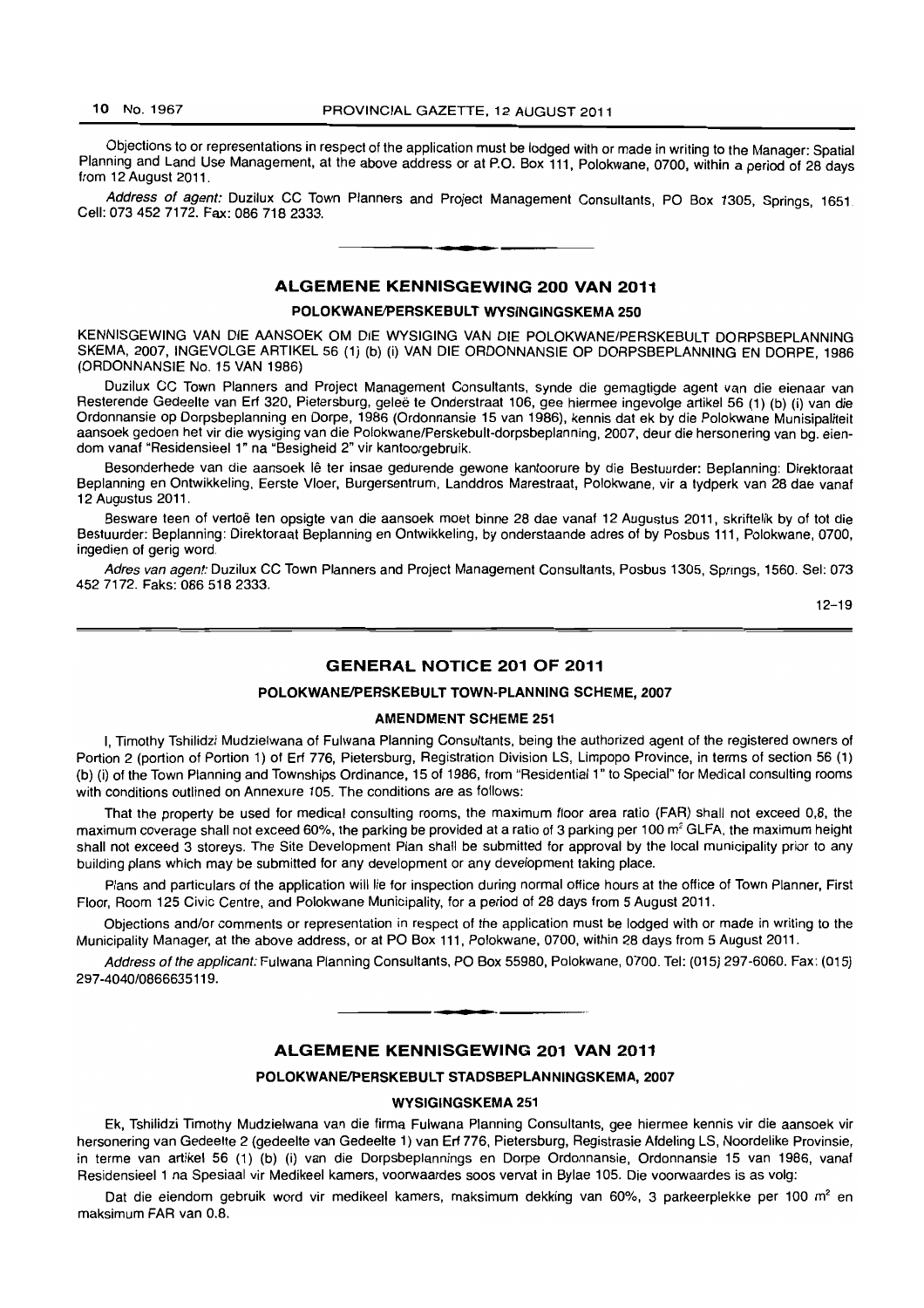Planne en besonderhede van die aansoek lê ter insae gedurende normale kantoorure by die kantoor van die Stadsbeplanner, Eerste Vloer, Kamer 125, Burgersentrum, Polokwane Munisipaliteit, vir 'n tydperk van 28 dae vanaf 5 Augustus 2011, datum van publikasie.

Besware en/of kommentare teen/rakende die aansoek moet skriftelik tot die Munisipale Bestuurder by bogenoemde adres of by Posbus 111, Polokwane, 0700, binne 'n tydperk van 28 dae vanaf 5 Augustus 2011.

Adres van die applikant: Fulwana Planning Consultants, PO Box 55980, Polokwane, 0700. Tel: (015) 297-6060. Fax: (015) 297-4040/0866635119.

5-12

### **GENERAL NOTICE 202 OF 2011**

#### **POLOKWANEIPERSKEBULT AMENDMENT SCHEME** 255

Planning Concept, being the authorized agent of the owner of Portion 2 of Erf 317, Portion 1 of Erf 317 and Portion 2 of Erf 318, Pietersburg, hereby give notice in terms of section 56 (1) (b) (i) of the Town Planning and Townships Ordinance (Ordinance 15 of 1986) that I have applied to the Polokwane Municipality for the amendment of the Polokwane/Perskebult Town Planning Scheme, 2007, for the rezoning of the above-mentioned properties situated at 88 A Boom Street, from Residential 1 to Business 2.

Particulars of the application will lie for inspection during normal office hours at the offices of the Manager Planning: Directorate Planning and Development, First Floor, West Wing, Civic Centre, Landdros Mare Street, Polokwane, for a period of 28 days from 5 August 2011.

Objections and or representations in respect of the application must be lodged with or made in writing to the underneath address or to the offices of the Manager Planning: Directorate Planning and Development, First Floor, Civic Centre, Landdros Mare Street, or Box 111, Polokwane, 0700, within a period of 28 days from 5 August 2011.

Address of agent: Planning Concept, Box 15001, Flora Park, Polokwane, 0699.

#### **ALGEMENE KENNISGEWING 202 VAN 2011**

**•** 

#### **POLOKWANEIPERSKEBULT-WYSIGINGSKEMA** 255

Planning Concept, synde die gemagtigde agent van die eienaar van Gedeelte 1 van Erf 317, Gedeelte 2 van Erf 317, en Gedeelte 2 van Erf 318, Pietersburg, gee hiermee ingevolge artikel 56 (1) (b) (il van die Ordonnansie op Dorpsbeplanning en Dorpe (Ordonnansie 15 van 1986), kennis dat ek by die Polokwane Munisipaliteit aansoek gedoen het vir die wysiging van die Polokwane/Perskebult-dorpsbeplanningskema, 2007, deur hersonering van bg. eiendomme geleë te Boomstraat 88 A, vanaf Residensieel 1 na Besigheid 2.

Besonderhede van die aansoek lê ter insae gedurende gewone kantoorure by die kantoor van die Bestuurder: Beplanning, Direktoraat Beplanning en Ontwikkeling, Eerste Vloer, Burgersentrum, Landros Marestraat, Polokwane, vir 'n tydperk van 28 dae vanaf 5 Augustus 2011.

Besware teen of vertoë ten opsigte van die aansoek moet binne 28 dae vanaf 5 Augustus 2011, skriftelik by of tot die Bestuurder: Beplanning, Direktoraat Beplanning en Ontwikkeling, by onderstaande adres of by Posbus 111, Polokwane, 0700, ingedien of gerig word.

Adres van applikant: Planning Concept. Posbus 15001, Flora Park, Polokwane, 0699.

 $5 - 12$ 

# **GENERAL NOTICE 203 OF 2011**

#### **POLOKWANEIPERSKEBULT AMENDMENT SCHEME** 257

I, Rian Beukes of the firm Rian Beukes Town & Regional Planners and Property Consultants, being the authorized agent of the owners of Portions 21-24 of Erf 871, Nirvana Ext. 1, hereby give notice in terms of section 56 (1) of the Town-planning and Townships Ordinance (Ordinance 15 of 1986) that we have applied to the Polokwane Municipality for the amendment of the Polokwane/Perskebult Town Planning Scheme, 2007, for the rezoning of the above-mentioned properties that are situated at 13, 15, 17 and 19 Ankara Street, Nirvana, from "Residential 1", to "Residential 3" and simultaneous application in terms of Section 92 of the Ordinance (15 of 1986) for the consolidation of the properties.

Particulars of the application will lie for inspection during normal office hours at the office of the Town Planners or at the office of the Manager: Spatial Planning and Land Use Management, Room 127, First Floor, West Wing, Civic Centre, c/o Landdros Maree and Bodenstein Streets, Polokwane, for a period of 28 days from 5 August 2011.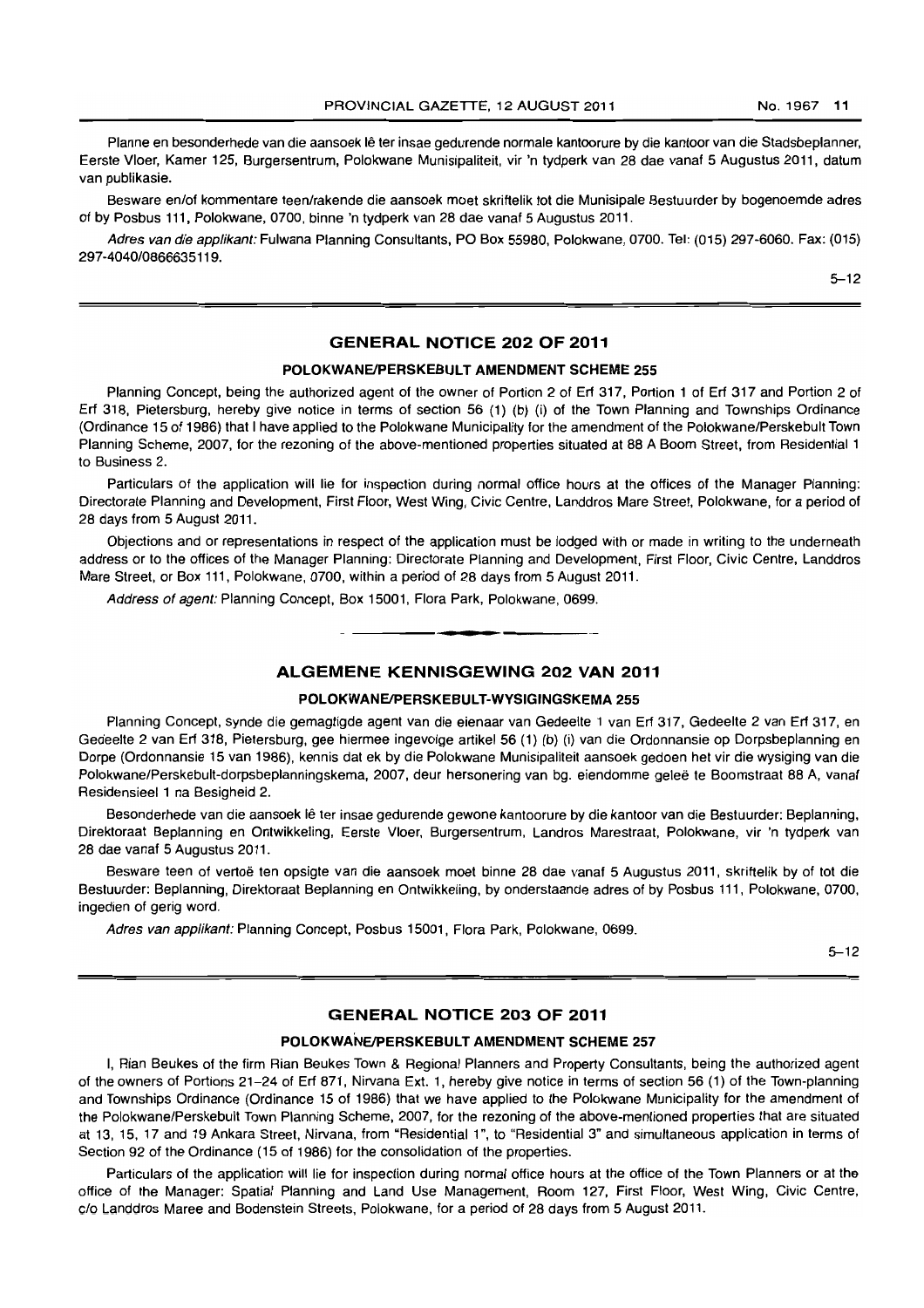Objections to or representations in respect of the application must be lodged with or made to the Manager, Spatial Planning and Land Use Management at the above address or at PO Box 111, Polokwane, 0700, within a period of 28 days from 5 August 2011.

Address of applicant: Rian Beukes Town & Regional Planners and Property Consultants, PO Box 12417, Bendor, 0699. Tel: (015) 291-4821. Fax: 086 602 1851.

Date of first notice: 5 August 2011.

### ALGEMENE KENNISGEWING 203 VAN 2011

**-.** 

#### POLOKWANE/PERSKEBULT-WYSIGINGSKEMA 257

Ek, Rian Beukes van die firma Rian Beukes Stads- en Streekbeplanners en Eiendomskonsultante. synde die gemagtigde agent van die eienaars van Gedeeltes 21-24 van Erf 871, Nirvana X1, gelee te Ankarastraat 13,15,17 en 19, gee hiermee kennis ingevolge artikel 56 (1) van die Ordonnansie op Dorpsbeplanning en Dorpe (Ordonnansie 15 van 1986), dat ek by die Polokwane Munisipaliteit aansoek gedoen het vir die hersonering van die bogenoemde eiendomme vanaf "ResidensieeI 1" na "Residensieel 3" en gelyktydige aansoek ingevolge artikel 92 van die Ordonnansie (15 van 1986) vir die konsolidasie van die bogenoemde eiendomme.

Besonderhede van die aansoek lê ter insae gedurende gewone kantoorure by die kantoor van die Stadsbeplanner of die Bestuurder, Ruimtelike Beplanning en Grondgebruikbeheer, Kamer 127, Eerstevloer, Wesvleuel, Burgersentrum, h/v Landdros Mare- en Bodensteinstraat, Polokwane, vir 28 dae vanaf 5 Augustus 2011.

Besware en of vertoë ten opsigte van die aansoek moet binne 28 dae vanaf 5 Augustus 2011 skriftelik tot die Bestuurder. Ruimtelike Beplanning en Grondgebruikbeheer by bovermelde adres of by Posbus 111, Polokwane, 0700, ingedien of gerig word.

Adres van applikant: Rian Beukes Stads- en Streekbeplanners en Eiendomskonsultante. Posbus 12417. Bendor, 0713. [Tel: (015) 291-4821]. E-pos: rian.beukes@telkomsa.net

Datum van eerste publikasie: 5 Augustus 2011.

 $5 - 12$ 

### GENERAL NOTICE 204 OF 2011

#### PIETERSBURGISESHEGO TOWN-PLANNING SCHEME, 2007

#### AMENDMENT SCHEME 256

I, Timothy Tshilidzi Mudzielwana of Fulwana Planning Consultants, being the authorized agent of the registered owner of Erf 8222. Seshego-A Township, Registration Division LS, Limpopo Province, hereby give notice in terms of section 56 (1) (b) (i) of the Townships and Town-planning Ordinance (Ordinance 15 of 1986), that I have made an application to the Polokwane Local Municipality for the amendment of the town-planning scheme, known as the Polokwane/Perskebult Town Planning Scheme, 2007, by rezoning of the property described above, situated at Chris Hani Street from "Business 3" to "Residential 3" and a simultaneous increase of density from 44 units per hectare to 64 units per hectare in order to erect 16 dwelling units on the property.

Particulars of the application will be available for inspection, during normal office hours at the office of the Manager Planning: Directorate Planning and Development, First Floor, West Wing Civic Centre, Landros Mare Street, Polokwane, for a period of 28 days from the date of the 5th of August 2011.

Objections against or representations in respect of the application shall be made within a period of 28 days from 5th of August 2011 in writing, handed or addressed to Manager Planning: Directorate Planning and Development, First Floor, West Wing Civic Center, Landros Mare Street, Polokwane or Box 111, Polokwane, 0700.

Fulwana Planning Consultants, 91 Hans van Rensburg Street, Polokwane, 0700. Tel: (015) 297-6060. Fax: 08666351191 (015) 297-4040. . **- .** 

### ALGEMENE KENNISGEWING 204 VAN 2011

#### POLOKWANE/PERSKEBULT STADSBEPLANNINGSKEMA, 2007

WYSIGINGSKEMA 256

Ek, Tshilidzi Timothy Mudzielwana, van die firma Fulwana Planning Consultants, gee hiermee kennis vir die aansoek vir hersonering van Erf 8222, Seshego-A, Registrasieafdeling LS, Noordelike Provinsie, in terme van artikel 56 (1) (b) (i) van die Dorpsbeplannings en Dorpe Ordonnansie, Ordonnansie 15 van 1986, vanaf "Besigheid 3" na "Residensieel 3" en 64 units per hectare om 16 gewoonlike eenhede te lê.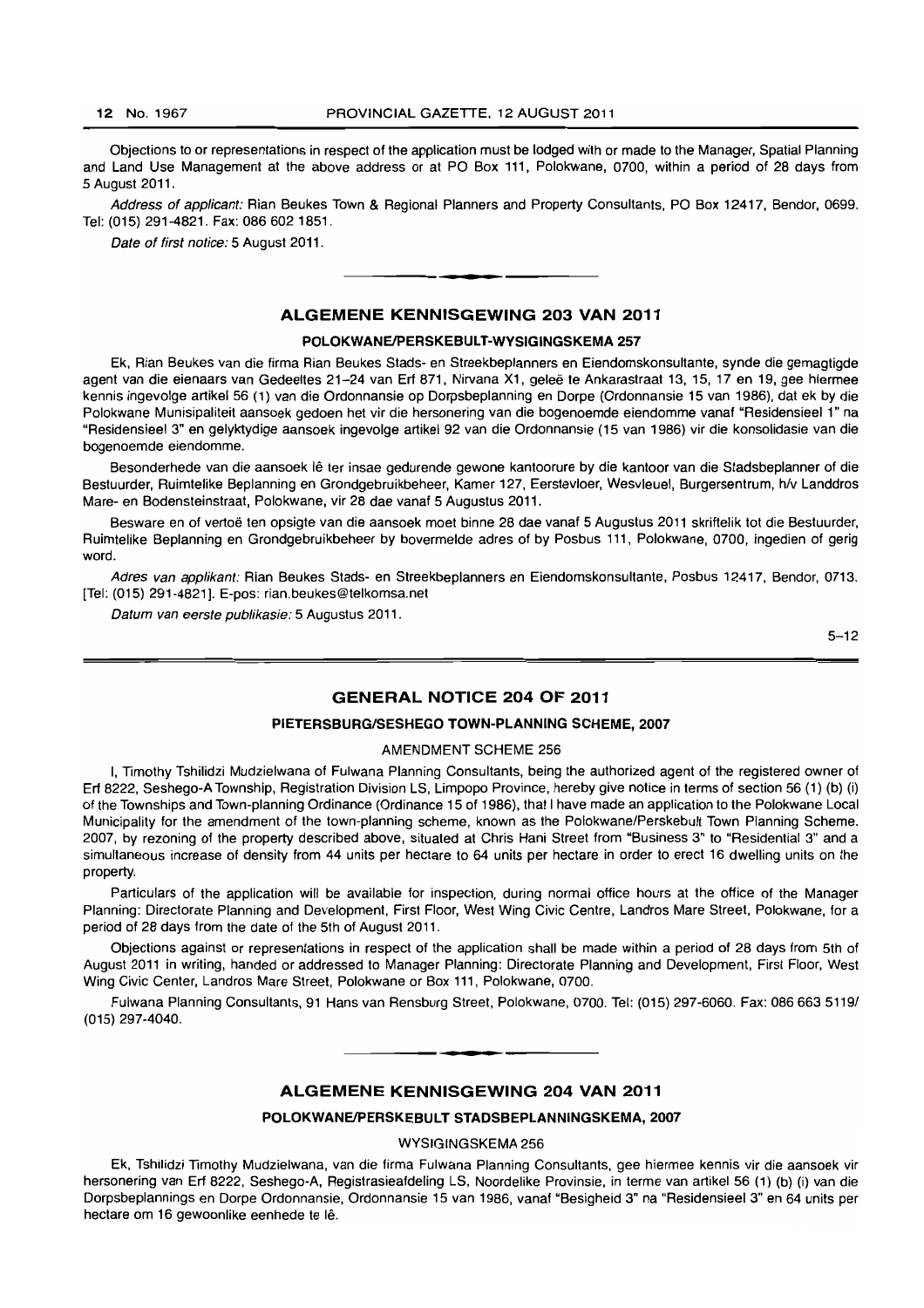Planne en besonderhede van die aansoek lê ter insae gedurende normale kantoorure by die kantoor van die Stadsbeplanner, Eerste Vloer, Kamer 125, Burgersentrum, Polokwane Munisipaliteit vir 'n tydperk van 28 dae vanaf datum van publikasie.

Besware en/of kommentare teen/rakende die aansoek moet skriftelik tot die Munisipale Bestuurder by bogenoemde adres of by Posbus 111, Polokwane, 0700, binne 'n tydperk van 28 dae vanaf die 5 Augustus 2011.

Adres van die applikant: Fulwana Planning Consultants, PO Box 55980, Polokwane, 0700. Tel: (015) 297-6060. Fax: 086 6635119/(015) 297-4040.

05-12

# GENERAL NOTICE 205 OF 2011

NOTICE OF DRAFT SCHEME

The Greater Giyani MuniCipality hereby gives notice in terms of section 28 (1) (a), read in conjunction with section 18, of the Town-planning and Townships Ordinance, 1986 (Ordinance 15 of 1986), that a draft town-planning scheme has been prepared. This scheme is an amendment scheme and contains the following proposal: The proposed rezoning of proposed Erf 93, Giyani-BA, situated adjacent to Erf 88 BA (Masingita Mall), from "Street" to "Business 1".

The draft scheme will lie for inspection during normal office hours at the office of the Municipal Manager, Greater Giyani Municipality, Giyani, for a period of 28 days from 5 August 2011.

Objections to or representations in respect of the scheme must be lodged with or made in writing to the Municipal Manager at Private Bag X9559, Giyani, 0826, within a period of 28 days from 5 August 2011.

Address of agent: Jacques du Toit & Associates, PO Box 754, Tzaneen, 0850.

### GENERAL NOTICE 205 OF 2011

**• •** 

#### XITIVISO XA RHENGU-MBISI (MPFAMPFARHUTO)

Masipala wa Greater Giyani wu nyika xitiviso lexi hi ku landzelela Xiyenge 28 (1) (a), loko xi hlayiwa xikan'we na Xiyenge 18 xa nawu wo kunguhata no veka Ximfumo lindhwawu to Tshama na ta Mabindzu wa 1986 (Mfumo 15 wa 1986).

Ku cinciwa ka ntirho wa ndhawu leyi gangisiwaku ku va Xitandi 93 Giyani-BA, lexi nga phetana na Xitandi 88 BA (Masingita Mall) ku sukela ka "Xitarata" ku ya eka "Bindzu 1".

Rhengu-mbisi leri ri ta kumeka ku ri kambela, hi nkarhi wa ntirho eka hofisi ya Mufambisi wa Masipala, Masipala wa Greater Giyani, eGiyani, ku ringana masiku ya 28 ku sukela hi siku ra 5 Mhawuri 2011. Swikaneto kumbe swiseketelo mayelana na rhengu-mbisi leri swi fanele swi nghenisiwa eka, na swona hi ku tsala swi kongomisiwa eka, Mufambisi wa Masipala, Private Bag X9559, Giyani, 0826, ku nga se hundza masiku ya 28 ku sukela ti 5 Mhawuri 2011.

Vayimeri i: Jacques du Toit & Associates, PO Box 754, Tzaneen, 0850.

05-12

### GENERAL NOTICE 206 OF 2011

#### NOTICE IN TERMS OF THE LEPHALALE TOWN-PLANNING SCHEME, 2005

Notice is hereby given that I, Wally Ross, the undersigned, intend to apply to the Lephalale Municipality for a consent use on Portion 1 of the farm Oxford 334 LQ, and the existing building thereon for the following purposes:

1. Agricultural XIV-for "Residential Use" for purposes of a Lodge.

In terms of the above-mentioned town-planning scheme, the land is zoned "Agricultural". Plans andlor particulars relating to the application will lie for inspection during normal office hours at the office of: Ross and Associates Architects, 48A Ellis Street, Ellisras, Tel: (082) 426 1215, E-mail: wally@rossarch.net

Any person who desires to lodge his/her objections or comments against the application, must do so in writing to both to: The Municipal Manager: Lephalale Local Municipality, Private Bag X136, Lephalale, 0555, as well as the applicant, not later than 28 days from 5 August 2011.

Postal address of the applicant: Ross and Associates Architects, Private Bag 20, Postnet, Onverwacht, 0557.

### ALGEMENE KENNISGEWING 206 VAN 2011

**• •** 

#### KENNISGEWING INGEVOLGE LEPHALALE-DORPSBEPLANNINGSKEMA, 2005

Kennis geskied hiermee dat ek, Wally Ross, die ondergetekende, van voorneme is om by die Lephalale Munisipaliteit aansoek te doen om Gedeelte 1 van die plaas Oxford 334 LQ, en die bestaande geboue daarop, vir die volgende doeleindes te gebruik: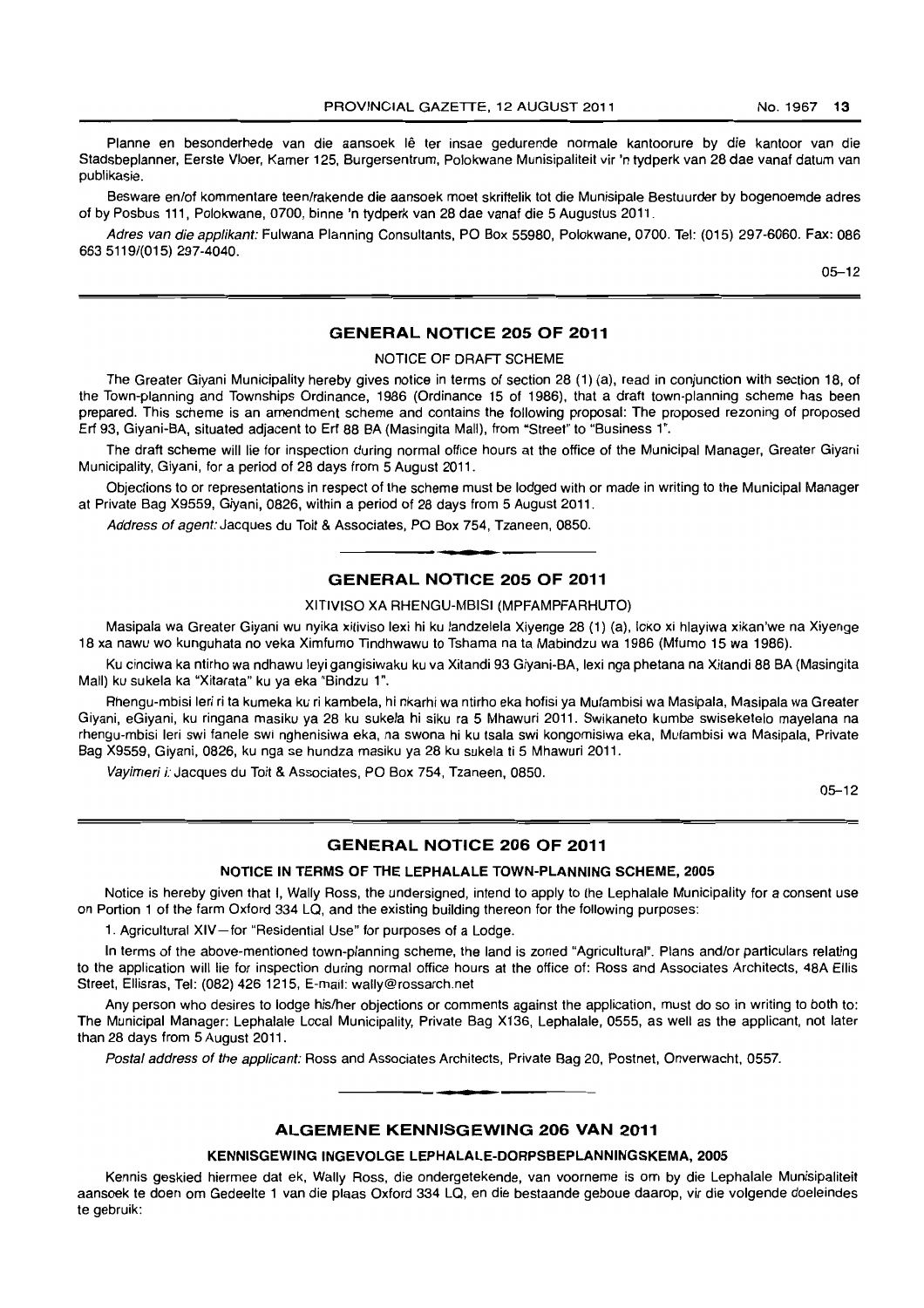1. Landbou XIV-"Residensiële Gebruik" spesifiek Lodge.

Die sonering van die grond ingevolge bogenoemde dorpsbeplanningskema, is "Landbou". Planne en/of besonderhede aangaande hierdie aansoek lê ter insae gedurende normale kantoorure by die kantore van: Ross and Associates Architects, Ellisstraat 48A, Ellisras, Tel: (082) 4261215, E-mail: wally@rossarch.net

Enige persoon wat beswaar of kommentaar wil aanteken teen hierdie aansoek, moet dit skriftelik doen en indien, by beide die: Munisipale Bestuurder, Lephalale Munisipaliteit, Privaatsak X136, Lephalale. 0555, sowel as die aansoeker, nie later nie as 28 dae vanaf 5 Augustus 2011 .

Posadres van applikant: Ross and Associates Architects, Private Bag 20, Postnet, Onverwacht, 0557.

5-12

### GENERAL NOTICE 207 OF 2011

### NOTICE IN TERMS OF THE LEPHALALE TOWN-PLANNING SCHEME, 2005

Notice is hereby given that I, Wally Ross, the undersigned, intend to apply to the Lephalale Municipality for a consent use on Portion 19 of the farm Rietspruit 527 LQ, and the existing building thereon for the following purposes:

1. Agricultural XX-for "Special".

In terms of the above-mentioned town-planning scheme, the land is zoned "Agricultural". Plans and/or particulars relating to the application will lie for inspection during normal office hours at the office of: Ross and Associates Architects and Project Management, 48A Ellis Street, Ellisras, Tel: (082) 426 1215, or E-mail: wally@rossarch.net

Any person who desires to lodge his/her objections or comments against the application, must do so in writing to both, to: The Municipal Manager: Lephalale Local Municipality, Private Bag X136, Lephalale, 0555, as well as the applicant, not later than 28 days from 5 August 2011.

Postal address of the applicant: Ross and Associates Architects and Project Management, Private Bag 20, Postnet, Onverwacht, 0557. . **-.** 

ALGEMENE KENNISGEWING 207 VAN 2011

#### KENNISGEWING INGEVOLGE LEPHALALE-DORPSBEPLANNINGSKEMA, 2005

Kennis geskied hiermee dat ek, Wally Ross. die ondergetekende, van voorneme is om by die Lephalale Munisipaliteit aansoek te doen om Gedeelte 19 van die plaas Rietspruit 527 LQ, en die bestaande geboue daarop, vir die volgende doeleindes te gebruik:

1. Landbou XX-"Spesiaal".

Die sonering van die grond ingevolge bogenoemde dorpsbeplanningskema, is "Landbou". Planne en/of besonderhede aangaande hierdie aansoek lê ter insae gedurende normale kantoorure by die kantore van: Ross and Associates Architects and Project Management, 48A Ellis Street. Ellisras, Tel: (082) 426 1215. or E-mail: wally@rossarch.net

Enige persoon wat beswaar of kommentaar wil aanteken teen hierdie aansoek moet dit skriftelik doen en indien, by beide die: Munisipale Bestuurder, Lephalale Munisipaliteit, Privaatsak X136, Lephalale, 0555, sowel as die aansoeker, nie later nie as 28 dae vanaf 5 Augustus 2011 .

Postal address of the applicant: Ross and Associates Architects and Project Management, Private Bag 20, Postnet, Onverwacht, 0557.

5-12

### GENERAL NOTICE 208 OF 2011

#### NOTICE IN TERMS OF THE LEPHALALE TOWN-PLANNING SCHEME, 2005

Notice is hereby given that I. Wally Ross, the undersigned, intend to apply to the Lephalale Municipality for a consent use on Portion 20 of the farm Rietspruit 527 LQ, and the existing building thereon for the following purposes:

1. Agricultural XX-for "Special".

In terms of the above-mentioned town-planning scheme, the land is zoned "Agricultural". Plans and/or particulars relating to the application will lie for inspection during normal office hours at the office of: Ross and Associates Architects and Project Management, 48A Ellis Street, Ellisras, Tel: (082) 426 1215, or E-mail: wally@rossarch.net

Any person who desires to lodge his/her objections or comments against the application, must do so in writing to both, to: The Municipal Manager: Lephalale Local Municipality, Private Bag X136, Lephalale, 0555, as well as the applicant, not later than 28 days from 5 Aug 2011.

Postal address of the applicant: Ross and Associates Architects and Project Management, Private Bag 20, Postnet, Onverwacht, 0557.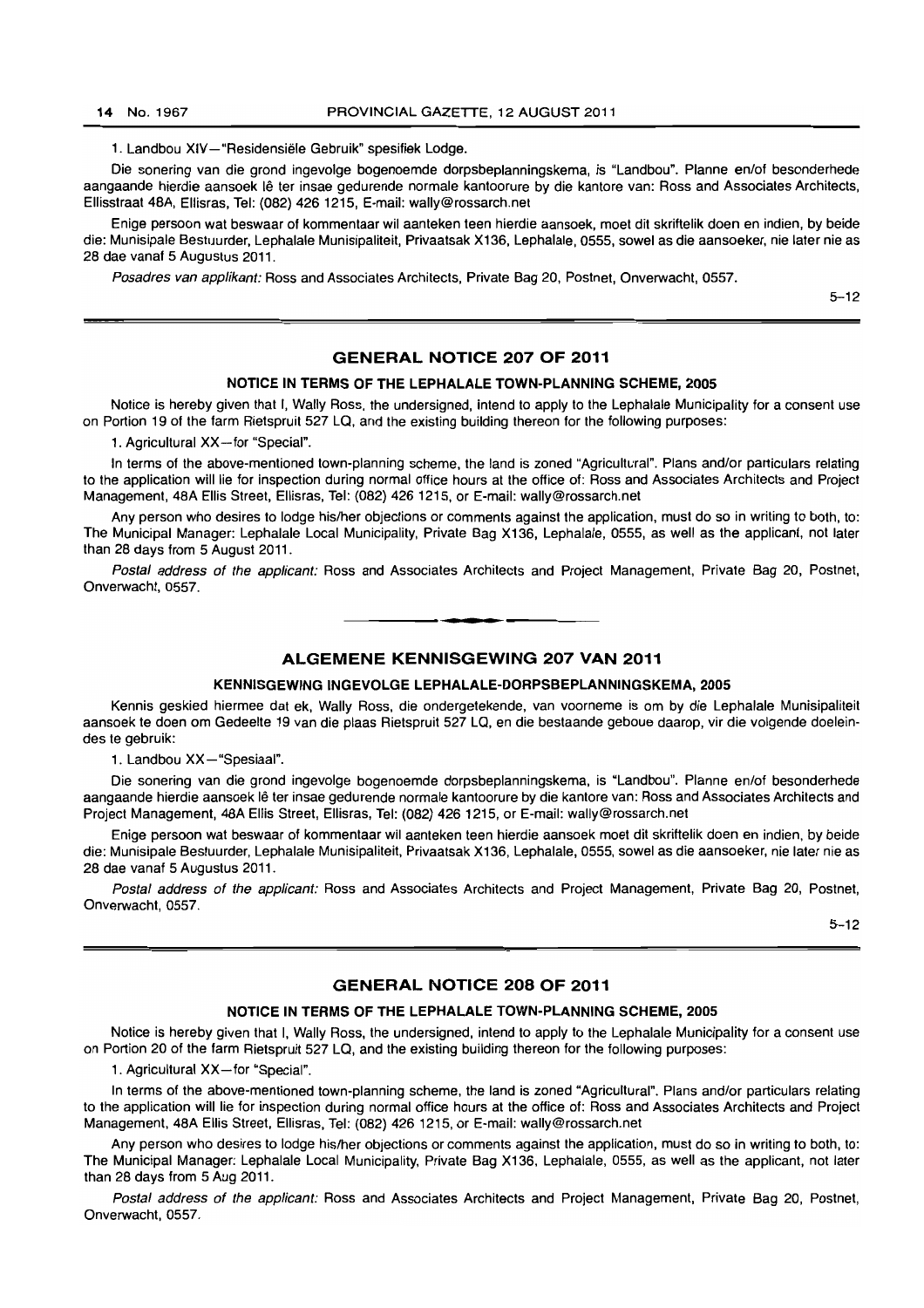#### **ALGEMENE KENNISGEWING 208 VAN 2011**

# **KENNISGEWING INGEVOlGE lEPHAlAlE-DORPSBEPlANNINGSKEMA, 2005**

Kennis geskied hiermee dat ek, Wally Ross, die ondergetekende, van voorneme is om by die Lephalale Munisipaliteit aansoek te doen om Gedeelte 20 van die plaas Rietspruit 527 LQ, en die bestaande geboue daarop, vir die volgende doeleindes te gebruik:

1. Landbou XX-"Spesiaal".

Die sonering van die grond ingevolge bogenoemde dorpsbeplanningskema, is "Landbou". Planne en/of besonderhede aangaande hierdie aansoek lê ter insae gedurende normale kantoorure by die kantore van: Ross and Associates Architects and Project Management, 48A Ellis Street, Ellisras, Tel: (082) 426 1215, or E-mail: wally@rossarch.net

Enige persoon wat beswaar of kommentaar wil aanteken teen hierdie aansoek moet dil skriftelik doen en indien, by beide die: Munisipale Besluurder, Lephalale Munisipaliteit, Privaatsak X136, Lephalale, 0555, sowel as die aansoeker, oie later nie as 28 dae vanaf 5 Aug 2011 .

Postal address of the applicant: Ross and Associates Architects and Project Management, Private Bag 20, Postnet, Onverwacht, 0557.

5-12

# **GENERAL NOTICE 209 OF 2011**

#### **NOTICE IN TERMS OF THE LEPHAlALE TOWN-PLANNING SCHEME, 2005**

Notice is hereby given that I, Wally Ross, the undersigned, intend to apply to the Lephalale Municipality for a consent use on Remainder of Portion 21 (a portion of Portion 1) of the farm Waterkloof 502 LQ, and the existing building thereon for the following purposes:

1. Agricultural XX-for "Special Use".

In terms of the above-mentioned town-planning scheme, the land is zoned "Agricultural". Plans and/or particulars relating to the application will lie for inspection during normal office hours at the office of: Ross and Associates Architects, 48A Ellis Street, Ellisras. Tel: 082 426 1215. E-mail: wally@rossarch.net

Any person who desires to lodge his/her objections or comments against the application, must do so in writing to both, to: The Municipal Manager: Lephalale Local Municipality, Private Bag X136, Lephalale, 0555, as well as the applicant. not later than 28 days from 5 August 2011.

Postal address of the applicant: Ross and Associates Architects, Private Bag X7501, Postnet 20, Onverwacht, 0557.

I **• £** 

# **ALGEMENE KENNISGEWING 209 VAN 2011**

#### **KENNISGEWING INGEVOLGE LEPHALALE-DORPSBEPLANNINGSKEMA, 2005**

Kennis geskied hiermee dat ek, Wally Ross, die ondergetekende, van voorneme is om by die Lephalale Munisipaliteit aansoek te doen om Restant van Gedeelte 21 (gedeelte van Gedeelte 1) van die plaas Waterkloof 502 LQ, en die bestaande geboue daarop, vir die volgende doeleindes te gebruik:

1. Landbou XX - "Spesiale Gebruik".

Die sonering van die grond ingevolge bogenoemde dorpsbeplanningskema, is "Landbou". Planne en/of besonderhede aangaande hierdie aansoek lê ter insae gedurende normale kantoorure by die kantore van: Ross and Associates Architects, Ellisstraat 48A, Ellisras. Tel: 082 4261215. E-mail: wally@rossarch.net

Enige persoon wat beswaar of kommentaar wi! aanteken teen hierdie aansoek moet dit skriftelik doen en indien, by beide die: Munisipale Bestuurder, Lephalale Munisipaliteit, Privaatsak X136, Lephalale, 0555, sowel as die aansoeker, nie later nie as 28 dae vanat 5 Augustus 2011.

Posadres van applikant: Ross and Associates Architects, Private Bag X7501, Postnet 20, Onverwacht, 0557.

5-12

### **GENERAL NOTICE 210 OF 2011**

#### **NOTICE IN TERMS OF THE LEPHALALE TOWN-PLANNING SCHEME, 2005**

Notice is hereby given that I, Wally Ross, the undersigned, intend to apply to the Lephalale Municipality for a consent use on Portion 27 (a portion of Portion 9) of the farm Rietspruit 527 LQ, and the existing building thereon for the following purposes:

1. Agricultural XIV-for "Residential Use" for purposes of a Lodge.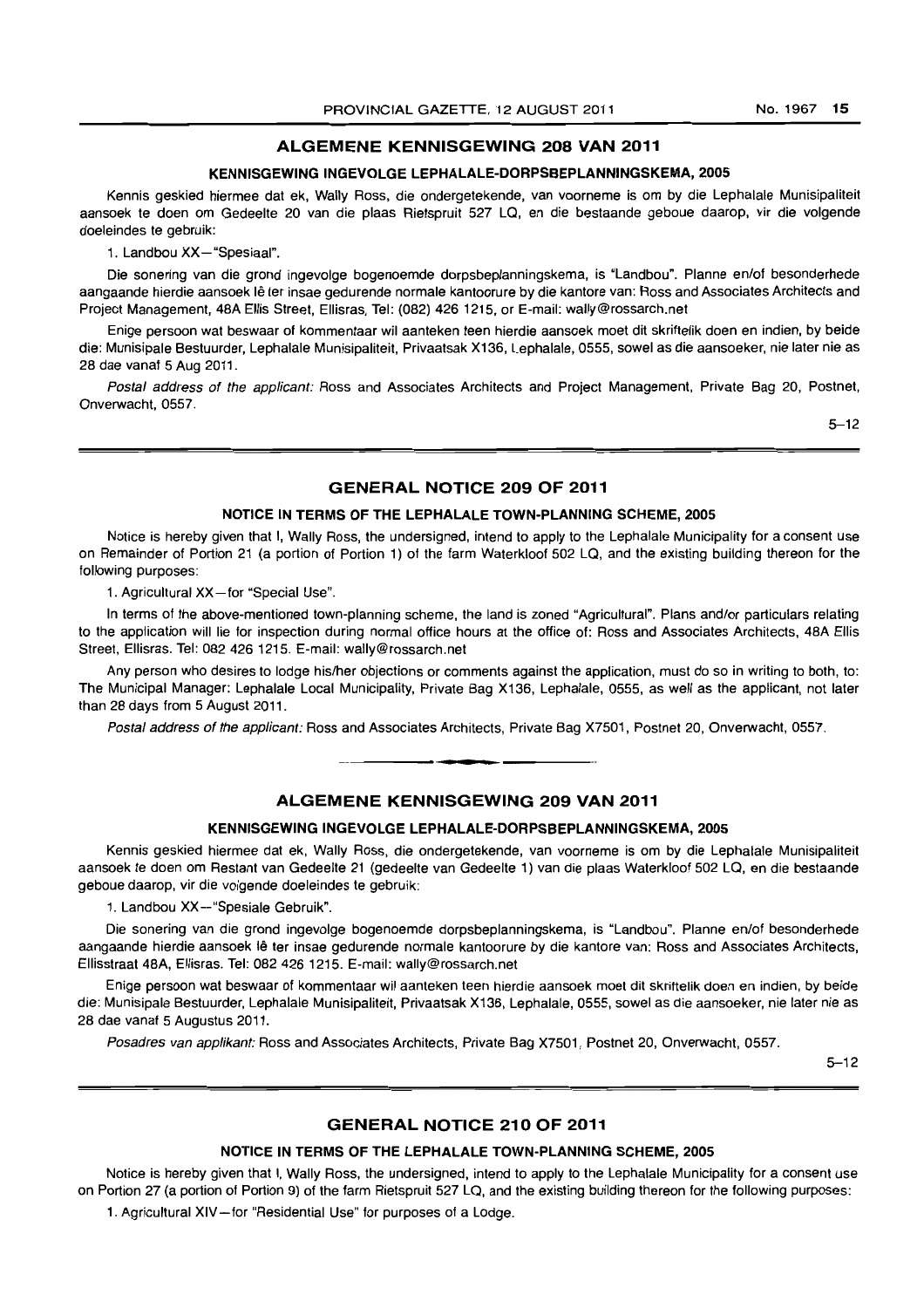In terms of the above-mentioned town-planning scheme, the land is zoned "Agricultural". Plans and/or particulars relating to the application will lie for inspection during normal office hours at the office of: Ross and Associates Architects, 48A Ellis Street, Ellisras Tel: 082 426 1215. E-mail: wally@rossarch.net

Any person who desires to lodge his/her objections or comments against the application, must do so in writing to both, to: The Municipal Manager: Lephalale Local Municipality, Private Bag X136, Lephalale, 0555, as well as the applicant, not later than 28 days from 5 August 2011.

Postal address of the applicant: Ross and Associates Architects, Private Bag X7501, Postnet 20, Onverwacht, 0557. . **-.** 

# ALGEMENE KENNISGEWING 210 VAN 2011

#### KENNISGEWING INGEVOlGE lEPHALAlE-DORPSBEPLANNINGSKEMA, 2005

Kennis geskied hiermee dat ek, Wally Ross, die ondergetekende, van voorneme is om by die Lephalale Munisipaliteit aansoek te doen om Gedeelte 27 (gedeelte van Gedeelte 9) van die plaas Rietspruit 527 LQ, en die bestaande geboue daarop, vir die volgende doeleindes te gebruik:

1. Landbou XIV-"Residensiële Gebruik" spesifiek Lodge.

Die sonering van die grond ingevolge bogenoemde dorpsbeplanningskema, is "Landbou". Planne en/of besonderhede aangaande hierdie aansoek lê ter insae gedurende normale kantoorure by die kantore van: Ross and Associates Architects, Ellisstraat 48A, Ellisras. Tel: 082 426 1215. E-mail: wally@rossarch.net

Enige persoon wat beswaar of kommentaar wil aanteken teen hierdie aansoek moet dit skriftelik doen en indien, by beide die: Munisipale Bestuurder, Lephalale Munisipaliteit, Privaatsak X136, Lephalale, 0555, sowel as die aansoeker, nie later nie as 28 dae vanaf 5 Augustus 2011.

Posadres van applikant: Ross and Associates Architects, Private Bag X7501, Postnet 20, Onverwacht, 0557.

5-12

### GENERAL NOTICE 211 OF 2011

#### NOTICE IN TERMS OF THE lEPHAlALE TOWN-PLANNING SCHEME, 2005

Notice is hereby given that I, Wally Ross, the undersigned, intend to apply to the Lephalale Municipality for a consent use on Portion 35 of the farm Rietspruit 527 LQ, and the existing building thereon for the following purposes:

1. "Agricultural III-for "Commercial".

In terms of the above-mentioned town-planning scheme, the land is zoned "Agricultural". Plans and/or particulars relating to the application will lie for inspection during normal office hours at the office of: Ross and Cilliers Architects, 48 Ellis Street, Ellisras. Tel: 071 600 3426, or E-mail: rosscilliers@gmail.com

Any person who desires to lodge his/her objections or comments against the application, must do so in writing to both, to: The Municipal Manager: lephalale Local Municipality, Private Bag X136, Lephalale, 0555, as well as the applicant, not later than 28 days from 27 August 2011.

Postal address of the applicant: Ross and Cilliers Architects, Private Bag 20, Postnet, Onverwacht, 0557. . **-.** 

### ALGEMENE KENNISGEWING 211 VAN 2011

#### KENNISGEWING INGEVOLGE LEPHAlAlE-DORPSBEPLANNINGSKEMA, 2005

Kennis geskied hiermee dat ek, Wally Ross, die ondergetekende, van voorneme is om by die Lephalale Munisipaliteit aansoek te doen om Gedeelte 35 van die plaas Rietspruit 527 LQ, en die bestaande geboue daarop, vir die volgende doeleindes te gebruik:

1. Landbou III-"Kommersieel".

Die sonering van die grond ingevolge bogenoemde dorpsbeplanningskema, is "landbou". Planne en/of besonderhede aangaande hierdie aansoek Ie ter insae gedurende normale kantoorure by die kantore van: Ross and Cilliers Architects, 48 Ellis Street, Ellisras, Tel: 071 600 3426, or E-mail: rosscilliers@gmail.com

Enige persoon wat beswaar of kommentaar wil aanteken teen hierdie aansoek moet dit skriftelik doen en indien, by beide die: Munisipale Bestuurder, Lephalale Munisipaliteit, Privaatsak X136, Lephalale, 0555, sowel as die aansoeker, nie later nie as 28 dae vanaf 27 Augustus 2011.

Postal address of the applicant: Ross and Cilliers Architects, Private Bag 20, Postnet, Onverwacht, 0557.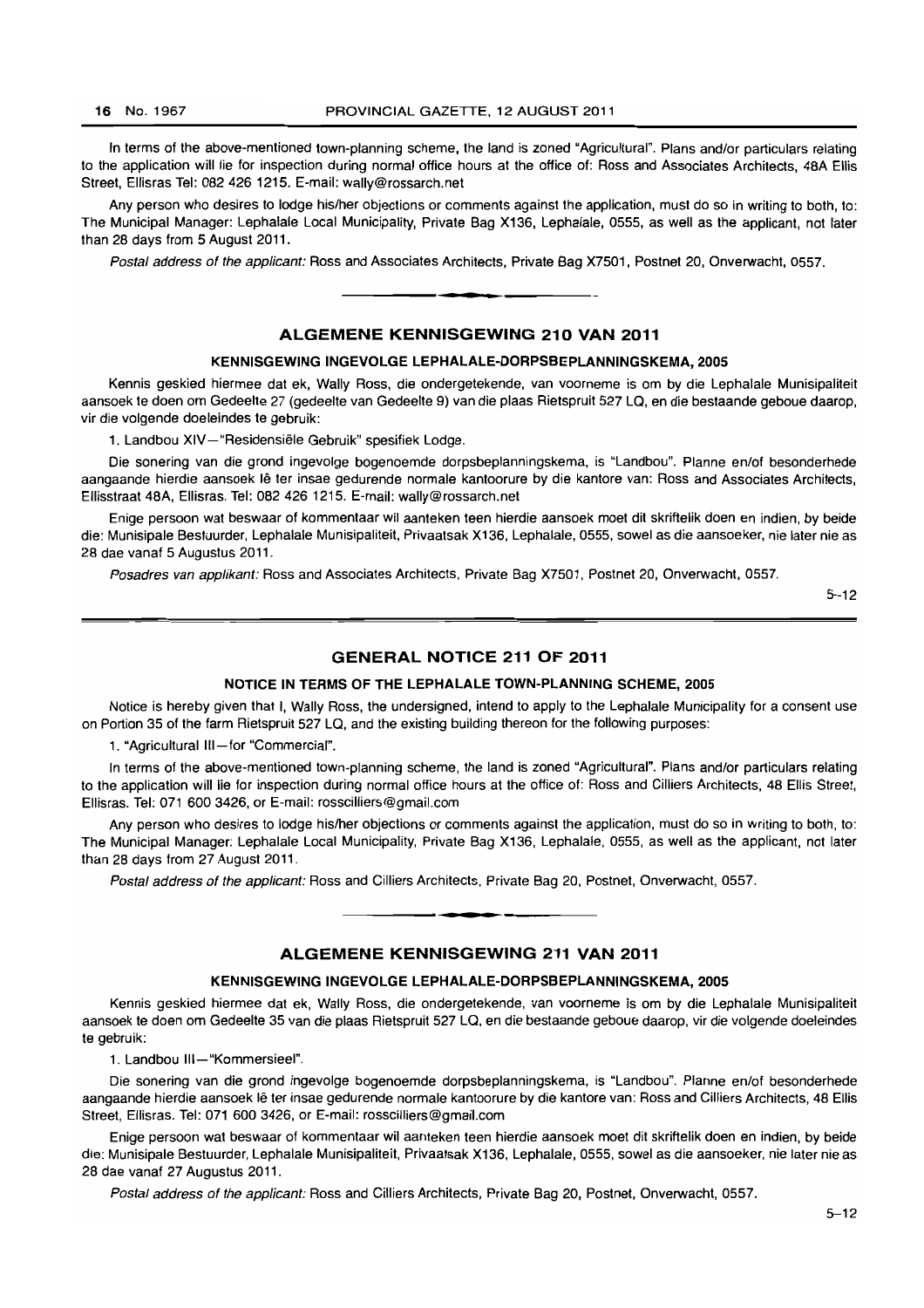# **GENERAL NOTICE 212 OF 2011**

# **NOTICE IN TERMS OF THE LEPHALALE TOWN-PLANNING SCHEME, 2005**

Notice is hereby given that I, Wally Ross, the undersigned, intend to apply to the Lephalale Municipality for a consent use on Portion 36 (a portion of Portion 20) of the farm Rietspruit 527 LQ, and the existing building thereon for the following purposes:

1. Agricultural III-for "Commercial".

In terms of the above-mentioned town-planning scheme, the land is zoned "Agricultural". Plans and/or particulars relating to the application will lie for inspection during normal office hours at the office of: Ross and Associates Architects and Project Management, 48A Ellis Street, Ellisras. Tel: 082 426 1215, or E-mail: wally@rossarch.net

Any person who desires to lodge his/her objections or comments against the application, must do so in writing to both, to: The Municipal Manager: Lephalale Local Municipality, Private Bag X136, Lephalale, 0555, as well as the applicant, not later than 28 days from 5 August 2011.

Postal address of the applicant: Ross and Cilliers Architects, Private Bag 20, Postnet, Onverwacht, 0557.

# **ALGEMENE KENNISGEWING 212 VAN 2011**

**- .** 

### **KENNISGEWING INGEVOLGE LEPHALALE-DORPSBEPLANNINGSKEMA, 2005**

Kennis geskied hiermee dat ek, Wally Ross, die ondergetekende, van voorneme is am by die Lephalale Munisipaliteit aansoek te doen om Gedeelte 36 (gedeelte van Gedeelte 20) van die plaas Rietspruit 527 LQ, en die bestaande geboue daarop, vir die volgende doeleindes te gebruik:

1. Landbou III-"Kommersieel".

Die sonering van die grond ingevolge bogenoemde dorpsbeplanningskema, is "Landbou". Planne en/of besonderhede aangaande hierdie aansoek lê ter insae gedurende normale kantoorure by die kantore van: Ross and Associates Architects and Project Management, 48A Ellis Street, Ellisras. Tel: 082 4261215, or E-mail: wally@rossarch.net

Enige persoon wat beswaar of kommentaar wil aanteken teen hierdie aansoek moet dit skriftelik doen en indien, by beide die: Munisipale Bestuurder, Lephalale Munisipaliteit, Privaatsak X136, Lephalale, 0555, sowel as die aansoeker, nie later nie as 28 dae vanaf 5 Augustus 2011.

Postal address of the applicant: Ross and Associates Architects and Project Management, Private Bag 20, Postnet, Onverwacht, 0557.

5-12

# **GENERAL NOTICE 213 OF 2011**

#### **NOTICE IN TERMS OF THE LEPHALALE TOWN-PLANNING SCHEME, 2005**

Notice is hereby given that I, Wally Ross, the undersigned, intend to apply to the Lephalale Municipality for a consent use on Portion 62 (a portion of Portion 19) of the farm Rietspruit 527 LQ, and the existing building thereon for the following purposes:

1. Agricultural XX-for "Special".

In terms of the above-mentioned town-planning scheme, the land is zoned "Agricultural", Plans andlor particulars relating to the application will lie for inspection during normal office hours at the office of: Ross and Associates Architects and Project Management, 48A Ellis Street, Ellisras, Tel: (082) 426 1215, or E-mail: wally@rossarch.net

Any person who desires to lodge his/her objections or comments against the application, must do so in writing to both, to: The Municipal Manager: Lephalale Local Municipality, Private Bag X136, Lephalale, 0555, as well as the applicant, not later than 28 days from 5 Aug 2011.

Postal address of the applicant: Ross and Associates Architects and Project Management, Private Bag 20, Postnet, Onverwacht, 0557.

**. -**

#### **ALGEMENE KENNISGEWING 213 VAN 2011**

#### **KENNISGEWING INGEVOLGE LEPHALALE-OORPSBEPLANNINGSKEMA, 2005**

Kennis geskied hiermee dat ek, Wally Ross, die ondergetekende, van voorneme is om by die Lephalale Munisipaliteit aansoek te doen om Gedeelte 62 (gedeelte van Gedeelte 19) van die plaas Rietspruit 527 LQ, en die bestaande geboue daarop, vir die volgende doeleindes te gebruik:

1. Landbou XX-"Spesiaal".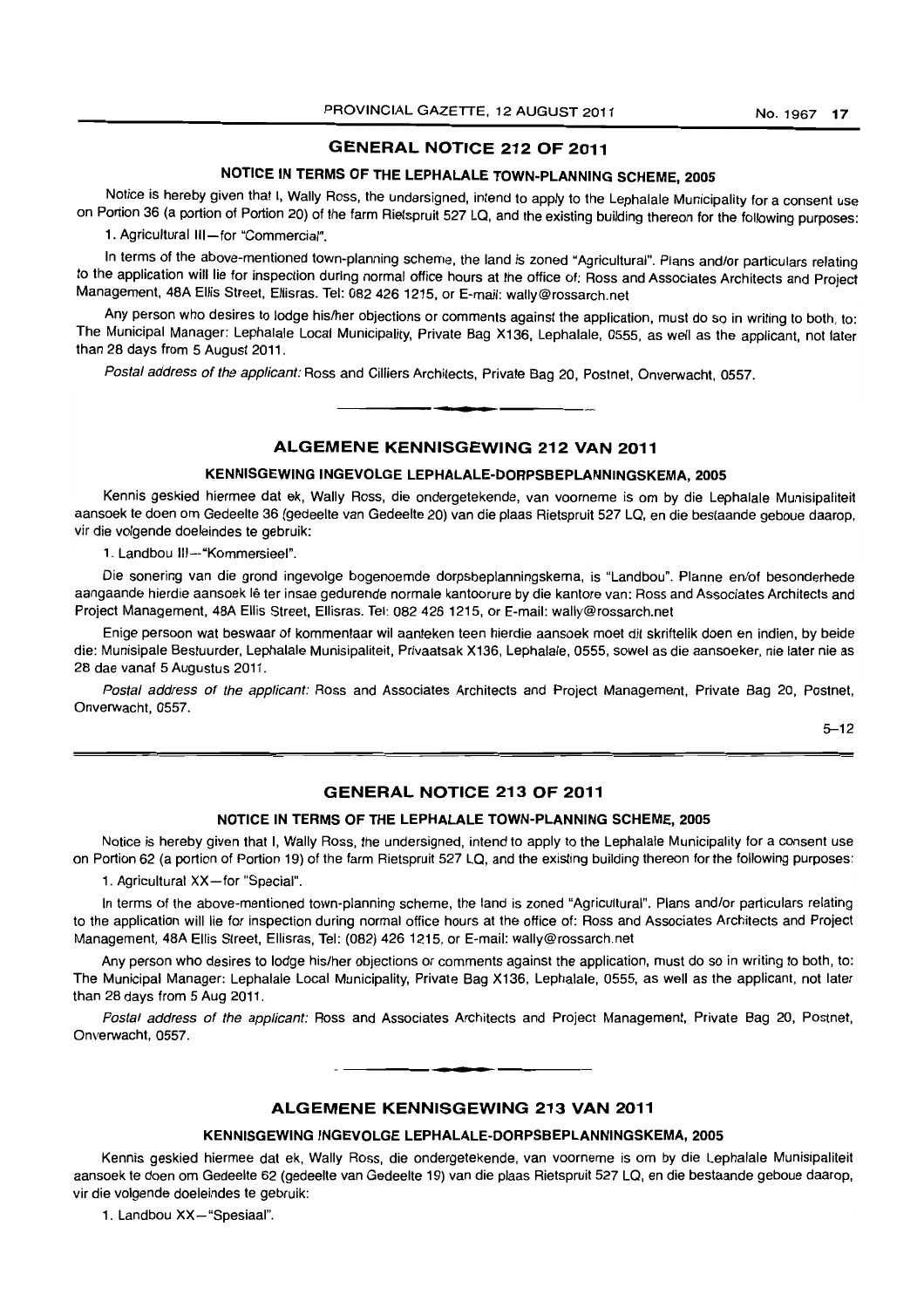Die sonering van die grond ingevolge bogenoemde dorpsbeplanningskema, is "Landbou". Planne en/of besonderhede aangaande hierdie aansoek lê ter insae gedurende normale kantoorure by die kantore van: Ross and Associates Architects and Project Management, 48A Ellis Street, Ellisras, Tel: (082) 426 1215, or E-mail: wally@rossarch.net

Enige persoon wat beswaar of kommentaar wil aanteken teen hierdie aansoek moet dit skriftelik doen en indien, by beide die: Munisipale Bestuurder, Lephalale Munisipaliteit, Privaatsak X136, Lephalale, 0555, sowel as die aansoeker, nie later nie as 28 dae vanaf 5 Aug 2011.

Postal address of the applicant: Ross and Associates Architects and Project Management, Private Bag 20, Postnet, Onverwacht, 0557.

5-12

### **GENERAL NOTICE 214 OF 2011**

# **NOTICE IN TERMS OF THE LEPHALALE TOWN-PLANNING SCHEME, 2005**

Notice is hereby given that I, Wally Ross, the undersigned, intend to apply to the Lephalale Municipality for a consent use on Portion 63 (a portion of Portion 19) of the farm Rietspruit 527 LQ, and the existing building thereon for the following purposes:

1. Agricultural XX-for "Special".

In terms of the above-mentioned town-planning scheme, the land is zoned "Agricultural". Plans and/or particulars relating to the application will lie for inspection during normal office hours at the office of: Ross and Associates Architects and Project Management, 48A Ellis Street, Ellisras, Tel: (082) 426 1215, or E-mail: wally@rossarch.net

Any person who desires to lodge his/her objections or comments against the application, must do so in writing to both, to: The Municipal Manager: Lephalale Local Municipality, Private Bag X136, Lephalale, 0555, as well as the applicant, not later than 28 days from 5 Aug 2011.

Postal address of the applicant: Ross and Associates Architects and Project Management, Private Bag 20, Postnet, Onverwacht, 0557.

### **ALGEMENE KENNISGEWING 214 VAN 2011**

#### **KENNISGEWING INGEVOLGE LEPHALALE-DORPSBEPLANNINGSKEMA, 2005**

Kennis geskied hiermee dat ek, Wally Ross, die ondergetekende, van voorneme is om by die Lephalale Munisipaliteit aansoek te doen om Gedeelte 63 (gedeelte van Gedeelte 19) van die plaas Rietspruit 527 La, en die bestaande geboue daarop, vir die volgende doeleindes te gebruik:

1. Landbou XX -- "Spesiaal".

Die sonering van die grond ingevolge bogenoemde dorpsbeplanningskema, is "Landbou". Planne en/of besonderhede aangaande hierdie aansoek Ie ter insae gedurende normale kantoorure by die kantore van: Ross and Associates Architects and Project Management, 48A Ellis Street, Ellisras, Tel: (082) 426 1215, or E-mail: wally@rossarch.net

Enige persoon wat beswaar of kommentaar wil aanteken teen hierdie aansoek moet dit skriftelik doen en indien, by beide die: Munisipale Bestuurder, Lephalale Munisipaliteit, Privaatsak X136, Lephalale, 0555, sowel as die aansoeker, nie later nie as 28 dae vanaf 5 Aug 2011.

Postal address of the applicant: Ross and Associates Architects and Project Management, Private Bag 20, Postnet, Onverwacht, 0557.

 $5 - 12$ 

### **GENERAL NOTICE 215 OF 2011**

#### **NOTICE IN TERMS OF THE LEPHALALE TOWN-PLANNING SCHEME, 2005**

Notice is hereby given that I, Wally Ross, the undersigned, intend to apply to the Lephalale Municipality for a consent use on Portion 64 (a portion of Portion 19) of the farm Rietspruit 527 La, and the existing building thereon for the following purposes:

1. Agricultural III-for "Commercial".

In terms of the above-mentioned town-planning scheme, the land is zoned "Agricultural". Plans and/or particulars relating to the application will lie for inspection during normal office hours at the office of: Ross and Associates Architects and Project Management, 48A Ellis Street, Ellisras, Tel: (082) 426 1215, or E-mail: wally@rossarch.net

Any person who desires to lodge his/her objections or comments against the application, must do so in writing to both, to: The Municipal Manager: Lephalale Local Municipality, Private Bag X136, Lephalale, 0555, as well as the applicant, not later than 28 days from 5 Aug 2011.

Postal address of the applicant: Ross and Associates Architects and Project Management, Private Bag 20, Postnet, Onverwacht, 0557.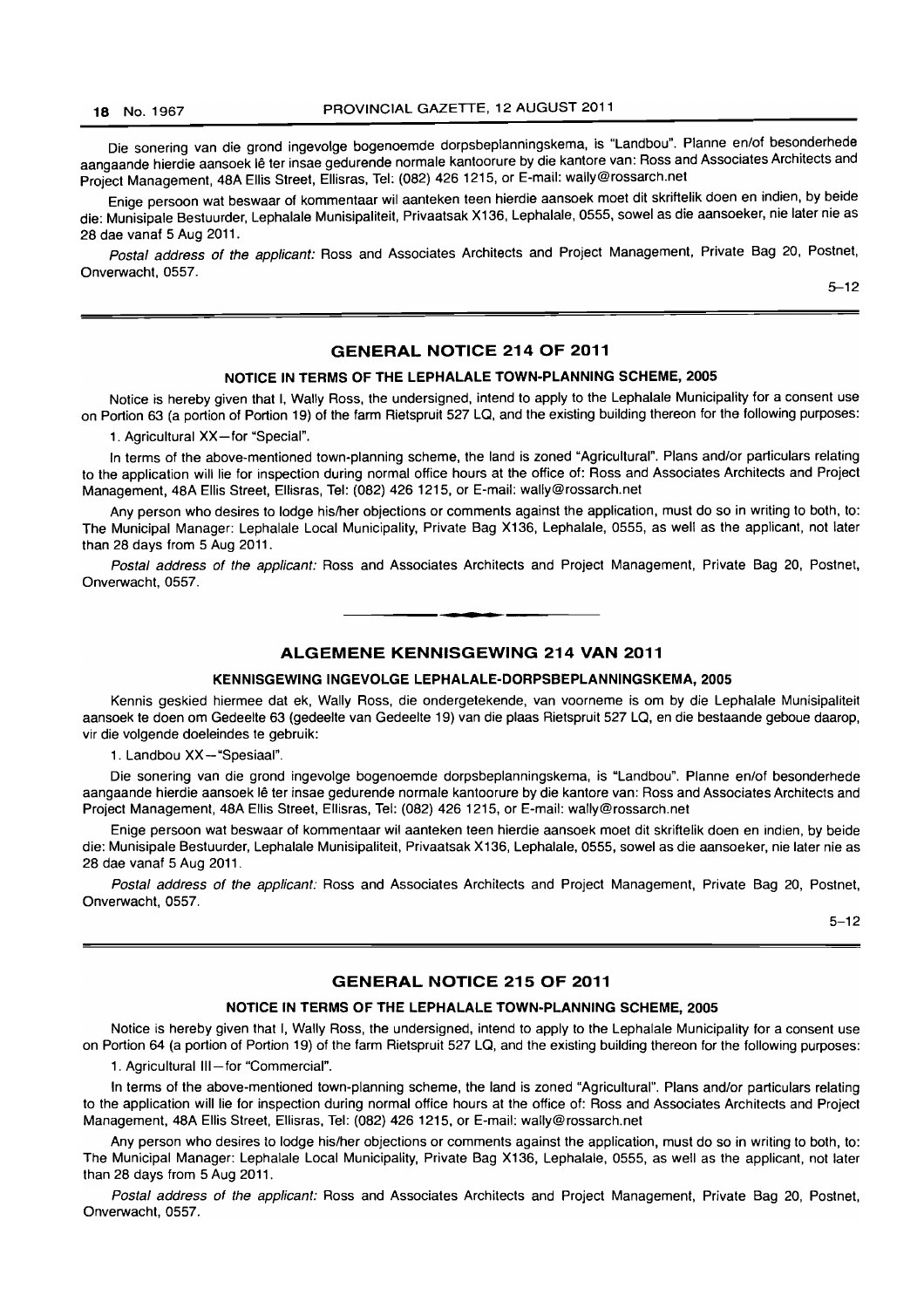### **ALGEMENE KENNISGEWING 215 VAN 2011**

#### **KENNISGEWING INGEVOLGE LEPHALALE-DORPSBEPLANNINGSKEMA, 2005**

Kennis geskied hiermee dat ek, Wally Ross, van voorneme is am by die Lephalale Munisipaliteit aansoek te doen om Gedeelte 35 van die plaas Rietspruit 527 LQ, en die bestaande geboue daarop, vir die volgende doeleindes te gebruik:

1. Landbou III-"Kommersieel".

Die sonering van die grand ingevolge bogenoemde dorpsbeplanningskema, is "Landbou". Planne en/of besonderhede aangaande hierdie aansoek lê ter insae gedurende normale kantoorure by die kantore van: Ross and Associates Architects and Project Management, 48A Ellis Street, Ellisras. Tel: (082) 426 1215, or E-mail: wally@rossarch.net

Enige persoon wat beswaar of kommentaar wil aanteken teen hierdie aansoek moet dit skriftelik doen en indien, by beide die: Munisipale Bestuurder. Lephalale Munisipaliteit, Privaatsak X136, Lephalale, 0555, sowel as die aansoeker, nie later nie as 28 dae vanaf 5 Aug 2011.

Posadres van appfikant: Ross and Gilliers Architects, Private Bag 20, Postnet, Onverwacht, 0557.

5-12

# **GENERAL NOTICE 216 OF 2011**

#### **NOTICE IN TERMS OF THE LEPHALALE TOWN-PLANNING SCHEME, 2005**

Notice is hereby given that I, Wally Ross, the undersigned, intend to apply to the Lephalale Municipality for a consent use on Portion 83 (a portion of Portion 1) of the farm Waterkloof 502 LQ, and the existing building thereon for the following purposes:

1. Agricultural XX-for "Special Use".

In terms of the above-mentioned town-planning scheme, the land is zoned "Agricultural". Plans and/or particulars relating to the application will lie for inspection during normal office hours at the office of: Ross and Associates Architects, 48A Ellis Street, Ellisras, Tel: (082) 426 1215, E-mail: wally@rossarch.net

Any person who desires to lodge hislher objections or comments against the application, must do so in writing to both, to: The Municipal Manager: Lephalale Local Municipality, Private Bag X136, Lephalale, 0555, as well as the applicant, not later than 28 days from 5 August 2011.

Postal address of the applicant: Ross and Associates Architects, Private Bag X7501, Postnet 20, Onverwacht, 0557 .

**. -**

#### **ALGEMENE KENNISGEWING 216 VAN 2011**

#### **KENNISGEWING INGEVOLGE LEPHALALE-DORPSBEPLANNINGSKEMA, 2005**

Kennis geskied hiermee dat ek, Wally Ross, die ondergetekende, van voorneme is om by die Lephalale Munisipaliteit aansoek te doen om Gedeelte 83 (gedeelte van Gedeelte 1) van die plaas Waterkloof 502 LQ, en die bestaande geboue daarop, vir die volgende doeleindes te gebruik:

1. Landbou XX-"Spesiale Gebruik".

Die sonering van die grand ingevolge bogenoemde dorpsbeplanningskema, is "Landbou". Planne en/of besonderhede aangaande hierdie aansoek lê ter insae gedurende normale kantoorure by die kantore van: Ross and Associates Architects, Ellisstraat 48A, Ellisras, Tel: (082) 4261215, E-mail: wally@rossarch.net

Enige persoon wat beswaar of kommentaar wi! aanteken teen hierdie aansoek moet dit skriftelik doen en indien, by beide die: Munisipale Bestuurder, Lephalale Munisipaliteit, Privaatsak X136, Lephalale, 0555, sowel as die aansoeker, nie later nie as 28 dae vanaf 5 Augustus 2011 .

Posadres van applikant: Ross and Associates Architects, Private Bag X7501, Postnet 20, Onverwacht, 0557.

5-12

### **GENERAL NOTICE 217 OF 2011**

#### **NOTICE IN TERMS OF THE LEPHALALE TOWN-PLANNING SCHEME, 2005**

Notice is hereby given that I, Wally Ross, the undersigned, intend to apply to the Lephalale Municipality for a consent use on Portion 148 (a portion of Portion 84) of the farm Waterkloof 502 LQ, and the existing building thereon for the following purposes:

1. Agricultural XX-for "Special Use".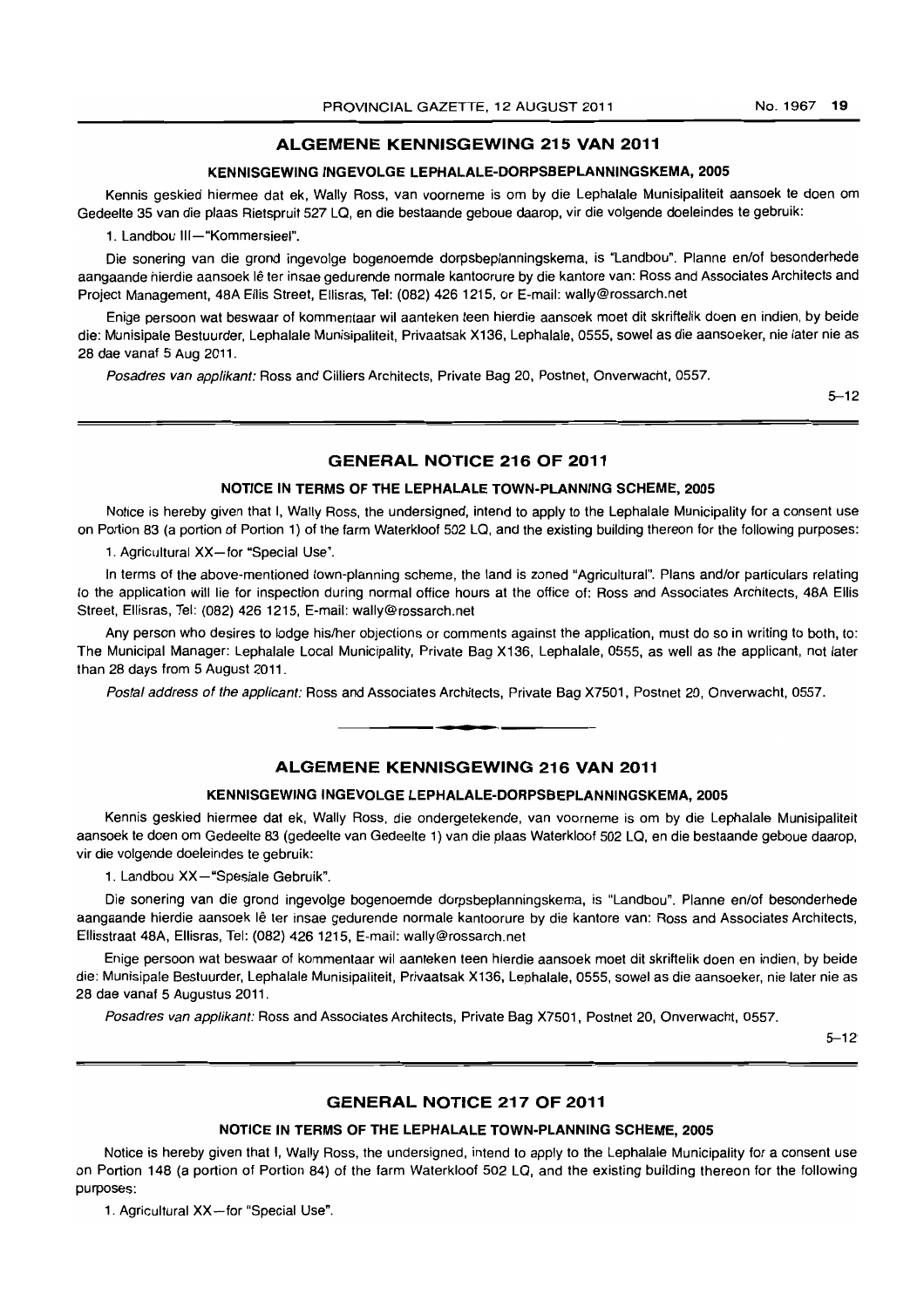#### 20 No. 1967 PROVINCIAL GAZETTE, 12 AUGUST 2011

In terms of the above-mentioned town-planning scheme, the land is zoned "Agricultural". Plans and/or particulars relating to the application will lie for inspection during normal office hours at the office of: Ross and Associates Architects, 48A Ellis Street, Ellisras, Tel: (082) 426 1215, E-mail: wally@rossarch.net

Any person who desires to lodge his/her objections or comments against the application, must do so in writing to both, to: The Municipal Manager: Lephalale Local Municipality, Private Bag X136, Lephalale, 0555, as well as the applicant, not later than 28 days from 5 August 2011.

Postal address of the applicant: Ross and Associates Architects, Private Bag X7501, Postnet 20, Onverwacht, 0557 . . **-.** 

# ALGEMENE KENNISGEWING 217 VAN 2011

#### KENNISGEWING INGEVOLGE LEPHALALE-DORPSBEPLANNINGSKEMA, 2005

Kennis geskied hiermee dat ek, Wally Ross, die ondergetekende, van voorneme is om by die Lephalale Munisipaliteit aansoek te doen om Gedeelte 148 (gedeelte van Gedeelte 84) van die plaas Waterkloof 502 La, en die bestaande geboue daarop, vir die volgende doeleindes te gebruik:

1. Landbou XX-"Spesiale Gebruik".

Die sonering van die grond ingevolge bogenoemde dorpsbeplanningskema, is "Landbou". Planne enlof besonderhede aangaande hierdie aansoek lê ter insae gedurende normale kantoorure by die kantore van: Ross and Associates Architects, Ellisstraat 48A, Ellisras, Tel: (082) 4261215, E-mail: wally@rossarch.net

Enige persoon wat beswaar of kommentaar wil aanteken teen hierdie aansoek moet dit skriftelik doen en indien. by beide die: Munisipale Bestuurder, Lephalale Munisipaliteit, Privaatsak X136, Lephalale, 0555, sowel as die aansoeker, nie later nie as 28 dae vanaf 5 Augustus 2011.

Posadres van applikant: Ross and Associates Architects, Private Bag X7501, Postnet 20, Onverwacht, 0557.

5-12

### GENERAL NOTICE 218 OF 2011

#### NOTICE IN TERMS OF THE LEPHALALE TOWN-PLANNING SCHEME, 2005

Notice is hereby given that I, Wally Ross, the undersigned, intend to apply to the Lephalale Municipality for a consent use on Portion 178 (a portion of Portion 21) of the farm Waterkloof 502 LQ, and the existing building thereon for the following purposes:

1. Agricultural XX-for "Special Use".

In terms of the above-mentioned town-planning scheme, the land is zoned "Agricultural". Plans and/or particulars relating to the application will lie for inspection during normal office hours at the office of: Ross and Associates Architects, 48A Ellis Street, Ellisras, Tel: (082) 426 1215, E-mail: wally@rossarch.net

Any person who desires to lodge his/her objections or comments against the application, must do so in writing to both, to: The Municipal Manager: Lephalale Local Municipality, Private Bag X136, Lephalale, 0555, as well as the applicant, not later than 28 days from 5 August 2011.

Postal address of the applicant: Ross and Associates Architects, Private Bag X7501, Postnet 20, Onverwacht, 0557.

• • I

# ALGEMENE KENNISGEWING 218 VAN 2011

#### KENNISGEWING INGEVOLGE LEPHALALE-DORPSBEPLANNINGSKEMA, 2005

Kennis geskied hiermee dat ek, Wally Ross, die ondergetekende, van voorneme is om by die Lephalale Munisipalileit aansoek te doen om Gedeelte 178 (gedeelte van Gedeelte 21) van die plaas Waterkloof 502 La, en die bestaande geboue daarop, vir die volgende doeleindes te gebruik:

1. Landbou XX-"Spesiale gebruik".

Die sonering van die grond ingevolge bogenoemde dorpsbeplanningskema, is "Landbou". Planne en/of besonderhede aangaande hierdie aansoek lê ter insae gedurende normale kantoorure by die kantore van: Ross and Associates Architects, Ellisstraat 48A, Ellisras, Tel: (082) 426 1215, E-mail: wally@rossarch.net

Enige persoon wat beswaar of kommentaar wil aanteken teen hierdie aansoek moet dit skriftelik doen en indien, by beide die: Munisipale Bestuurder, Lephalale Munisipaliteit, Privaatsak X136, Lephalale, 0555, sowel as die aansoeker, nie later nie as 28 dae vanaf 5 Augustus 2011.

Posadres van appllkant: Ross and Associates Architects, Private Bag X7501, Postnet 20, Onverwacht, 0557.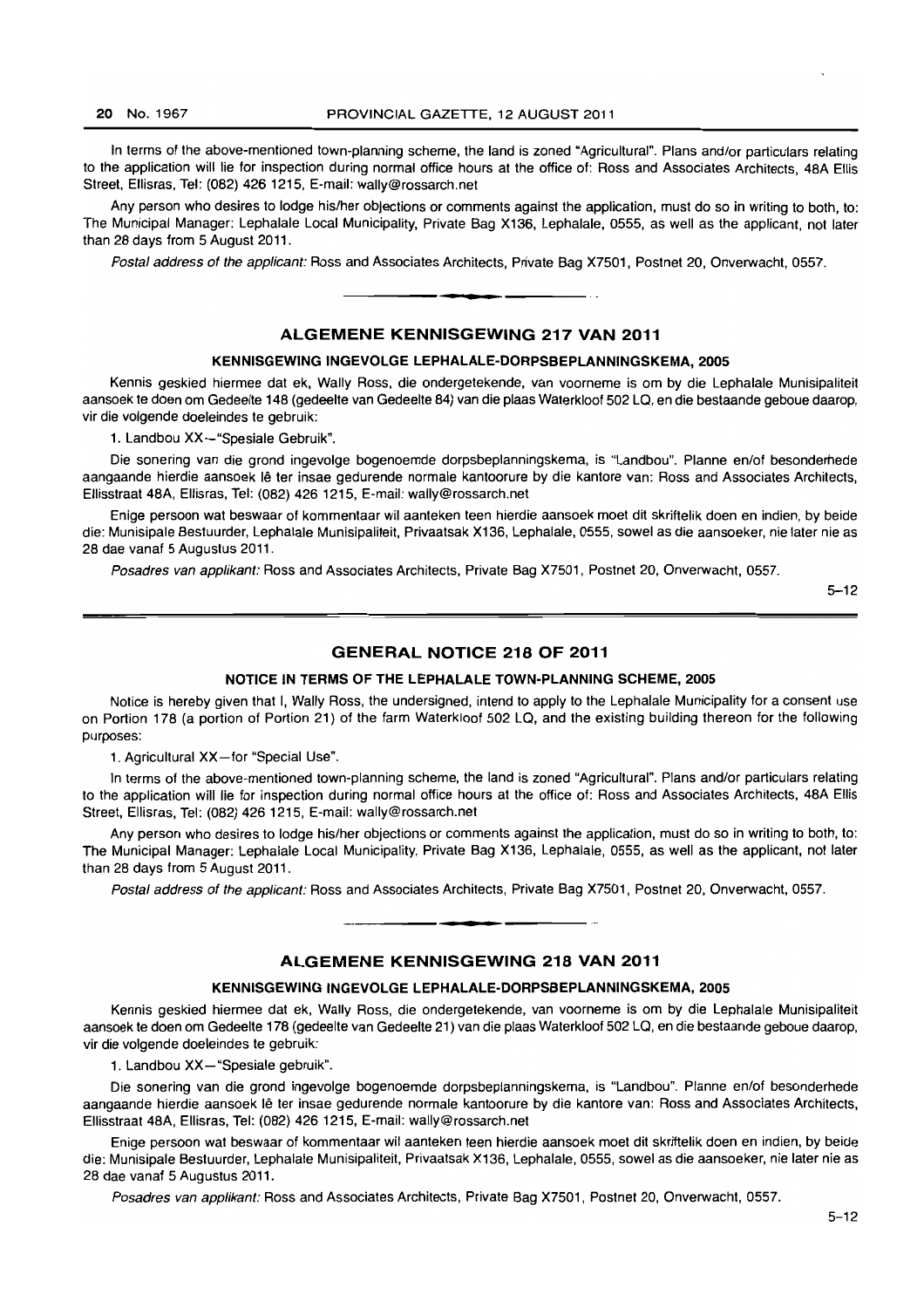### GENERAL NOTICE 225 OF 2011

### LEPHALALE INTERIM SCHEME 268 & 279

NOTICE OF APPLICATION FOR THE AMENDMENT OF THE LEPHALALE TOWN-PLANNING SCHEME. 2005, AS APPROVED ON 30 NOVEMBER 2005 BY VIRTUE OF COUNCIL RESOLUTION A29/2005, IN TERMS OF SECTION 56 (1) (b) (i) OF THE TOWN-PLANNING AND TOWNSHIPS ORDINANCE. 1986 (ORDINANCE No. 15 OF 1986) AND FOR THE CONSENT OF THE LOCAL MUNICIPALITY IN TERMS OF CLAUSE 18 OF THE LEPHALALE TOWN-PLANNING SCHEME, 2005

I, Izel van Rooy/Michael Groenewald from the firm Plan Wize Town and Regional Planners, being the authorized agent of the owners of the erven mentioned below hereby give notice-

- In terms of section 56 (1) (b) (i) on the Town-planning and Townships Ordinance, 1986 (Ordinance 15 of 1986), that I have applied to the Lephalale Municipality for the amendment of the Town-planning Scheme known as the Lephalale Town-planning Scheme, 2005, as approved on 30 November 2005, by virtue of Council Resolution A29/2005 (11), by the rezoning of Erf 1274, Erf 1834, and Erf 2151, Ellisras Extensions 16 from "Residential 1" to "Residential 2"; and
- In terms of Clause 18 of the Lephalale Town-planning Scheme, 2005, that I intend applying to the Lephalale Municipality for consent to permit the use of Erf 1274, Erf 1834 and Erf 2151, Ellisras Extension 16 for the purposes of a Guest House, subject to specific conditions.

Particulars of the application will lie for inspection during normal office hours at the Municipal office Lephalale Municipality, Lephalale, for a period of 28 days from 12 August 2011.

Objections to or representations in respect of the application must be lodged with or made in writing to the Manager, at the above address or at Private Bag X136, Lephalale, 0555, within a period of 28 days from 12 August 2011.

Dates of publication: 12 August 2011 and 19 August 2011.

Address of authorised agent: Plan Wize Town and Regional Planners, PO Box 2445, Thabazimbi, 0380. Tel No. (014) 772- *1758/0824497626.* (Ref: T0266 & T270.)

# ALGEMENE KENNISGEWING 225 VAN 2011

• **• •** 

#### LEPHALALE INTERIMSKEMA 268 & 279

KENNISGEWING VAN DIE AANSOEK OM DIE WYSIGING VAN DIE LEPHALALE DORPSBEPLANNINGSKEMA, 2005, SO OS GOEDGEKEUR OP 30 NOVEMBER 2005 BY WYSE VAN RAADSBESLUIT A29/2005. INGEVOLGE ARTIKEL 56 (1) (b) (i) VAN DIE ORDONNANSIE OP DORPSBEPLANNING EN DORPE, 1986 (ORDONNANSIE No. 15 VAN 1986) EN VIR DIE TOESTEMMING VAN DIE PLAASLIKE BESTUUR IN TERME VAN KLOUSULE 18 VAN DIE LEPHALALE DORPSBE-PLANNINGSKEMA. 2005

Ek, Izel van Rooyen/Michael Groenewald van die firma plan Wize Stads- en Streekbeplanners, synde die gemagtigde agent van die eienaars van die onder genoemde erwe, gee hiermee kennis-

- Ingevolge artikel 56 (1) (b) (I) van die Ordonnansie op Dorpsbeplanning en Darpe, 1986 (Ordonnansie 15 van 1986) dat ek by die Lephalale Munisipaliteil aansoek gedoen het om die wysig van die Dorpsbeplanningskema bekend as die Lephalale Dorpsbeplanningskema, 2005, soos geodgekeur op 30 November 2005, by wyse van Raadsbesluit A29/2005 (11), deur die hersonering van Erf 1274. Erf 1834 en Erf 2151, Ellisras Uitbreiding 16 van "Residensieel 1" na "Residensieel 2"; en
- In terme van Klousule 18 van die Lephalale Munisipaliteit om die gebruik van Erf 1274, Erf 1834 en Erf 2151, Ellisras Uitbreiding 16 vir die doeleindes van 'n Gastehuis toe te laat, onderhewig aan spesifieke voorwaardes.

Besonderhede van die aansoek Ie ter insae gedurende gewone kantoorure by die Munisipale Kantore. Lephalale Munisipaliteit, vir 'n tydperk van 28 dae vanaf 12 Augustus 2011.

Besware teen of vertoë ten opsigte van die aansoek moet binne 'n tydperk van 28 dae vanaf 12 Augustus 2011, skriftelik by of tot die Bestuurder: Korporatiewedienste, Lephalale Munisipaliteit, by bovermelde adres of Privaatsak X136, Lephalale, 0555, ingedien of gerig word.

Datum van publikasie: 12 Augustus 2011 en 19 Augustus 2011 .

Adres van gemagtigde agent: Plan Wize Slads- en Streekbeplanners, Posbus 2445, Thabazimbi, 0380. Tel No. (014) 772-1758/0824497626. (Verw: T0266 & T0270.)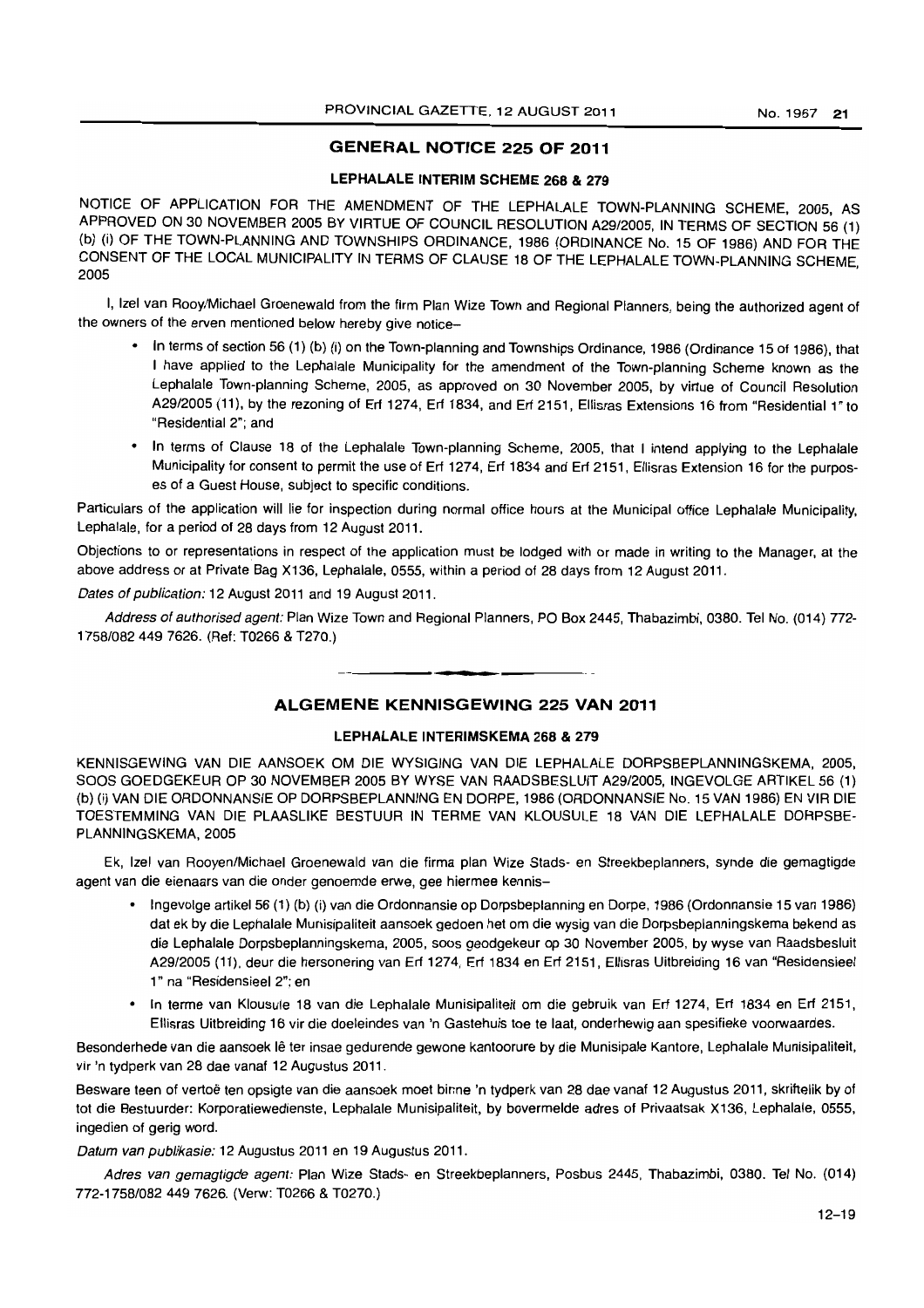### **GENERAL NOTICE 226 OF 2011**

TOWNSHIP ESTABLISHMENT OF PIET POTGIETERSRUS EXTENSION 20, LOCATED ON PORTION 80 (A PORTION OF PORTION 80) OF THE FARM PIET POTGIETERSRUS TOWN AND TOWNLANDS 44-KS, MOGALAKWENA LOCAL MUNICIPALITY, LIMPOPO PROVINCE

Notice is hereby given that the Mogalakwena Local Municipality has approved the township establishment of Piet Potgietersrus Extension 20, located on Portion 80 (a portion of Portion 80), of the farm Piet Potgietersrus Town and Townlands 44-KS.

The application is approved in terms of provisions of section 110 of the Town-planning and Townships Ordinance, 1986 (Ordinance 15 of 1986).

For any enquiries, contact the Office of the Municipal Manager, PO Box 34, Mokopane, 0600, or at the Mogalakwena Local Municipality, 54 Retief Street, Mokopane, 0600.

# **ALGEMENE KENNISGEWING 226 VAN 2011**

n **\_ •** 

DORPSTIGTING VAN PIET POTGIETERSRUS UITBREIDING 20 OP GEDEELTE 80 ('N GEDEELTE VAN GEDEELTE 80) VAN DIE PLAAS PIET POTGIETERSRUSSTADS- EN DORPSGROND 44-KS, MOGALAKWENA PLAASLIKE MUNISI-PALITEIT, LIMPOPO PROVINSIE, GELEË

Kennis word hiermee gegee dat die Mogalakwena Plaaslike Munisipaliteit die dorpstigting van Piet Potgietersrus Uitbreiding 20, geleë op Gedeelte 80 ('n gedeelte van Gedeelte 80) van die plaas Piet Potgietersrus Town- en Dorpsgrond 44-KS, goedgekeur het.

Die aansoek is goedgekeur in terme van die bepalings van artikel 110 van die Ordonnansie-Beplanning en Dorpe Ordonnansie, 1986 (Ordonnansie 15 van 1986).

Vir enige navrae, kontak die Kantoor van die Munisipale Bestuur, Posbus 34, Mokopane, 0600, of by die Mogalakwena Plaaslike Munisipaliteit, Retiefstraat 54, Mokopane, 0600

#### **GENERAL NOTICE 227 OF 2011**

NOTICE OF A DECLARATION OF A TOWN TO BE A FORMALIZED TOWN IN TERMS OF THE UPGRADING OF LAND TENURE RIGHTS ACT, 1991 (ACT 112 OF 1991), LULEKANI-A

Notice if hereby given that by the powers delegated by the Minister of Rural Development & Land Reform in terms of section 24A of the Upgrading of Land Tenure Rights Act, 1991 (Act 112 of 1991), the MEC for Local Government and Housing, Limpopo Province, hereby declares Lulekani-A. located on Portion 5 of the farm Quagga No. 21-LU, to be a formalized town, subject to the Land Use Conditions imposed either in terms of section 12 of the Land Tenure Rights Act, 1991 (Act 112 of 1991), or in the Township Register and/or individual title deeds of erven in the town or in any legal manner.

#### **ALGEMENE KENNISGEWING 227 VAN 2011**

**• •** 

KENNISGEWING VAN 'N VERKLARING VAN 'N DORP AAN 'N GEFORMALISEERDE DORP INTERME VAN DIE OPGRADERING GRONDBESITREGTE, 1991 (WET 112 VAN 1991), LULEKANI-A

Kennis word hiermee gegee dat deur die magte deur die Minister van Landelike Ontwikkeling en Grondhervorming in terme van artikel 24A van die Opgradering van Grondbesitregte. 1991 (Wet 112 van 1991), die LUR vir Plaaslike Regering en Behuising. Limpopo Provinsie. verklaar hiermee Lulekani-A, gelee op Gedeelte 5 van die plaas Quagga No. 21-LU, na 'n geformaliseerde dorp onderworpe aan die Grondgebruik voorwaardes opgelê in terme van artikel 12 van die Grondbesitregte, 1991 (Wet 112 van 1991), of in die dorpsregister en/of individuele titelaktes van erwe in die dorp of op enige wettige wyse.

#### **GENERAL NOTICE 228 OF 2011**

NOTICE OF A DECLARATION OF A TOWN TO BE A FORMALIZED TOWN IN TERMS OF THE UPGRADING OF LAND TENURE RIGHTS ACT, 1991 (ACT 112 OF 1991), BEN-A & BEN-S

Notice is hereby given that by the powers delegated by the Minister of Rural Development & Land Reform in terms of section 24A of the Upgrading of Land Tenure Rights Act, 1991 (Act 112 of 1991), the MEC for Local Government and Housing, Limpopo Province, hereby declares Ben-A & Ben-B, located on Portion 2 of the farm Ben No. 26-LU, to be a formalized town, subject to the Land Use Conditions imposed either in terms of section 12 of the Land Tenure Rights Act, 1991 (Act 112 of 1991), or in the Township Register and/or individual title deeds of erven in the town or in any legal manner.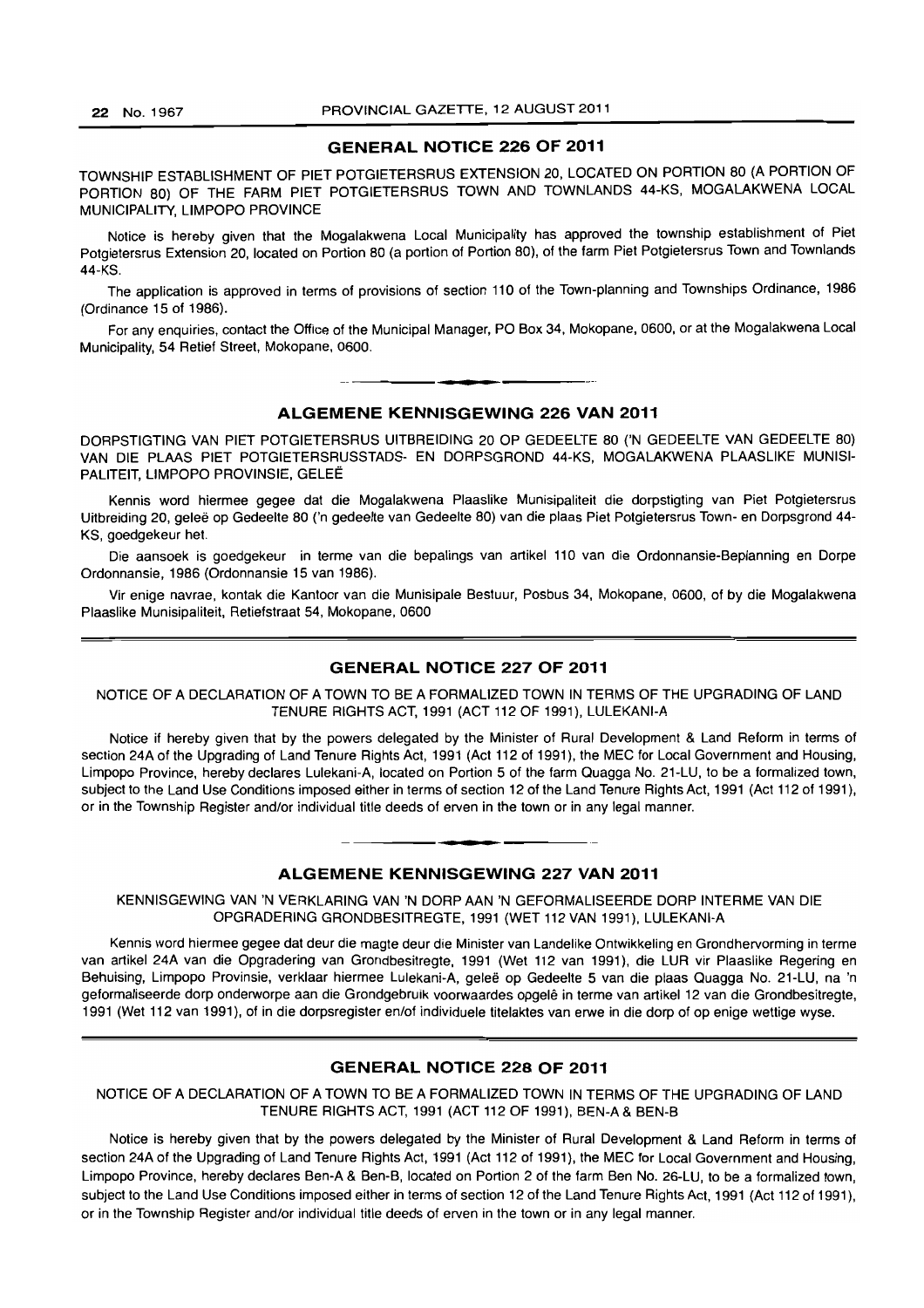# ALGEMENE KENNISGEWING 228 VAN 2011

#### KENNISGEWING VAN 'N VERKLARING VAN 'N DORP AAN 'N GEFORMALISEERDE DORP INTERME VAN DIE OPGRADERING GRONDBESITREGTE, 1991 (WET 112 VAN 1991), BEN-A & BEN-B

Kennis word hiermee gegee dat deur die magte deur die Minister van Landelike Ontwikkeling en Grondhervorming in terme van artikel 24A van die Opgradering van Grondbesitregte, 1991 (Wet 112 van 1991), die LUR vir Plaaslike Regering en Behuising, Limpopo Provinsie, verklaar hiermee Ben-A en Ben-B, geleë op Gedeelte 2 van die plaas Ben No. 26-LU, na 'n geformaliseerde dorp onderworpe aan die Grondgebruik voorwaardes opgelê in terme van artikel 12 van die Grondbesitregte, 1991 (Wet 12 van 1991), of in die dorpsregister en/of individuele titelaktes van erwe in die dorp of op enige wettige wyse.

### GENERAL NOTICE 229 OF 2011

### NORTHERN PROVINCE GAMBLING ACT, 1995 (ACT 41995) AS AMENDED APPLICATION FOR THE REMOVAL OF PREMISES

Notice is hereby given that, Phumelela Gaming & Leisure Ltd, Reg. No. 19971016610/06, TIA Thohoyandou Tab, intends submitting an application to the Northern Province Gambling Board on 15 August 2011, for the Removal of Premises. The application will be open for public inspection at the office of the Northern Province Gambling at 22 Schoeman Street, Polokwane, Limpopo Province, 0699, from 16 August 2011.

1. The purpose of the application is to obtain permission in the Province of Limpopo.

2. The Applicant's previous business address: Shop No.2, Michael Chang Complex, Thohoyandou. The Applicant's future business address: Shop 10, Thohoyandou Shopping Centre.

3. The owner of the site: Phumelela Gaming & Leisure Ltd. Attention is directed to the provisions of section 26 of the Northern Province Gambling Act, 1995 (Act No. 4 of 1995) as amended, which makes provision for submission of written objections in respect of the application. Such objections should be lodged within 30 days from 16 August 2011, with the Chief Executive Officer, of the said Gambling Board whose address is 22 Schoeman Street, Polokwane, or Private Bag 9520, Polokwane, South Africa, 0700.

V Slots. Tel: (015) 296-0334. Fax: (015) 296-0344. Mobile: 079 897 9852.

#### GENERAL NOTICE 230 OF 2011

NOTICE OF RECTIFICATION

#### BA-PHALABORWA MUNICIPALITY

#### PROPOSED PERMANENT PARK CLOSURE

#### ERF 1367, PHALABORWA EXT 2

Notice is hereby given that Notice 155/2010, dated 21 May 2010, which appeared in the Bulletin and Provincial Gazette, for Permanent Park Closure of Erf 1367, Phalaborwa Ext 2, incorrectly referred to the closure of the entire Erf 1367, Phalaborwa Ext 2.

This notice serves to recrify this error by the subsitution of "Erf 1367, Phalaborwa Ext 2", with the correct "part of Erf 1367, Phalaborwa Ext 2, extending over 3 000 m<sup>2</sup>".

Municipal Manager, Ba-Phalaborwa Municipality.

### ALGEMENE KENNISGEWING 230 VAN 2011

**• I** 

REGSTELLINGSKENNISGEWING

#### BA-PHALABORWA MUNISIPALITEIT

### VOORGESTELDE PERMANENTE PARKSLUITING

#### ERF 1367, PHALABORWA UITBR 2

Hiermee word kennis gegee dat die Kennisgewing 155/2010, gedateer 21 Mei 2010, wat verskyn het in die Bulletin en die Provinsiale koerant, wat betrekking het op die permanente parksluiting van Erf 1367, Phalaborwa Uitbreiding 2, foutiewelik verwys na Erf 1367, Phalaborwa Uibreiding 2, in geheel.

Hierdie kennisgewing het derhalwe ten doel die regstelling van genoemde fout deur die vervanging van "Erf 1367, Phalaborwa Uitbr 2", met "deel van Erf 1367, Phalaborwa Uitbr 2, groot ongeveer 3 000 m<sup>2</sup>".

Munisipale Bestuurder, Ba-Phalaborwa Munisipaliteit.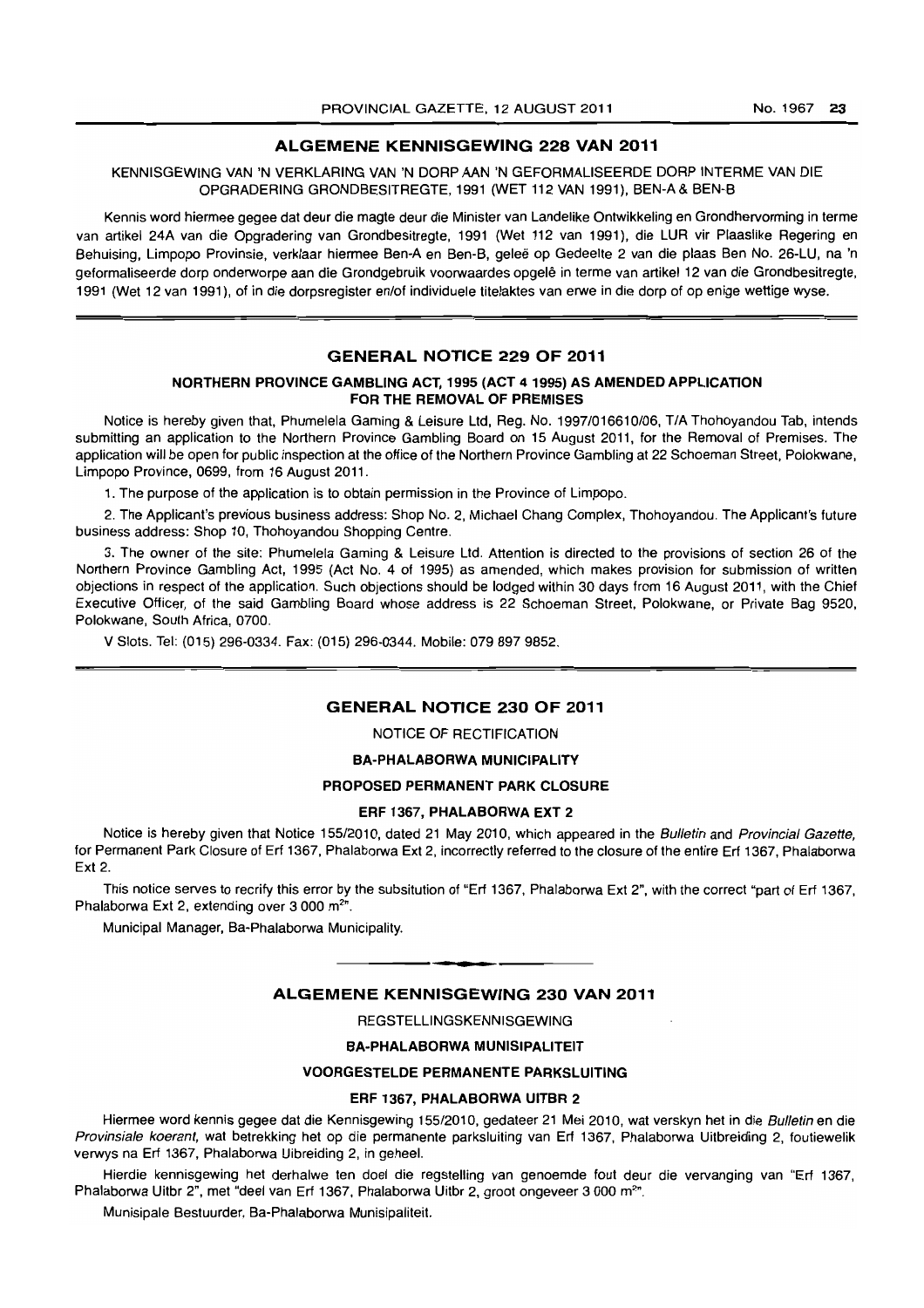# **GENERAL NOTICE 219 OF 2011**

# Amended notice of land development area application

(Regulation 21(10) of the development facilitation regulations in terms of the development facilitation act, 1995) Khosa development specialists, p o box 727, Bendor 0713 on behalf of Mamphuri investments (the land development applicant) has lodged an application for the establishment of a land development area in terms of the development facilitation act 1995 (act 67 of 1995). The application is for the development of a portion of the farm Greater Giyani 891 LT and will consist of the following:

- $\triangleright$  Single residential use: 644 Erven of 34.99 of ruling area 400 m<sup>2</sup>.
- Residential 2: 2 Erven of 4.29 ha.<br>
> Business 1: 3 Erven of 17.01 ha.
- );> Business 1: 3 Erven of 17.01 ha (Erf 649: for the purpose of a shopping centre and Erf 359 and 648: for the purpose of a neighbourhood shops)
- );> Business 2: 1 Erf of 2.00 ha ( Erf 652: for the purpose of an office park)
- $\triangleright$  Institutional: 1 Erf of 9.09ha.<br> $\triangleright$  Municipal: 1 Erf of 1 19 has
- );> Municipal: 1 Erf of 1.19 ha
- $\triangleright$  Public open space: 3 Erven of 4.17 ha.
- );> Cemetery: 1 Erf of 0.06.
- $\triangleright$  Public roads: 17.26 ha.

The relevant plans documents and information are available for inspection at c/o rabe & landros mare street, polokwane and the land development applicant for a period of 21 days from 05 august 2011.

The application will be considered at a tribunal hearing to be held at oasis lodge, Giyani, on 30 august 2011 at 10:00. Any person having an interest in the application should please note:

- 1. You may within a period of 21 (twenty one) days from the date of the first publication of this notice, provide the land development applicant with your written objections or representations. Any person who intends appearing at the tribunal hearing must attend the pre-hearing conference either personally or through his/her duly authorised representative; or
- 2. If your comments constitute an objection to any aspect of the land development application, you must appear in person or through a duly authorised representative before the tribunal at the pre-hearing conference.

Any written objection or representation must be delivered to the land development applicant at his or her address set out below within the said period of 21 days, and you may contact the designated officer if you have any queries on tel 0152955400 and fax 015 295 8170. e-mail: netshitomboniht@limdlgh.gov.za

Contact: Madisha *mil* Khosa j.d, POBox 727 Bendor *0713* tel: 015-2975433. cell: 078 581 *7466/0834902005,* fax: 086600 7119 e-mail: infomadc@telkomsa.net.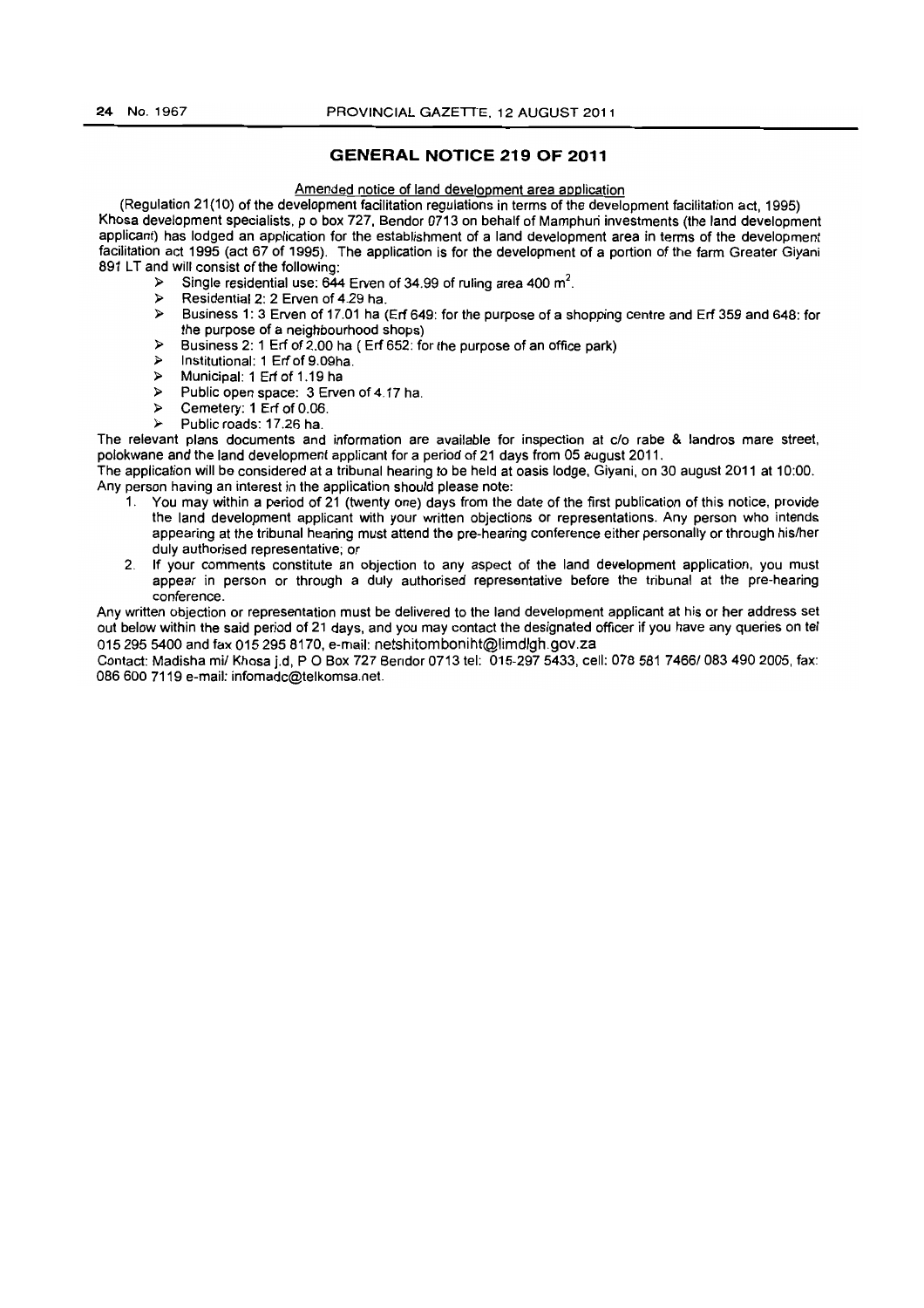# **GENERAL NOTICE 219 OF 2011**

#### Xitiviso lexi lulamisiweke xa xikombelo xo hluvukisa misava

(xinawana xa 21 (10) xa nawu wo hlohletela nhluvuko kuya hi nawu wa development facilitation act,

1995)

Khosa development specialists, po box 727, bendor 0713 hi ku yimela mamphuri investments (mukomberi wa ku hluvuk;si misava) va endlile xikombelo xa ku hluvukisa misava kuya hi nawu wa development facilitation act, 1995 (act 67 of 1995). Xikombelo i xa ku hluvukisa xiphemu xa purasi ra greater giyani 891 It na swona hluvuko lowu wu tava hi ndlela leyi:

- )- Sw;tand; swo tshama swa ntlawa wo sungula: swi tava nhlayo ya 644, swi thlela swi ka mpimo wa 400m2 hi xin'we laha katsakanyo kunga 34.99 wa tihekitara.
- )- Switandi swo tshama swa ntlawa wa vumbirhi: swi tava 2, katsakanyo wa mpimo ku tava 4.29 wa tihekitara.
- )- Switandi swa mabindzu swa ntlawa wo sungula: swi tava ka mpimo wa 17.01 wa tihekitara (xitandzi xa 649: lexi xi nga ta va xa ndzhawu ya mabindzu lamankulu, na xitandzi xa 359 na 648: lexi xi nga tava xa mabindzu lama vatshami ndzwawu va nga ta matirhisa hi masiku ku xava ka wona)
- )- Xitandzi xa mabindzu xa ntlawa wa vumbirhi: xi tava xiri eka mpimo wa 2.00 wa tihekitara (ku nga xitandzi xa 652: lexi xi nga ta tirha tani hi ndzhawu ya tihofisi)
- )- Xitandzi xin'we xa swa dyondzo lexi nga ta ringana tihekitara ta 9.09 wa tihekitara
- $\triangleright$  Switandzi swinharhu swa vuwiselo bya vanhu leswi nga ta ringana tihekitara ta 4.17 hi katsakanyo.
- )- Xitandzi xin'we xa xirhapa xa lava loveke lexi nga ta va 0.06 wa tihekitara.
- )- Ku katsa na mapatu yo fambela lama nga ta teka xiphemu xo ringana tihekitara ta 17.26.

Maphepa ya tipulani na vuxoko-xoko bye tala byi kona ku va byi hlahluviwa e-polokwane ka khona ya xitarata xa rabe na landros mare, xikombelo lexi xo hluvukisa misava xi tava kona ku ringana masiku ya 21 ku suka hi ti 05 mawuwani 2011.

Xikombelo lexi xi ta hlamuseriwa eka tshamo wa tribunallowu nga ta va kona e-oasis lodge, giyani, hi ti 30 mawuwani 2011, hi nkarhi wa 10hOO.

Munhu un'wana na un'wana loyi a nga na ku tsakela eka xikombela lexi a tsundzuke leswi landzelaka:

- 1. Eka masiku ya 21 ku sukela siku leri xitiviso xi humelerisiweke hi rona, mi nga nyika swisolo na swibumabumelo leswi tsariweke mayelana na hluvuko lowu hi vulavulaka hi wona. Munhu u n'wana na un'wana loyi a lavaka ku va kona eka tshamo wo hetelela wa tribunal u tanele a rhanga a va kona eka tshamo wo sungula wa tribunal eka masiku lawa tivisiweke la henhla kumbe a rhumela munhu loyi a n'wi hlawuleke.
- 2. Loko swibumabumelo swa wena swi va swisolo eka hluvuko lowu, u tanele u ta swi hlamusela kumbe muyimeri wa wena loyi u n'wi hlawuleke a swi hlamusela eka tshamo wo sungula wo yingisela wa tribunal.

Swisolo na sw; bumabumelo swin'wana na swin'wana leswi tsariweke swi nga rhumeriwa eka muyimeri wa mukomberi wa hluvukiso wa misava ka masiku ya 21 lama vuriweke eka kherhefu leyi nga ta tsariwa laha hansi. Loko mi ri na swivutiso mi nga ti hlanganisa na muofisiri loy; a hlawuriweke eka foni ya 015 284 5000, fekisi ya 015 295 8170 kumbe email ya netshitomboniht@limdlgh.gov.za

Tihlanganiseni na: madisha m.i kumbe khosa j.d, po box 727, bendor, 0713, foni: 015 297 *5433/078*  581 *7466/083* 490 2005, fekisi: 086600 7119, email: infomadc@telkomsa.net kumbe infomadc@telkomsa.net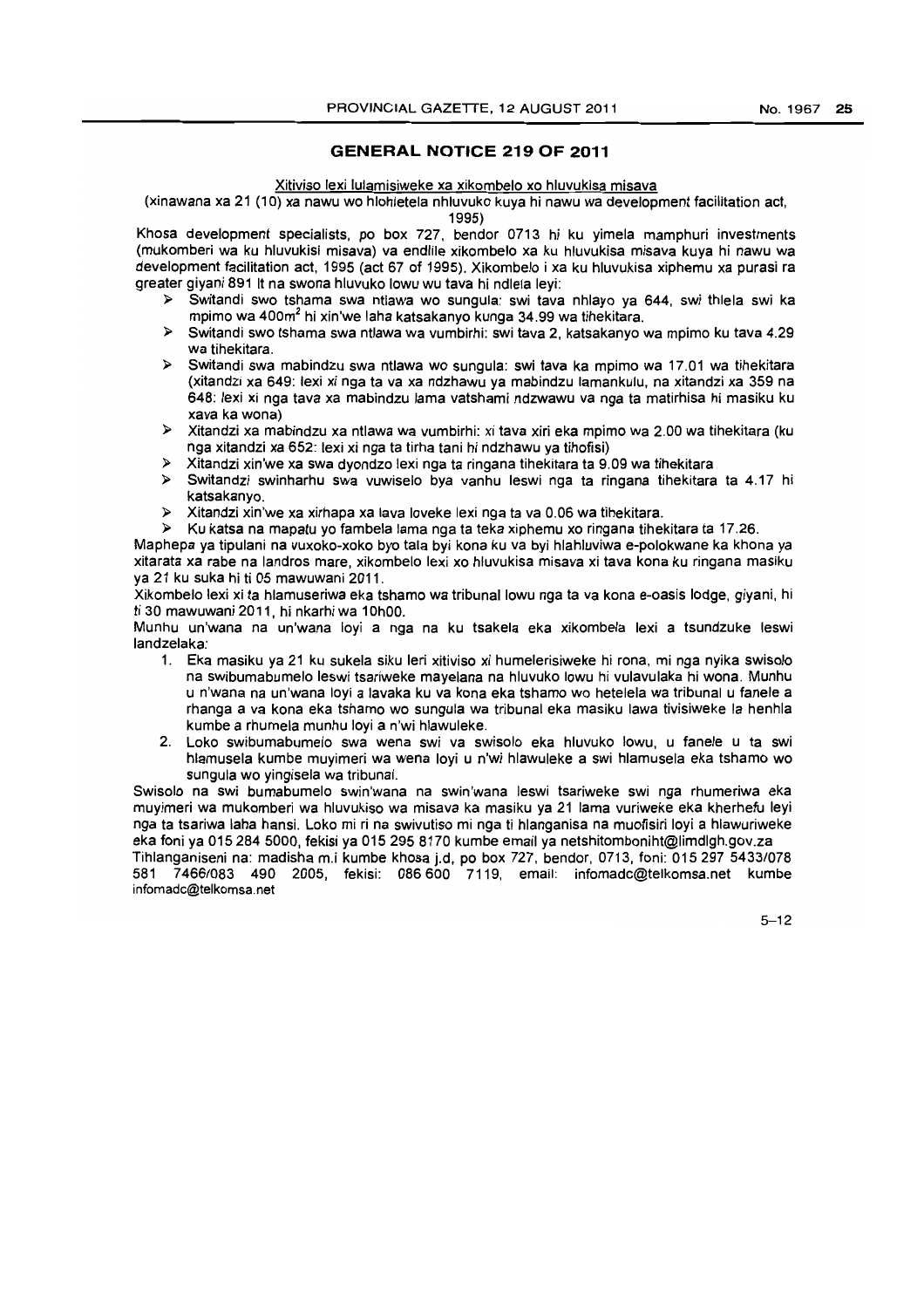### **GENERAL NOTICE 220 OF 2011**

# REGULATION 21(10) OF THE DEVELOPMENT FACILITATION REGULATIONS IN TERMS OF THE DEVELOPMENT FACILITATION ACT, 1995: NOTICE OF A LAND DEVELOPMENT AREA APPLICATION

Daniel Gerhardus Saayman from CityScope Town Planners on behalf of Matswani Game Farm (Pty) Ltd, has lodged an application in terms of Section 49 as well as Regulation 21 of the Development Facilitation Act, 1995 (Act 67 of 1995) for the establishment of a land development area. The application is on the Remainder of the farm Hanover 181 KQ, Remainder of Portion 3 of the farm Groenfontein 207 KQ and the Farm Keerom 208 KQ, Lephalale Local Municipality, Limpopo Province.

The development will consist of a private game farming estate development to be known as Matswani Game Farm. The application consists of two parts namely the legalization the exiting lodge development and secondly, the proposed additions to the existing lodge facilities. The existing development consists of 1 residence, 1 lodge (8 rooms), 11 chalets (30 beds), 4 staff houses, recreation areas consisting of a museumltrophy display, restaurant, kitchen. bar, wine cellar, lounge and entertainment deck. office, shop and ancillary uses. The proposed addition to the lodge will consist of 68 (sixty eight) new portions to accommodate self-catering lodges as well as an expansion of the existing recreational areas, office, shop and ancillary uses. It is proposed that the three application properties be consolidated where-after proposed new subdivisions will accommodate the above land uses.

The relevant plans, documents and information are available for inspection at the office of the Designated Officer: Room 323, Hensa Building, c/o Rabe and Landdros Mare Streets, Polokwane; the offices of CityScape Town Planners: 249 Odendaal Street, Meyerspark, Pretoria; the application site: Matswani Game Farm as well as at the office of the Municipal Manager: Lephalale Civic Centre on the corner of Joe Siovo and Douwater roads, Onverwacht, Lephalale for a period of 21 days from 05 Augustus 2011.

The application will be considered at a tribunal hearing to be held at the application site namely the Matswani Game Farm situated on the Hermanusdorings Road on 14 October 2011 at 10:00 and the prehearing conference will be held at the same venue on 08 September 2011 at 10:00. Directions are obtainable from CityScope Town Planners (contact details below).

Any person having an interest in the application should please note:

- 1. You may, within a period of 21 (twenty one) days from the date of the first publication of this notice (5 August 2011), provide the Designated Officer (details below) with your written representation. In the event of support of the application or any other written representation not amounting to an objection, you will not be required to attend the tribunal hearing; but
- 2. If your comments constitute an objection to any aspect of the land development application, you must appear in person or through a duly authorized representative before the Tribunal and at the pre-hearing conference on the dates mentioned above. Any written objection or representation must state the name and address of the person or body making the objection or representation, the interest that such person or body has in the matter, and the reasons for the objection or representation.

You may contact the Designated Officer if you have any queries at Room 323, Hensa Building, c/o Rabe and Landdros Mare Streets, Polokwane or Private Bag X9485, Polokwane, 0700. Tel: 015 284 5354 or NetshitomboniHT@limdlgh.gov.za. You may also contact the Land Development Applicant (see details below).

Land Development Applicant: CityScope Town Planners, PO Box 72780, Lynnwood Ridge 0040, 249 Odendaal Street, Meyerspark, Pretoria. Tel: 012-997-0822; Fax: 086-622-6910. E-Mail: saaymand@cityscope.co.za

Final date of representation or objection: 26 August 2011 Tribunal Reference: LH 12/1/4/3/112/5/14(DO)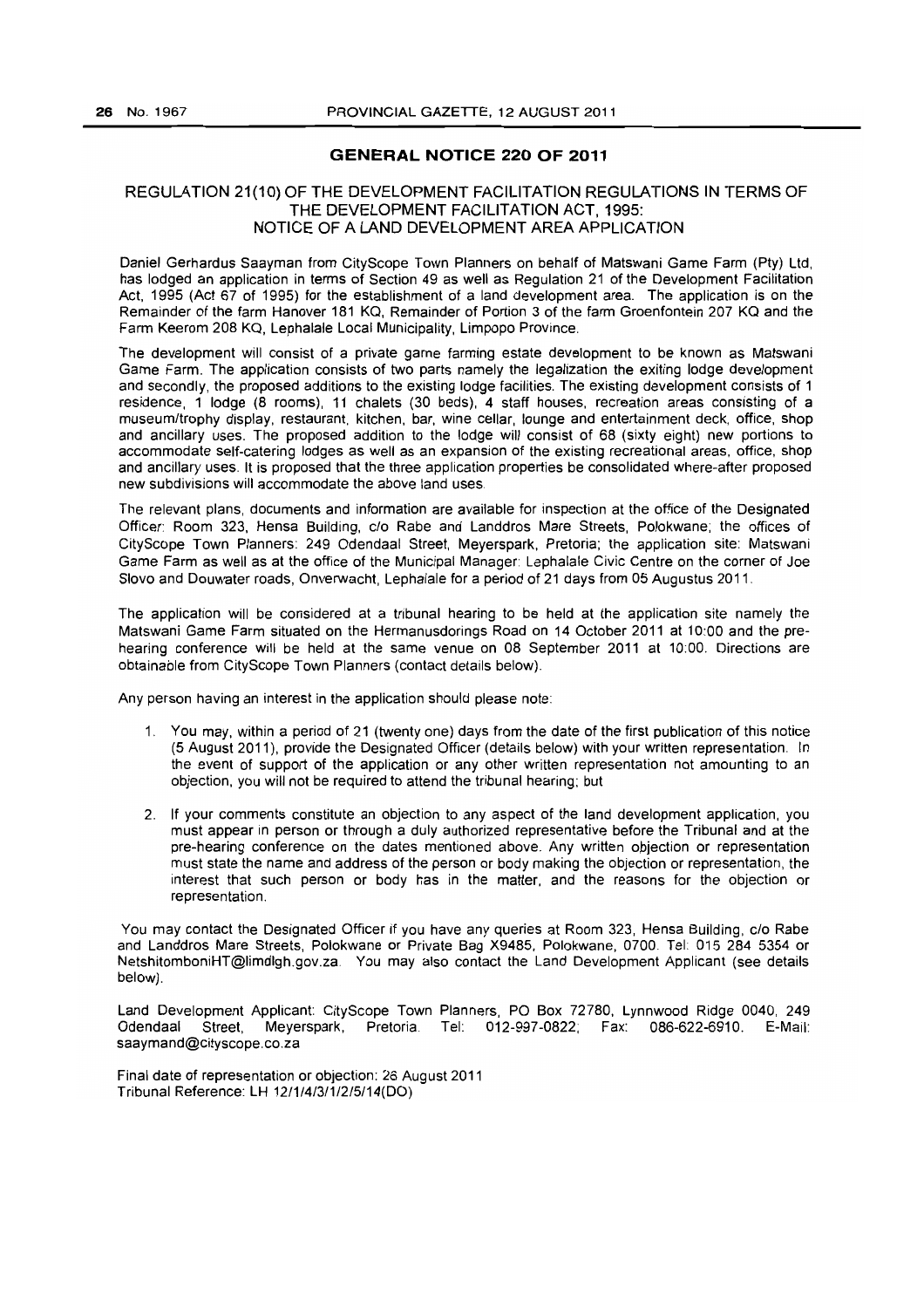# **ALGEMENE KENNISGEWING 220 VAN 2011**

### REGULASIE 21(10} VAN DIE ONTWIKKELlNGSFASILITERING REGULASIES VAN DIE OTWIKKEUNGSFASILITERINGSWET, 1995: KENNISGEWING VAN GRONDONTWIKKEUNGSGEBIED AANSOEK

Daniel Gerhardus Saayman van CityScope Town Planners, namens Matswani Game Farm Edms Bpk, die grondeienaars van die eiendomme hieronder genoem, het 'n aansoek ingedien ingevolge Artikel 49 en Regulasie 21 van die Ontwikkelingsfasiliteringswet, 1995 (Wet 67 van 1995), vir 'n grondontwikkelingsgebied op die Restant van die plaas Hanover 181 KQ, Restant van Gedeelte 3 van die plaas Groenfontein 207 KQ en die plaas Keerom 208 KQ, Lephalale Plaaslike Munisipaliteit, Limpopo Provinsie.

Die ontwikkeling sal bestaan uit 'n privaat wildplaas landgoed, bekend as Matswani Game Farm. Die aansoek bestaan uit twee dele, naamlik eerstens, die wettiging van die bestaande ontspanningsontwikkeling en tweedens, die voorgestelde uitbreiding van die bestaande ontwikkeling. Die bestaande ontwikkeling bevat 1 woonhuis, 1 gastehuis (8 kamers), 11 chalets (30 beddens), 4 personeelhuise, ontspannigsgebied wat bestaan uit 'n museum met trofee-uitstalling, restaurant, kombuis, kroeg, wynkelder, sitkamer en buitelugdek, kantoor, winkel en aanverwante gebruike. Die voorgestelde uitbreiding van die ontwikkeling bestaan uit 68 (agt-en-sestig) nuwe gedeeltes, vir selfsorg huise, sowel as die uitbreiding van die bestaande ontspanningsgebied, kantoor, winkel en aanverwante gebruike. Daar word voorgestel dat die drie eiendomme gekonsolideer word en daarna verdeel word vir die doeleindes van die gemelde grondgebruike.

Die relevante planne, dokumente en inligting is beskikbaar ter insae by die kantoor van die Aangewese Beampte, Kantoor No 323, Hensagebou, h/v Rabe- en Landdros Mareestrate, Polokwane, asook die kantore van die applikant, CityScope Town Planners, te Odendaalstraat 249, Meyerspark, Pretoria, die aansoekterrein: Matswani Game Farm, asook die kantore van die Munisipale Bestuurder, Lephalale Burgersentrum, h/v Joe Siovoweg en Douwaterweg, Onverwacht, Lephalale, vir 'n tydperk van 21 dae vanaf 5 Augustus 2011.

Die aansoek sal oorweeg word by 'n tribunaalverhoor wat gehou sal word by die aansoekterrein, naamlik die Matswani Game Farm, gelee op die Hermanusdoringspad op 14 Oktober 2011 om 10:00 en die voorverhoorsamesprekings sal gehou word in dieselfde lokaal op 08 September 2011 om 10:00. Aanwysings na die vergaderings salop aanvraag voorsien word deur CityScope Town Planners (kontakdetails hieronder).

Enige persoon wat 'n belang het in die aansoek moet asseblief kennis neem:

- 1. U mag binne 'n periode van 21 (een-en-twintig) dae van die datum van die eerste publikasie van hierdie kennisgewing (5 Augustus 2011), skriftelik 'n voorlegging aan die Aangewese Beampte voorle van enige kommentaar, besware of vertoe. Indien u voorlegging die aansoek ondersteun, of nie op 'n beswaar neerkom nie, hoef u nie die tribunaalverhoor by te woon nie; maar
- 2. Indien u kommentaar op 'n beswaar neerkom met betrekking tot enige aspek van die voorgestelde ontwikkeling, moet u persoonlik voor die tribunaal verskyn of verteenwoordig word by beide vergaderings op die datums hierbo genoem. Enige skriftelike beswaar of vertoe moet die naam en adres van die beswaarmaker verskaf, asook die beswaarmaker se belang in die aansoek verklaar en die grande vir die beswaar uiteensit.

U kan ook die Aangewese Beampte kontak indien u enige verdere navrae het by Kamer 323 Hensagebou, h/v Rabe- en Landdros Mareestrate, Polokwane, Privaatsak X9485 Polokwane, 0700 of Tel: 015-284-5354 of by NetshitomboniHT@limdlgh.gov.za. U kan ook die Applikant kontak (details hieronder).

Applikant: CityScope Town Planners, Posbus 72780, Lynnwaodrif, 0040, Odendaalstraat 249, Meyerspark, Pretoria, Tel: 012-997-0822; Faks: 086-622-6910, E-pos: saaymand@cityscope.co.za.

Finale datum vir voorleggings of besware: 26 Augustus 2011 Limpopo Tribunaalverwysing: LH 12/1/4/3/1/2/5/14(00)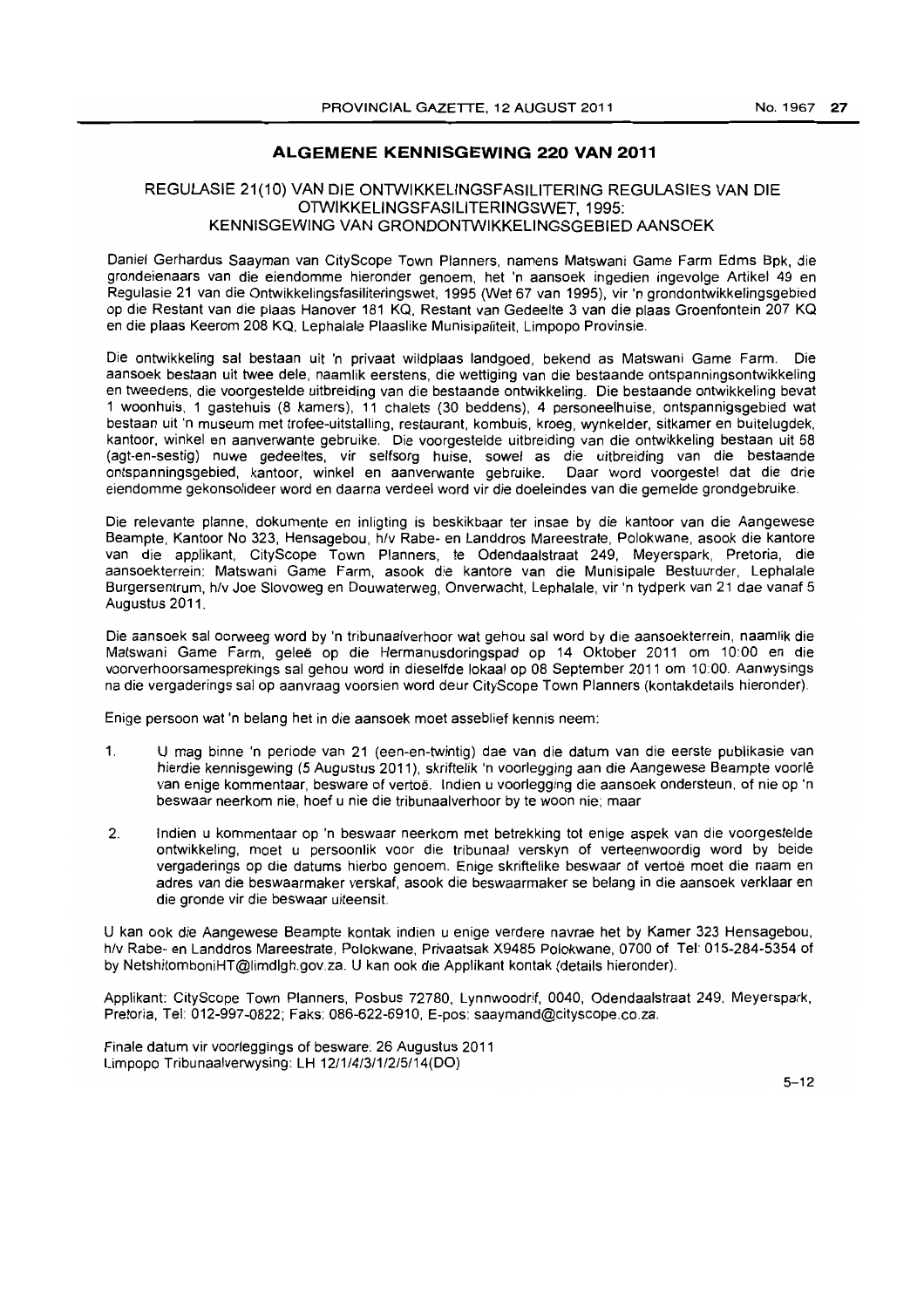#### GENERAL NOTICE 223 OF 2011

# MUTAPA SAFARI LODGE NOTICE: PROPOSED LAND DEVELOPMENT APPLICATION

(Regulation 21 (1 0) of the Development Facilitation Regulations in terms of the Development Facilitation Act, 1995)

I, Dean Bester of Metroplan Town and Regional Planners, acting on behalf of Marqott Farming Pty Ltd, have lodged an application in terms of the Development Facilitation Act, 1995 for the establishment of a land development area to be known as Mutapa Safari Lodge, located on a Portion of the Remainder of the farm Delagoa 809 LR, which property is situated approximately 40km north west of the town Mokopane, some 29km from the tumoff road towards Marken, in the Limpopo Province. The farm is divided by Road (R518 I P19/1) and the portion that forms the land development area is situated to the south of, and adjacent to the said road. The proposed development area will consist of the following:

| 1 portion:   | Offices, Restaurant, recreation and parking, 4 residential (2 beds) units, 6 residential |
|--------------|------------------------------------------------------------------------------------------|
|              | (4 beds) units                                                                           |
| 30 portions: | Residential with a density of 1 dwelling per portion $(1 - 1.5$ ha)                      |
| 2 portions:  | Private Roads & Engineering services                                                     |
| 2 portions:  | Nature conservation and engineering services                                             |

The land development application seeks the following relief in terms of the Act:

- The establishment of a settlement area on the Remainder of the Farm Delagoa 809 LR in terms of Section 49 of the Development Facilitation Act, 1995 (Act no. 67 of 1995);
- The approval of settlement plan and the establishment and land use conditions for the proposed settlement area;
- The approval of the subdivision of the farm to create the settlement area;
- The suspension of the provisions of Section 24 (7) (f) of the National Environmental Management Act, 1998 in terms of Section 33(2)(j)(vi) of the Development Facilitation Act, 67 of 1995;
- The suspension of the provisions of the Subdivision of Agricultural Land Act, 1970 (Act 70 of 1970) in terms of Section  $33(2)(j)(vi)$  of the Development Facilitation Act, 1995 (Wet 67 of 1995).
- The suspension of the provisions of the Advertising on Roads and Ribbon Development Act, 1940 (Act 21 of 1940) in as far as it may be required;
- The suspension of conditions A and B from Deed of Transfer T061138/2003

The application will be considered at a Tribunal hearing to be held at the Mutapa Resort, on 28 October 2011 at 10hOO and the pre-hearing conference will be held at the same venue on 6 October 2011 at 10hOO. The entrance to the site is located on the Marken Road (R518) approximately 40km north west of the town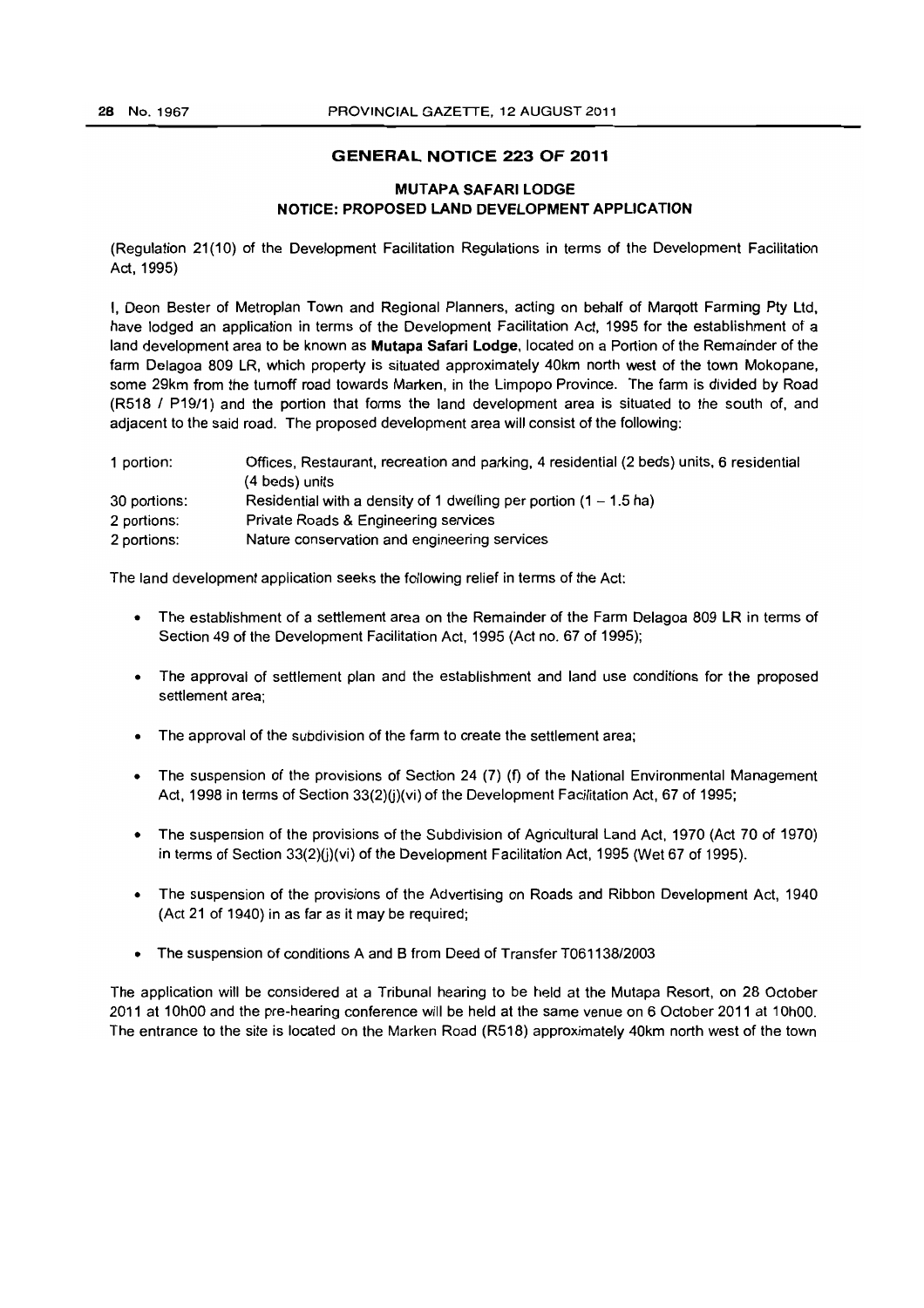Mokopane. The Mutapa Resort gate coordinates are Lat: 23,992 $\Box$  59' 18.19" S and Long: 28,774 $\Box$  43' 54.12" E.

#### Please note that in terms of the Development Facilitation Act, 1995:

- 1. You may, within 21 days from the date of the first publication of this notice, i. e. 5 August 2011, provide the Designated Officer with written objections or representations, or
- 2. If your comments constitute an objection to any aspect of the land development application, you or your representative must appear in person or through a representative before the Tribunal on the date mentioned above, or on any other date of which you may be given notice of.

Any written objection or representation must state the name and address of the person or body making the objection or representation, the interest that such person or body has in the matter. and the reasons for the objection or representation, and must be delivered (within the said 21 days) to the Designated Officer, Mr Thomas Netshitomboni of the Limpopo Development Tribunal at Room 323 of the Hensa Towers Building on the corner of Landros Mare and Rabie Streets in Polokwane and to Metroplan at 96 Rauch Avenue, Georgeville. Pretoria.

The relevant plans, documents and information are available for inspection at the office of the Designated Officer of the Limpopo Development Tribunal, Room 323, Hensa Towers Building, Corner Landros Mare and Rabie Streets, Polokwane, and at the office of Metroplan Town and Regional Planners, 96 Rauch Avenue Georgeville. Pretoria, for a period of 21 days from 5 August 2011.

If you have any queries you may contact the Designated Officer on telephone number: 015 284 5354 and e-mail address: netshitomboniht@limdlgh.gov.za or Metroplan at telephone number: 0128042522 and fax number: 012 804 2877 and e·mail address deon@metroplan.net or harriet@metroplan.net.

#### Dates of publication:

| First publication:  | 5 August 2011  |
|---------------------|----------------|
| Second publication: | 12 August 2011 |

#### Details of the Applicant: Metroplan Town and Regional Planners

POBox 916, Groenkloof, 0027, or Rauch Street 96, Georgeville, Pretoria, Tel: (012) 804 2522, Fax:(012) 8042877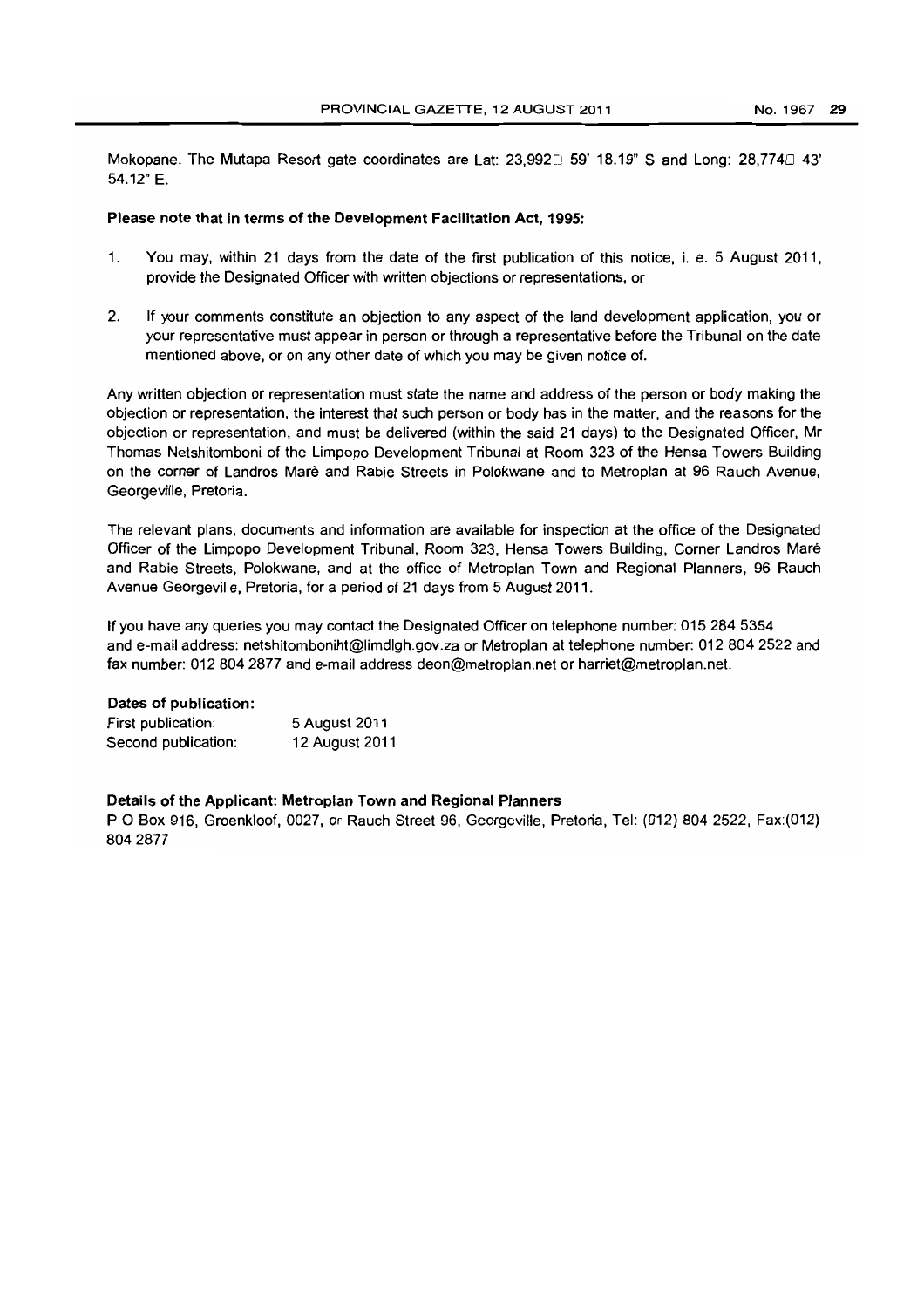### **ALGEMENE KENNISGEWING 223 VAN 2011**

# **MUTAPA SAFARI LODGE KENNISGEWING: VOORGESTELDE GRONDONTWIKKELINGSGEBIED**

(Regulasie 21(10) van die Ontwikkeling Fasiliterings Regulasies ingevolge die Wet op Ontwikkelingsfasilitering, 1995)

Ek. Deon Bester van Metroplan Stads- en Streekbeplanners, tree op namens Marqott Farming Pty Ltd en doen aansoek ingevolge die Wet op Ontwikkelingsfasilitering. 1995 vir die vestiging van 'n grond ontwikkelingsarea wat bekend sal staan as die **Mutapa Safari Lodge,** op 'n gedeelte van die Restant van die plaas Delagoa 809 LR, welke eiendom ongeveer 40km noord wes van die dorp Mokopane geleë is, sowat 29km vanaf die afdraai na Marken, in Limpopo Provinsie. Die provinsiale pad (R518 / P19/1) verdeel die plaas in twee gedeeltes en die aansoek perseel is suid van en aangrensend aan hierdie pad geleë.

Die voorgestelde ontwikkelingsgebied sal bestaan uit:

| 1 gedeelte:   | Kantore, Restaurant, ontspanningsgeriewe en parkering, 4 residensiële eenhede (2<br>bed) en 6 residensiële eenhede (4 bed) |
|---------------|----------------------------------------------------------------------------------------------------------------------------|
| 30 gedeeltes: | Residensieel met 'n digtheid van 1 woning per gedeelte $(1 - 1.5$ ha)                                                      |
| 2 gedeeltes:  | Privaat paaie en ingenieursdienste                                                                                         |
| 2 gedeeltes:  | Bewaringsarea en ingenieursdienste                                                                                         |

Die grondgebruiksaansoek versoek uitspraak ten opsigte van die volgende, ingevolge die bepalings van die Wet:

- Die goedkeuring van 'n ontwikkelingsarea op 'n die Restant van die plaas Delagoa 809 LR ingevolge Artikel 49 van die Wet op Ontwikkelingsfasilitering, 1995 (Wet 67 van 1995);
- Die goedkeuring van die voorgestelde uitlegplan en die stigtings- en grondgebruiksvoorwaardes vir die grand ontwikkelingsarea;
- Die goedkeuring van die voorgestelde onderverdelingsplan;
- Die opskorting van bepalings van Afdeling 24 (7) (f) van van die Nasionale Omgewingsbestuur Wet, 1998 (Wet 107 van 1998) in terme van Afdeling 33(2)(j)(vi) van die Wet op Ontwikkelingsfasilitering, 1995;
- Die opskorting van die bepalings van die wet op Verdeling van Landbou Grond, 1970 (Wet 70 van 1970);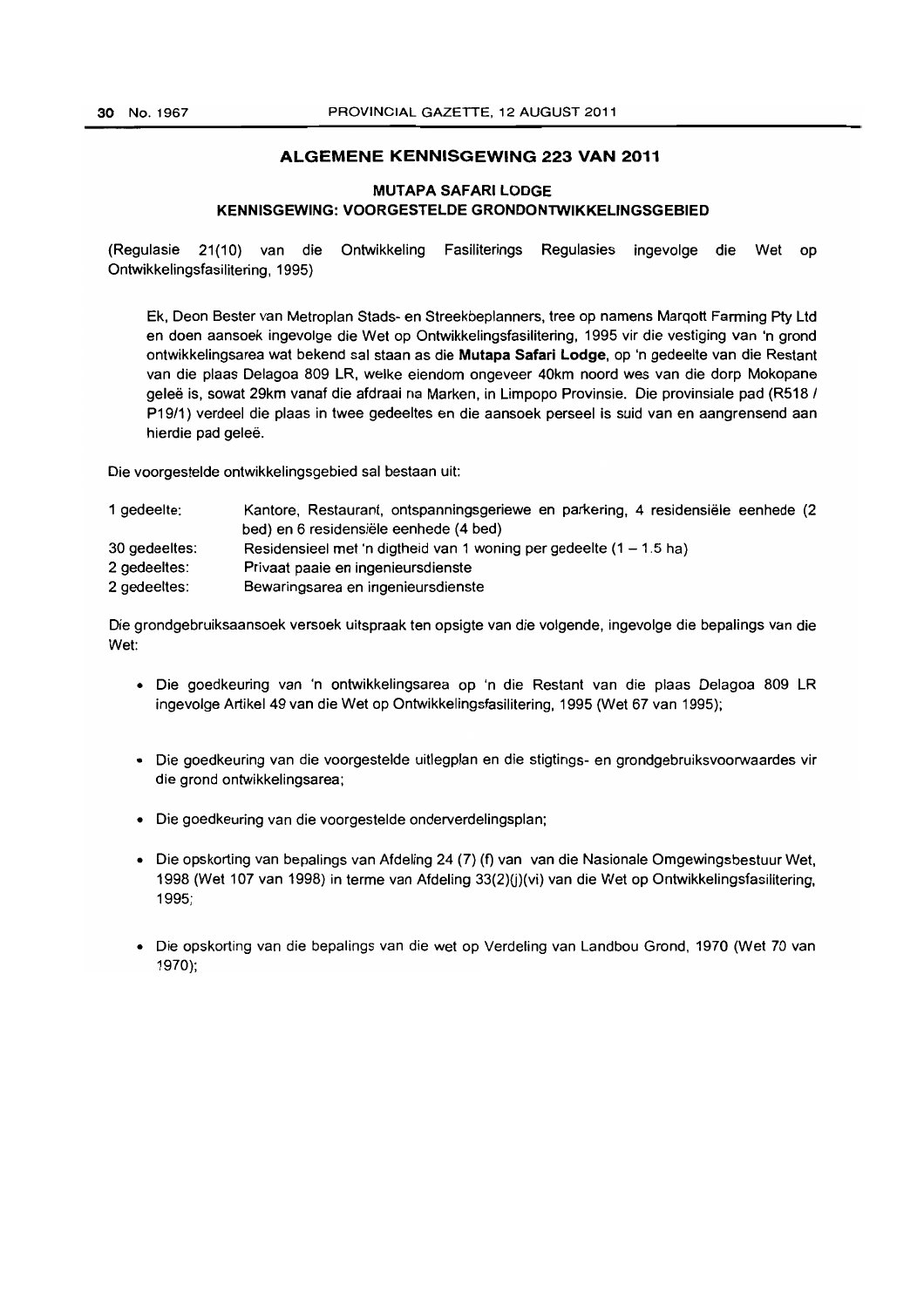- Die opskorting ban die bepalings van die wet op Adverteer langs en Toebou van paaie, 1940 (Wet 21 van 1940) in sover dit nodig mag wees;
- Die opheffing van voorwaardes A en B vanuit Akte van Transport T061138/2003

Die aansoek sal oorweeg word by 'n Tribunaal verhoor wat gehou sal word by die Mutapa Resort op 28 Oktober 2011 om 10hOO en die voorverhoor sal by dieselfde fasiliteit op 6 Oktober 2011 om 10hOO plaasvind. Die ingang na die terrein is op die Marken pad (R518) ongeveer 40km noord wes van die dorp Mokopane. Die koordinate vir die hek van die Mutapa Resort is Lat: 23.9920 59' 18.19" S and Long: 28,774□ 43' 54.12" E.

#### Persone wat belang het by die aansoek moet kennis neem dat:

- 1. U mag binne 21 dae vanaf die datum van eerste publikasie van hierdie kennisgewing. nl. 5 Augustus 2011 skriftelike beswaar of kommentaar op die aansoek. aan die aangewese beampte lewer; of
- 2. Indien u kommentaar 'n beswaar teen die aansoek vir die vestiging van die ontwikkelingsarea is, moet u of u verteenwoordiger op genoemde datum of enige ander datum waarvan u in kennis gestel mag word, voor die Tribunaal verskyn.

Enige skriftelike besware of vertoë moet die naam en adres van die persoon of instansie wie die beswaar of vertoë lewer, die belang wat sodanige persoon of instansie in die aangeleentheid het en die redes vir die beswaar meld, en moet aan die Aangewese Beampte, Mnr Thomas Netshitomboni by Kamer 323 van die die Hensa Towers gebou, op die hoek van Landros Mare en Rabie Strate in Polokwane en by Metroplan se kantore by Rauch Straat 69, Georgeville, Pretoria, ingedien word.

Die relevante plan(ne), dokument(e) en inligting lê ter insae by die kantore van die Aangewese Beampte, Mnr Thomas Netshitomboni by Kamer 323 van die Hensa Towers gebou, op die hoek van Landros Mare en Rabie Strate in Polokwane en by die kantore van Metroplan Stads- en Streekbeplanners, Rauch Straat 69, Georgeville, Pretoria vir 'n tydperk van 21 dae vansf 5 Augustus 2011.

Indien u enige navrae het mag u die aangewese beampte kontak by telefoon nommer: 0152845354 of epos: netshitomboniht@limdlgh.gov.za of Metroplan by telefoon nommer 012 804 2522, en faks nommer 012 8042788 en e-pos adresse: deon@metroplan.net of harriet@metroplan.net.

# Datums van publikasie

Eerste plasing: 5 Augustus 2011 Tweede plasing: 12 Augustus 2011

Inligting van die Applikant: Metroplan Stads- en Streekbeplanners, Posbus 916, Groenkloof, 0027,Tel: (012) 804 2522, Faks: (012) 804 2877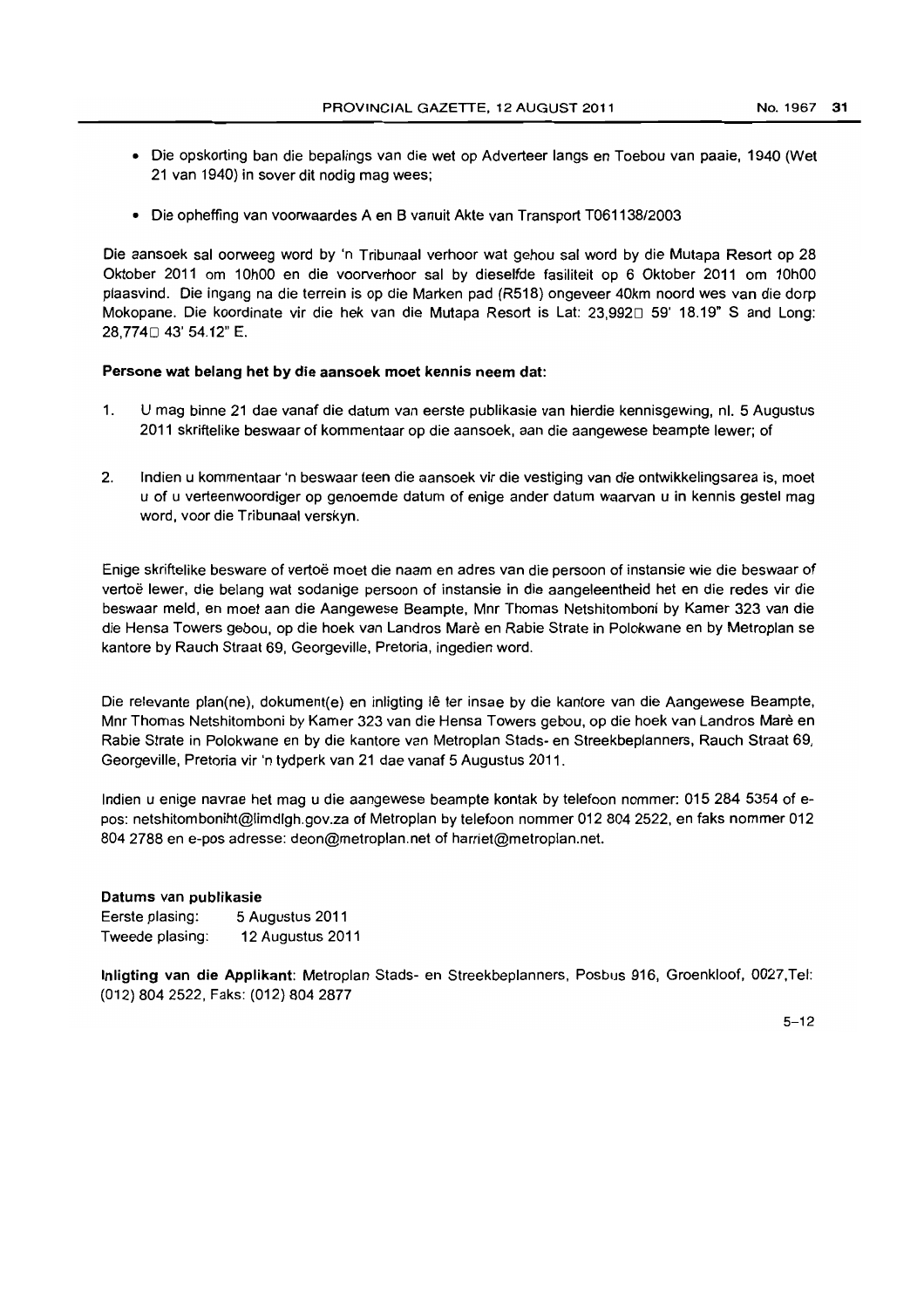# **LOCAL AUTHORITY NOTICES PLAASLIKE BESTUURSKENNISGEWINGS**

### LOCAL AUTHORITY NOTICE 267

#### POLOKWANE/PERSKEBULT AMENDMENT SCHEME 253

#### NOTICE OF APPLICATION FOR THE AMENDMENT OF THE POLOKWANE/PERSKEBULT TOWN PLANNING SCHEME, 2007, IN TERMS OF SECTION 56(1) (b) (i) OF THE TOWN PLANNING AND TOWNSHIPS ORDINANCE, 1986 (ORDINANCE NO 15 OF 1986)

I. Charlotte van der Merwe, being the authorized agent of the owner of the erf mentioned below, hereby give notice in terms of section 56(1)(b)(i) of the Town Planning and Townships Ordinance, 19S6 (Ordinance No 15 of 1986) that I have applied to the Polokwane Municipality for the amendment of the Town Planning Scheme known as the Polokwane/Perskebult Town Planning Scheme, 2007 for the rezoning of the Remainder of Erf 86, Bendor, situated at 20 Braam Street, Bendor, from "Residential 2" to "Special" for self-catering overnight accommodation, subject to conditions stipulated in Annexure 107.

Particulars of the application will lie for inspection during normal office hours at the office of the Manager. Spatial Planning and Land Use Management, first floor, Civic Centre, Landdros Mare' Street, Polokwane for a period of 28 days from 12 August 2011.

Objections to or representations in respect of the application must be lodged with or made in writing to the Municipal Manager at the above address or at POBox 111, Polokwane, 0700 within a period of 28 days from 12 August 2011. ADRESS OF AGENT: KAMEKHO TOWN PLANNERS, PO BOX 4169, POLOKWANE, 0700 TEL 015 2957382, Fax: 0152959693 . **-.** 

# PLAASLIKE BESTUURSKENNISGEWING 267

#### POLOKWANE/PERSKEBULT WYSIGINGSKEMA 253

#### KENNISGEWING VAN DIE AANSOEK OM DIE WYSIGING VAN DIE POLOKWANE/PERSKEBUL T DORPSBEPLANNINGSKEMA, 2007 INGEVOLGE ARTIKEL 56(1)(b)(i) VAN DIE ORDONNANSIE OP DORPSBEPLANNING EN DORPE, 1986 (ORDONNANSIE NO 15 VAN 1986)

Ek, Charlotte van der Merwe, synde die gemagtigde agent van die eienaar van die ondergenoemde erf, gee hiermee ingevolge artikel 56(1 )(b)(i) van die Ordonnansie op Dorpsbeplanning en Dorpe, 1986 (Ordonnansie 15 van 1986) kennis dat ek by die Polokwane Munisipaliteit aansoek gedoen het om die wysiging van die Dorpsbeplanningskema bekend as die Polokwane/Perskebult Dorpsbeplanningskema, 2007 deur die hersonering van die Resterende Gedeelte van Erf 86, Bendor, geleë te Braamstraat 20, Bendor, vanaf "Residensieel 2" na "Spesiaal" vir self-sorg oornagakkomodasie, onderworpe aan voorwaardes soos bepaal in Bylaag 107.

Besonderhede van die aansoek Ie ter insae gedurende kantoorure by die kantoor van die Bestuurder: Ruimtelike Beplanning en Grondgebruikbestuur, eerste vloer, Burgersentrum, Landdros Marestraat, Polokwane vir 'n tydperk van 28 dae vanaf 12 Augustus 2011

Besware teen of vertoe ten opsigte van die aansoek moet binne 'n tydperk van 28 dae vanaf 12 Augustus 2011 skriftelik by of tot die Munisipale Bestuurder by bovermelde adres of by Posbus 111, Polokwane, 0700 ingedien of gerig word. ADRES VAN AGENT: KAMEKHO STADSBEPLANNERS, POSBUS 4169, POLOKWANE 0700

TEL: 015 295 7382, Fax: 015 295 9693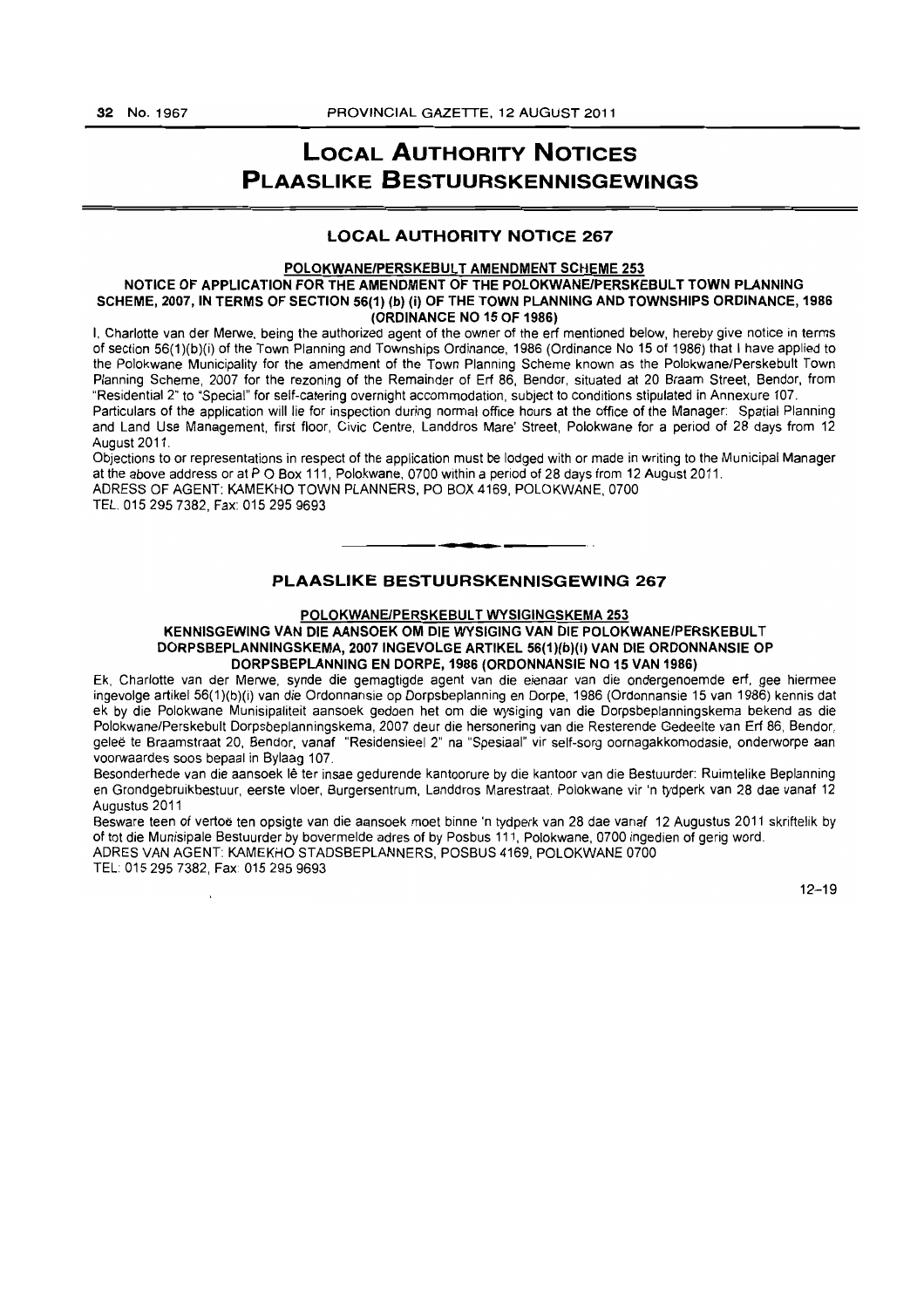### **LOCAL AUTHORITY NOTICE 268**

#### **MUSINA MUNICIPALITY**

#### **MESSINA AMENDMENT SCHEME 167**

It is hereby notified in terms of section 57 of the Town-planning and Townships Ordinance, 1986 (Ordinance 15 of 1986). that the Musina Municipality has approved the amendment of Messina Town-planning Scheme 1983, for the rezoning of Erf 750, Messina Extension 2, to "Business 1".

Map 3 and the scheme clauses of this amendment scheme are filed with the Municipal Manager of Musina Municipality and are open for inspection during normal office hours.

This amendment is known as Messina Amendment Scheme 167, and shall come into operation on date of publication of this notice.

#### **P. MMDWA, Acting Municipal Manager**

### **PLAASLIKE BESTUURSKENNISGEWING 268**

L **\_ •** 

#### **MUSINA MUNISIPALITEIT**

#### **MESSINA WYSIGtNGSKEMA 167**

Hiermee word ingevolge die bepalings van artikel 57 van die Ordonnansie op Dorpsbeplanning en Dorpe, 1986 (Ordonnansie 15 van 1986), bekendgemaak dat die Musina Munisipaliteit die wysiging van die Messina Dorpsbeplanningskema, 1983, goedgekeur het, synde die hersonering van Erf 750, Messina Uitbreiding 2, na "Besigheid 1".

Kaart 3 en skemaklousules van hierdie wysigingskema word deur die Munisipale Bestuurder van Musina Munisipaliteit, in bewaring gehou en lê gedurende gewone kantoorure ter insae.

Hierdie wysigingnskema staan bekend as Messina Wysigingskema 167 en tree op datum van publikasie van hierdie kennisgewing in werking.

#### **P. MMDWA, Waarnemende Munisipale Bestuurder**

#### **LOCAL AUTHORITY NOTICE 269**

# **LOCAL AUTHORITY NOTICE 26/2011**

# **THABAZIMBI LOCAL MUNICIPALITY**

#### **THABAZIMBI AMENDMENT SCHEME 298**

It is hereby notified in terms of the provisions of section 56 (1) (b) (i) of the Town-planning and Townships Ordinance, 1986 (Ordinance 15 of 1986), that the Thabazimbi Local Municipality, has approved the amendment of the Town-planning Scheme known as Thabazimbi Town-planning Scheme, 1992, by the rezoning of Erf 1919, Thabazimbi Extension 14 from "Residential 1" to "Residential 3" subject to similar uses and standard conditions as described in the Thabazimbi Town-planning Scheme, 1992.

Map 3 and the scheme clauses of the amendment scheme are filed with the Municipal Manager of the Thabazimbi Local Municipality, Thabazimbi, and the Deputy Director: Limpopo Province, Local Government and Housing, Polokwane, and are open for inspection during normal office hours.

This amendment is known as Thabazimbi Amendment Scheme 298, and shall come into operation on the date of publication of this notice.

#### **T.S.R. NKUMISE, Municipal Manager**

Private Bag X530, Thabazimbi, 0380 (Notice No. 26/2011)

#### **PLAASLIKE BESTUURSKENNISGEWING 269**

**• •** 

### **PLAASLIKE BESTUURSKENNISGEWING 26/2011**

**THABAZIMBI PLAASLIKE MUNISIPALITEIT** 

#### **THABAZIMBI-WYSIGINGSKEMA 298**

Hiermee word ingevolge die bepalings van artikel 56 (1) (b) (i) van die Ordonnansie op Dorpsbeplanning en Dorpe, 1986 (Ordonnansie 15 van 1986), bekend gemaak dat die Thabazimbi Plaaslike Munisipaliteit, die wysiging van die Dorpsbeplanningskema bekend as Thabazimbi-dorpsbeplanningskema, 1992, goedkeur het deur die hersonering van Erf 1919, Thabazimbi Uitbreiding 14 van "Residensieel 1" na "Residensieel 3" onderhewig aan dieselfde gebruike en standaard voorwaardes soos omskryf in die Thabazimbi-dorpsbeplanningskema, 1992.